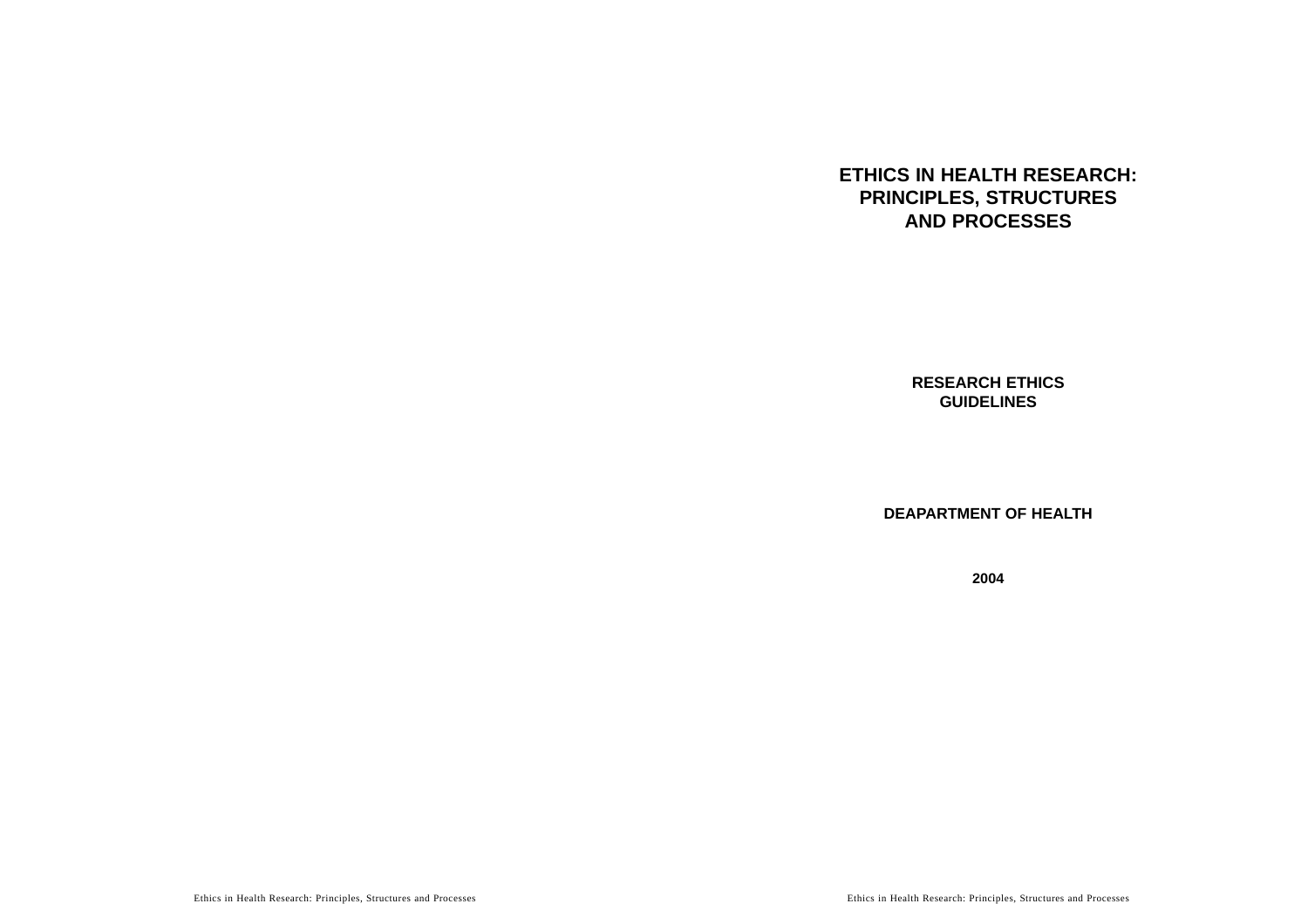### **PREAMBLE**

Progress in science has resulted in the development of innovative medical treatments, many of which could be beneficial to people living in low-income countries.

In recent years, South Africa has become a sought-after venue for conducting health research that could lead to the development of some of these innovative new medical treatments. Scientists who conduct research are bound by the requirements of evidence-based medicine. Nevertheless, in the course of the work that is done, the human rights of poor and marginalized people and those who do not understand the processes of research are frequently violated. This is of great concern to the South African government, which seeks to uphold the human dignity of all of its citizens and to protect their human rights. In particular, we must provide adequate protection for people who are especially vulnerable as a result of poverty or who might currently be underserved.

Research ethics are bound by various national and international codes and guidelines, supplemented by the *Universal Declaration of Human Rights* (1948). In terms of these documents, all research involving human subjects should be conducted in accordance with four basic ethical principles, namely: respect for human beings; beneficence, non-maleficence; and justice.

These guidelines, entitled *"Ethics in Health Research: Principles, Structures and Processes"* contain our national policy on the ethical practice of research, in accordance with our specific national needs. They establish mechanisms for the ethical review of studies conducted on human subjects, and draw attention to the need to consider the ethical implications of professional action. In this way we are endeavouring to inculcate high professional standards in regard to both human attitudes and quality of research.

These guidelines are intended for use by investigators, ethical review committees, administrators, health-care practitioners, policy-makers, and community representatives. Ethics Committees should be especially vigilant when considering research proposals involving vulnerable populations like children, pregnant and nursing women, persons with mental illnesses or handicaps, members of communities unfamiliar with medical concepts, and persons with restricted freedom, such as prisoners. Similar vigilance should be applied to proposals for invasive research that has no direct benefit for its subjects.

The writers of these guidelines wanted to incorporate into them some reference to the work of traditional health practitioners, since this is the one of the latest branches of healing to be given official recognition in South Africa. However, this proved to be impossible as a result of the paucity of available information. Hopefully, with the strengthening of intellectual property rights in South Africa, more information will become available in this significant area, and considerations

# **ETHICS IN HEALTH RESEARCH: PRINCIPLES, STRUCTURES AND PROCESSES**

# **Contributors to this guidelines**

National Department of Health: Dr L Makubalo (Cluster Manager: Health Information Evaluation and Research), P Netshidzivhani (Director: Health System Research, Research Coordination and Epidemiology), M Ratsaka-Mothokoa, N Ntuli (Deputy Directors), C Shilumani (Assistant Director).

Interim National Health Research Ethics Committee: Prof S Benatar (Chairperson); Prof H Rees, Prof C Ijsselmuiden, Dr W Bannenberg, Prof L London, Prof P Cleaton-Jones.

#### **Editors**

S Van Zijl, B Johnson, Prof S Benatar, Prof P Cleaton-Jones, P Netshidzivhani, M Ratsaka-Mothokoa, C Shilumani, Prof H Rees, Prof A Dhai

#### **Other Contributors**

Interim National Health Research Ethics Committee: Prof S Benatar (Chairperson) Prof EL Mazwai (Deputy Chairperson), Prof P Cleaton-Jones, Prof H Rees, Prof D du Toit, Prof C Ijsselmuiden, Prof YK Seedat, Prof A Dhai, Dr W Bannenberg, Ms M Dioke, Dr MJ Hlongwane, Prof S Clow, Dr P Mahlati, Ms P Matsoso, Ms R Prinsloo, Dr L Makubalo, Ms D Biyela, Ms K Nevhutalu, Prof L London.

Secretariat of the Interim National Health Research Ethics Committee:Ms P Netshidzivhani, Ms M Ratsaka-Mothokoa, Ms C Shilumani, Mr N Ntuli, Mr R Maluleke and Ms D Mathobela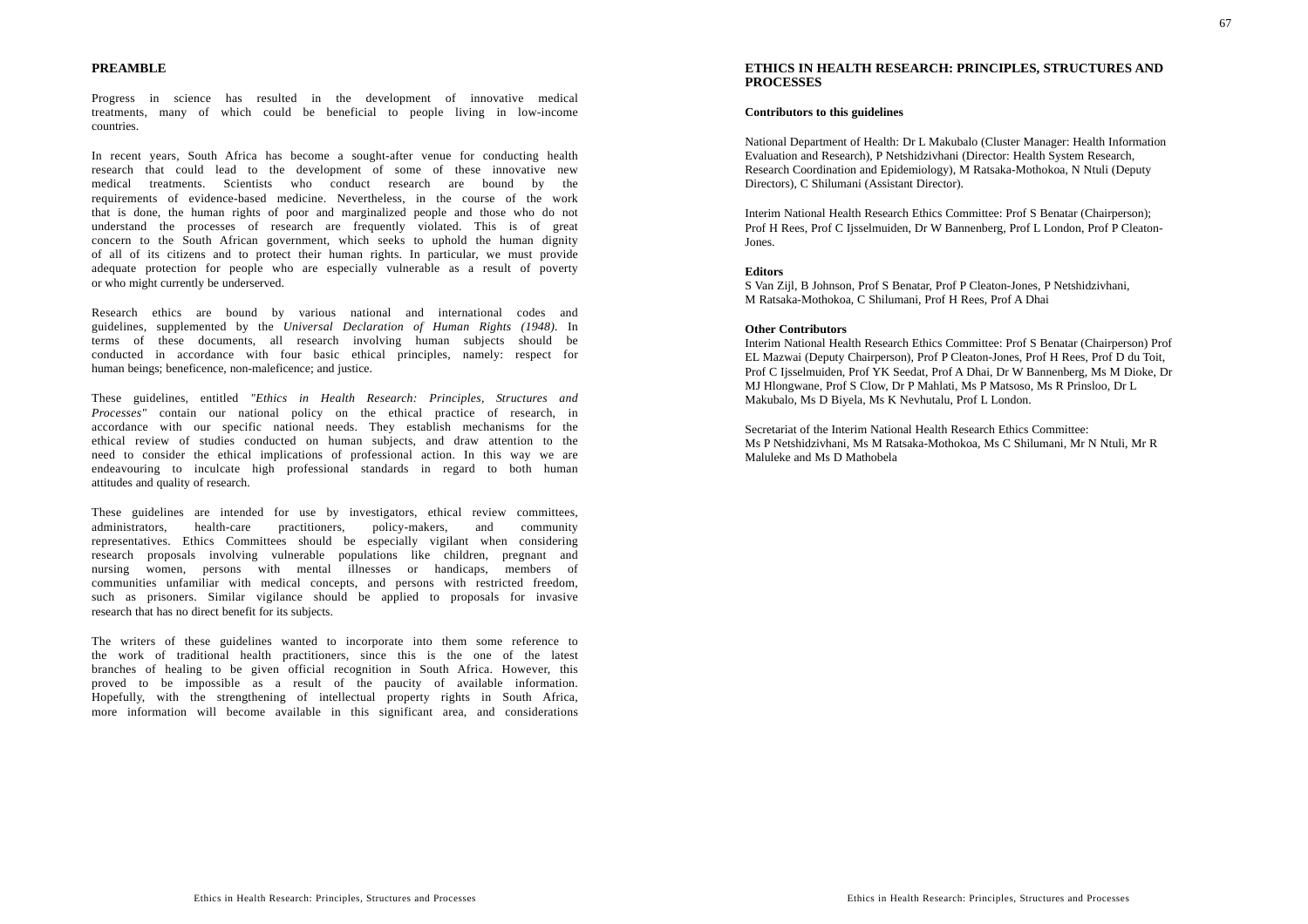- (4) The removal contemplated in subsection (3) may not be effected if-
	- (a) the removal of the tissue is likely to affect the outcome of the examination; or
	- (b) the body or tissue in question has been donated or if the removal would be contrary to a direction given by the deceased before his or her death.

#### **Regulations relating to tissue, cells, organs, blood, blood products and gametes**

- **68.** (1) The Minister may make regulations regarding-
	- (a) the post-mortem examination of bodies of deceased persons
	- (b) the preservation, use and disposal of bodies, including unclaimed bodies;
	- (c) the removal of donated tissue or cells from persons, tissue or cells obtained from postmortem examinations and the procurement, processing, storage, supply and allocation of tissue or human cells by institutions and persons;
	- (d) tissue transplants:
	- (e) the production, packaging, sealing, labelling, storage and supplying of therapeutic, diagnostic and prophylactic substances from tissue;
	- (f) the supply of tissue, organs, oocytes, human stem cells and other human cells, blood, blood products or gametes;
	- (g) the importation and exportation of tissue, human cells, blood, blood products or gametes
	- (h) the withdrawal of blood from living persons and the preservation, testing, processing, supply or disposal of withdrawn or imported blood; the administering of blood and any blood product to living persons;
	- (i) the production, packaging, sealing, labelling and supplying of blood and blood products;
	- (j) the bringing together outside the human body of male and female gametes, and research with regard to the product of the union of those gametes;
	- (k) the artificial fertilisation of persons;
	- (l) the appointment and functions of inspectors of anatomy and investigating officers;
	- (m) the records and registers to be kept by persons and institutions;
	- (n) the returns and reports, including extracts from registers, to be submitted to specified persons and institutions;
	- (o) the acquisition, storage, harvesting, utilisation or manipulation of tissue, blood, blood products, organs, gametes, oocytes or human stem cells for any purpose;
	- (p) the appointment and functions of inspectors of the national blood transfusion service and progenitor cell transplant institutions; and
	- (q) any other matter relating to regulating the control and the use of human bodies, tissue, organs, gametes, blood and blood products in humans.
	- (2) The Minister, with the concurrence of the Cabinet member responsible for finance, may make regulations concerning the payment of persons or institutions in connection with procurement, storage, supply, import or export of human bodies, tissue, blood, blood products or gametes.
	- (3) The Minister may, if it is consistent with the objects of this Act and upon such conditions as the Minister may deem fit, by notice in the Gazette exempt a person or category of persons from any or all of the regulations made under this section.

regarding research related to traditional medicine can, in future, be incorporated into an updated version of these guidelines.

I wish to thank all of those who participated both formally and informally in the writing of these guidelines. Your work will greatly enhance the dignity of South African citizens.

Maghalata

**DR MANTO TSHABALALA- MSIMANG**MINISTER OF HEALTH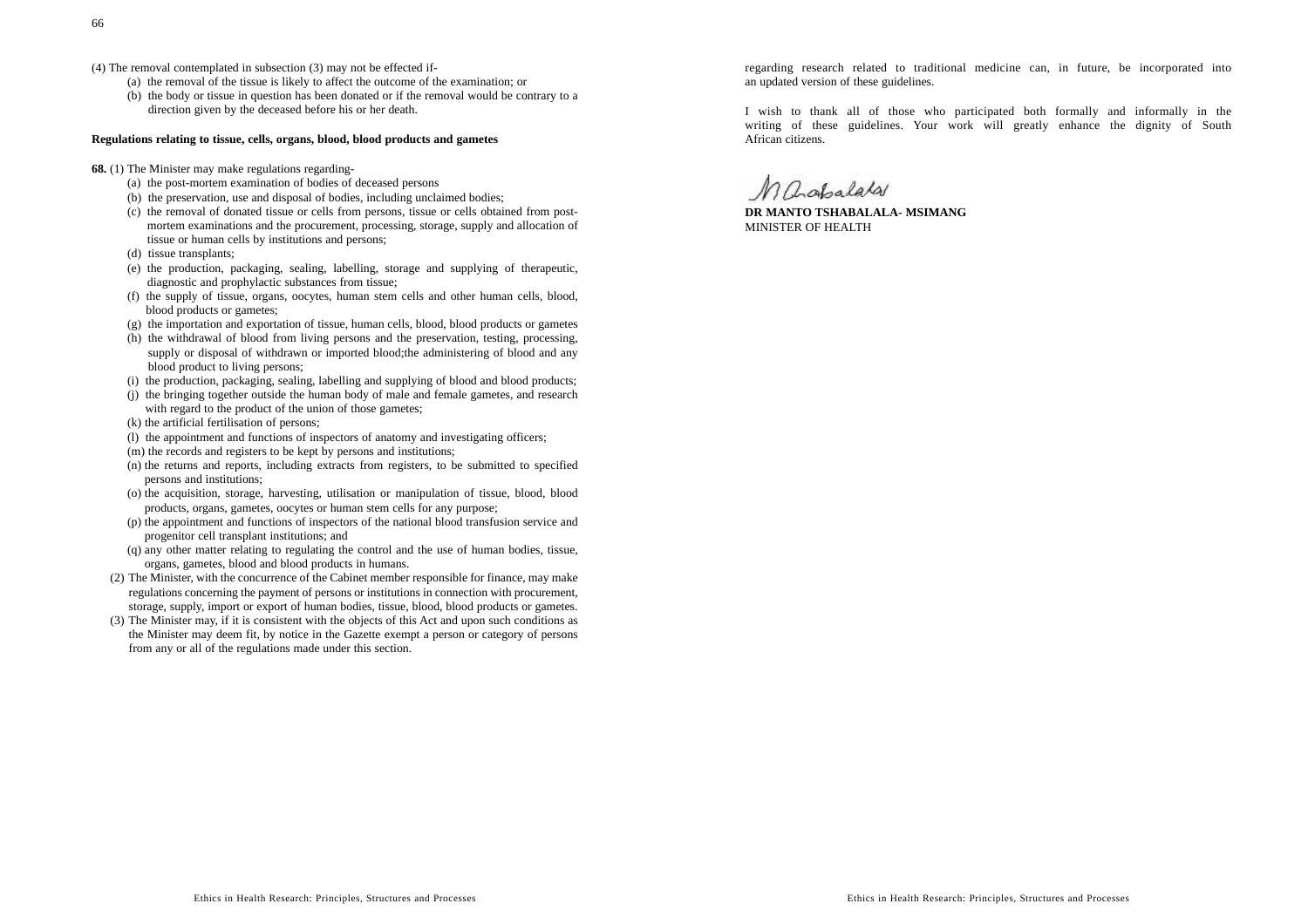#### **ACKNOWLEDGEMENTS**

The guidelines on Ethics in Health Research: Principles, Structures and Processes have been developed to ensure that research conducted in South Africa adds value to the country and promotes protection of human participants in health research. These guidelines have therefore been developed to protect the rights of individual research participants. Internationally accepted standards and the following were considered.

- There should be an increasing focus on research relevant to the needs of vulnerable populations. Exploitation of participants, or their use as mere means to the ends of others, should be explicitly excluded by ensuring that the research is of relevance to the individuals participating in the research as well as to their communities.
- The potential benefits of research should considerably outweigh potential risks or harms to vulnerable individuals and communities.
- Research participants should be encouraged to participate in planning and conducting studies.
- Research in developing countries should be linked with capacity building in health care, and with economic and educational empowerment that has beneficial effects on the delivery of health care and on progress generally in the host country.
- The results of research should have the potential to produce long-term benefit for communities who participate in research.
- The National Health Research Ethics Council in due course will modify and adapt these guidelines as required.

The Department is grateful to the Directorate: Health Systems Research, Research Coordination and Epidemiology for the development of these guidelines. The Chairperson of the Interim National Health Research Ethics Committee Prof. Solomon Benatar and his team are also acknowledged for the expert and technical input into and finalisation of these guidelines.

These guidelines serve as a technical reference to all research institutions and organisations involved in research on human participants, and it is hoped that they will be used in the context of protecting all humans participating in such research.

 $\kappa$ 

**ACTING DIRECTOR-GENERALDEPARTMENT OF HEALTH**

- (2) This Act does not apply to the preparation of the body of a deceased person for the purposes of embalming it, whether or not such preparation involves the-
	- (a) making of incisions in the body for the withdrawal of blood and the replacement thereof by a preservative; or
	- (b) restoration of any disfigurement or mutilation of the body before its burial.

#### **Revocation of donation**

**65.** A donor may, prior to the transplantation of the relevant organ into the donee, revoke a donation in the same way in which it was made or, in the case of a donation by way of a will or other document, also by the intentional destruction of that will or document.

#### **Post-mortem examination of bodies**

- **66.** (1) Subject to subsection (2), a post mortem examination of the body of a deceased person may be conducted if-
	- (a) the person, while alive, gave consent thereto;
	- (b) the spouse, partner, major child, parent, guardian, major brother or major sister of the deceased, in the specific order mentioned, gave consent thereto;
	- (c) or such an examination is necessary for determining the cause of death
	- (2) A post mortem examination may not take place unless-
		- (a) the medical practitioner in charge of clinical services in the hospital or authorised institution or of the mortuary in question, or any other medical practitioner, has authorised the post mortem examination in writing and in the prescribed manner; or
		- (b) in the case where there is no medical practitioner in charge of clinical services, a medical practitioner authorised by the person in charge of such hospital or authorised institution, has authorised the post mortem examination in writing and in the prescribed manner.

### **Removal of tissue at post-mortem examinations and obtaining of tissue by institution and persons**

- **67.** (1) (a) The Minister may, on the written application of an institution or person requiring tissue for a purpose contemplated in section 64(1), authorise that institution or person, in writing, to obtain such tissue from a medical practitioner contemplated in subsection (3) or a person or an institution contemplated in section 63.
	- (b) The Minister may impose any condition on the institution or person to which or to whom he or she has granted an authorisation in terms of paragraph (a)
	- (c) This Act does not prevent persons or institutions from acquiring tissue in terms of the National Heritage Resources Act, 1999 (Act No.25 of 1999), for the purposes of that Act.
	- (2) The medical practitioner in charge of clinical services in the hospital or authorised institution or of the mortuary in question, or any other medical practitioner authorised by such practition er, or, in the case where there is no medical practitioner in charge of clinical services, a medical practitioner authorised by the person in charge of such hospital or authorised institution, may, in writing and in the prescribed manner, authorise-
		- (a) a prescribed institution or person contemplated in section 63; or
		- (b) an authorised institution making application thereof in writing, to remove any specified tissue from the body concerned before burial thereof.
	- (3) Despite anything to the contrary in any other law, a medical practitioner who conducts a post mortem examination in terms of-
		- (a) section 3 of the Inquests Act, 1959 (Act No.58 of 1959); or
		- (b) section 71 (1)(a) or (b), must remove or cause to be removed from a body such tissue as may be specified in an authorisation under subsection (1) and must hand it over to the institution or person in possession of the authorisation.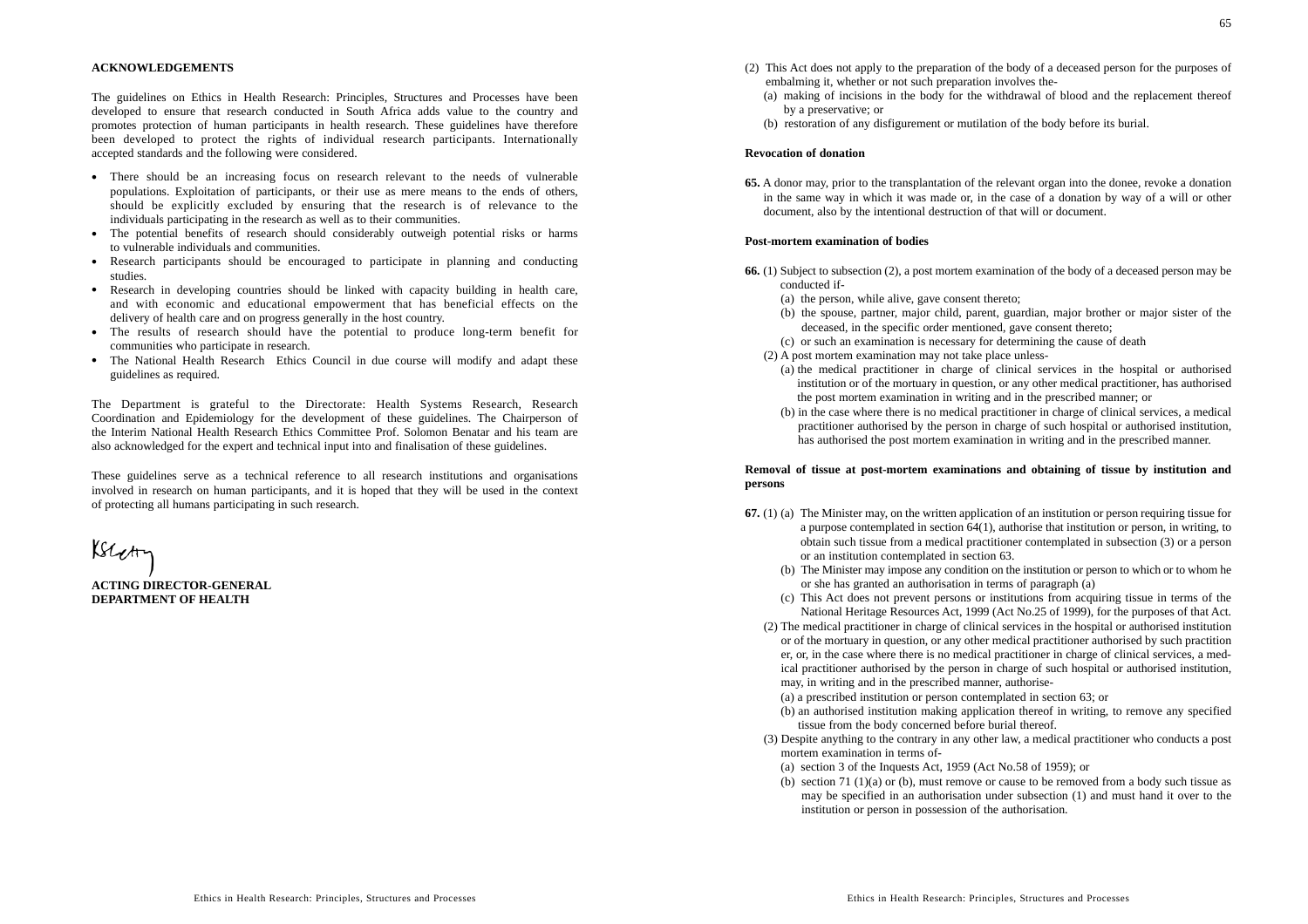- (2) Human organs obtained in terms of subsection (1) must be allocated in accordance with the prescribed procedures.
- (3) An organ may not be transplanted into a person who is not a South African citizen or a permanent resident of the Republic without the Minister's authorisation in writing.

(4) The Minister must prescribe-

(a) criteria for the approval of organ transplant facilities; and (b) procedural measures to be applied for such approval.

- (5)(a) A person who contravenes a provision of this section or fails to comply therewith or who charges a fee for a human organ is guilty of an offence.
	- (c) Any person convicted of an offence in terms of paragraph (a) is liable on conviction to a fine or to imprisonment for a period not exceeding five years or to both a fine and such imprisonment.

#### **Donation of human bodies and tissue of deceased persons**

- **62.** (1) (a) A person who is competent to make a will may-
	- (i) in the will
	- (ii) in a document signed by him or her and at least two competent witnesses; or
	- (iii) in an oral statement made in the presence of at least two competent witnesses, donates his or her body or any specified tissue thereof to be used after his or her death, or give consent to the post mortem examination of his or her body, for any purpose provided for in this Act.
	- (b) A person who makes a donation as contemplated in paragraph (a) must nominate an institution or a person contemplated in section 63 as donee.
	- (c) If no donee is nominated in terms of paragraph (b), the donation is null and void.
	- (d) Paragraph (b) does not apply in respect of an organ donated for the purposes contemplated in section 61 (1) and the donee of such organ must be determined in terms of section 61 (2).
	- (2) In the absence of a donation under subsection (1) (a) or of a contrary direction given by a person whilst alive, the spouse, partner, major child, parent, guardian, major brother or major sister of that person, in the specific order mentioned, may after that person's death, donate the body or any specific tissue of that person to an institution or a person contemplated in section 63.
	- (3) (a) The Director-General may, after the death of a person and if none of the persons contemplated in subsection (2) can be located, donate any specific tissue of that person to an institution or a person contemplated in subsection (2).

# **Human bodies, tissue, blood, blood products or gametes may be donated to prescribed institution or person**

**63.** A human body, tissue, blood, blood products or gametes may be donated by any person contemplated in section 55(a) or 62 to any prescribed institution or person for any purpose contemplated in section 56 or 64 (1)

# **Purposes of donation of body, tissue, blood or blood products of deceased persons**

- **64.** (1) A donation in terms of section 62 may only be made for-
	- (a) the purposes of the training of students in health sciences;
	- (b) the purposes of research;
	- (c) the purposes of the advancement of health sciences;
	- (d) therapeutic purposes, including the use of tissue in any living person; or
	- (e) the production of a therapeutic, diagnostic or prophylactic substance.

# **TABLE OF CONTENTS**

| 1.               | <b>The Importance of Ethics</b>                             |                                                                        | 1                         |
|------------------|-------------------------------------------------------------|------------------------------------------------------------------------|---------------------------|
|                  | 1.1                                                         | Introduction                                                           | 1                         |
|                  | 1.2                                                         | Key Texts                                                              | 1                         |
|                  | 1.3                                                         | Scope of the Guidelines                                                | 1                         |
|                  | 1.4                                                         | <b>Ethics and Research</b>                                             | 1                         |
|                  | 1.5                                                         | Ethics and Legislation                                                 | $\overline{2}$            |
|                  | 1.6                                                         | Applicability of the Guidelines                                        | $\overline{2}$            |
|                  | 1.7                                                         | <b>Research and Animals</b>                                            | $\overline{2}$            |
| $\overline{2}$ . | <b>Guiding Principles</b>                                   |                                                                        | 3                         |
|                  | 2.1                                                         | <b>Respect and Dignity</b>                                             | $\overline{3}$            |
|                  | 2.2                                                         | Relevance                                                              | 3                         |
|                  | 2.3                                                         | Scientific Integrity                                                   | $\overline{\overline{3}}$ |
|                  | 2.4                                                         | <b>Investigator Competence</b>                                         | 3                         |
|                  | 2.5                                                         | Principal Investigator Responsibilities                                | 3                         |
|                  | $2.6\,$                                                     | <b>Informed Consent</b>                                                | $\overline{4}$            |
|                  | 2.7                                                         | Privacy and Confidentiality                                            | 5                         |
|                  | 2.8                                                         | Inclusion and Exclusion Criteria                                       | 5                         |
|                  | 2.9                                                         | <b>Risk and Benefits</b>                                               | 6                         |
|                  |                                                             | 2.10 Publication of Results                                            | 6                         |
|                  |                                                             | 2.11 Conflict of Interest                                              | 6                         |
|                  |                                                             | 2.12 Safety Monitoring                                                 | 6                         |
|                  |                                                             | 2.13 Multi-centre Studies                                              | 6                         |
|                  |                                                             | 2.14 Standard of care                                                  | $\overline{7}$            |
|                  |                                                             | 2.15 Placebo Controlled Trials                                         | 8                         |
|                  |                                                             | 2.16 Ethical Review                                                    | $\overline{9}$            |
|                  |                                                             | 2.17 Distributive Justice                                              | 9                         |
| 3.               | <b>Ethical Review in South Africa</b>                       |                                                                        |                           |
|                  | 3.1                                                         | Ethics Committees in South Africa                                      | 10                        |
|                  | 3.2                                                         | National Health Research Ethics Council                                | 10                        |
|                  | 3.3                                                         | Registration, Auditing and Accreditation of Research Ethics Committees | 12                        |
|                  |                                                             | 3.3.1. Background to accreditation of Research Ethics Committees       | 12                        |
|                  |                                                             | 3.3.2. Definition of Level 1 and Level 2 Research Ethics Committees    | 12                        |
|                  | 3.3.3. The registration, accreditation and auditing process |                                                                        | 13                        |
|                  |                                                             | 3.3.3.1 Registration                                                   | 13                        |
|                  |                                                             | 3.3.3.2 Criteria for accreditation                                     | 13                        |
|                  |                                                             | 3.3.3.3 Audit                                                          | 13                        |
|                  | 3.3.4. Capacity Building for Research Ethics Committees     |                                                                        | 13                        |
|                  | 3.4                                                         | Approval of health research including clinical trials in South Africa  | 14                        |
|                  | 3.5                                                         | Medicines Control Council                                              | 14                        |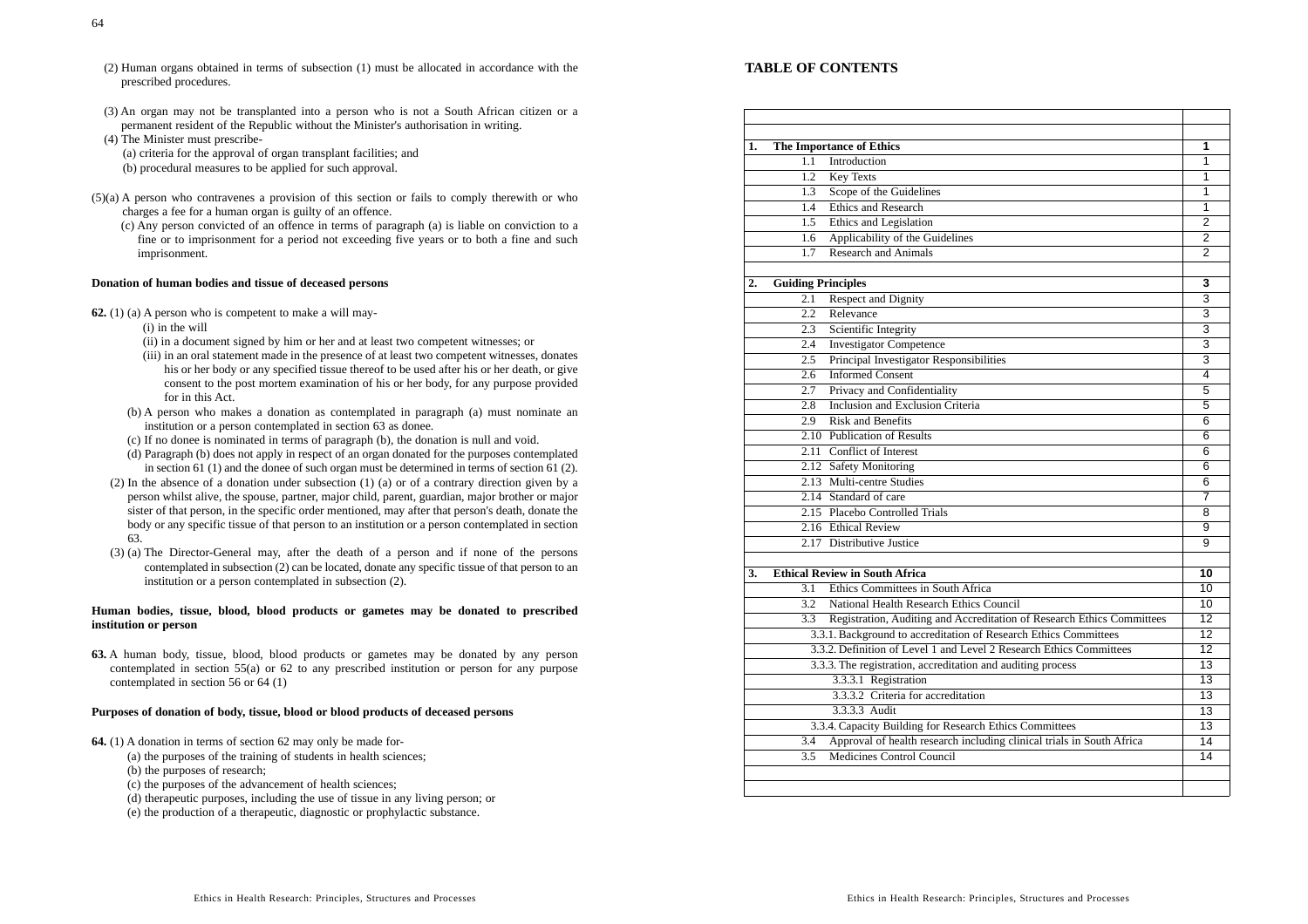| 4. | <b>Ethics Commitees</b>         |                                                                                    | 15              |
|----|---------------------------------|------------------------------------------------------------------------------------|-----------------|
|    | 4.1                             | Composition                                                                        | 15              |
|    | 4.2                             | Appointment of Members                                                             | 16              |
|    | 4.3                             | Procedures                                                                         | 16              |
|    | 4.4                             | Advocacy Role and Interpreters                                                     | 17              |
|    | 4.5                             | Expedited Reviews for Maximal Public Benefit                                       | 17              |
|    | 4.6                             | Recording of Decisions                                                             | 17              |
|    | 4.7                             | Monitoring                                                                         | 18              |
|    | 4.8                             | Complaints                                                                         | 18              |
|    | 4.9                             | Suspension or Discontinuation of Research                                          | 19              |
|    |                                 | 4.10 Compliance Reports to the National Health Research Ethics Council             | 19              |
| 5. |                                 | <b>Research Requiring Additional Attention</b>                                     | 20              |
|    | 5.1                             | Research involving children                                                        | 20              |
|    | 5.2                             | Research involving a child                                                         | 21              |
|    |                                 | $\overline{5.2.1}$ Child assent                                                    | 22              |
|    |                                 | 5.2.2 Parental permission                                                          | 22              |
|    |                                 | 5.3 Adolescents                                                                    | 22              |
|    |                                 | 5.4 Research involving persons in dependent relationships or comparable situations | $\overline{24}$ |
|    |                                 | 5.5 Research involving women                                                       | $\overline{24}$ |
|    |                                 | 5.6 Pregnant Women as participants                                                 | 25              |
|    |                                 | 5.7 Research involving foetuses                                                    | 25              |
|    |                                 | 5.8 Research involving indigenous medical systems                                  | 25              |
|    |                                 | 5.9 Emergency Care Research                                                        | 26              |
|    |                                 | 5.10 Research on innovative therapy or intervention                                | $\overline{26}$ |
|    |                                 | 5.11 Research involving prisoners                                                  | 27              |
|    |                                 | 5.12 Research involving the vulnerable communities                                 | 27              |
|    |                                 | 5.13 Research involving collectivities                                             | 28              |
|    |                                 | 5.14 Research involving persons highly dependent on medical care                   | 28              |
|    |                                 | 5.15 Other special groups                                                          | 30              |
|    |                                 |                                                                                    |                 |
| 6. | <b>Clinical Trials</b>          |                                                                                    | 31              |
|    | 6.1                             | <b>Adverse Reactions and Events</b>                                                | 32              |
| 7. | <b>Epidemiological Research</b> |                                                                                    | 34              |
|    | 7.1                             | Categories of personal information                                                 | 34              |
|    | 7.2                             | Approval by research Ethics Committee                                              | 35              |
|    | 7.3                             | Consent                                                                            | 35              |
|    | 7.4                             | Data Privacy                                                                       | 35              |
|    | 7.5                             | <b>Record Review</b>                                                               | 36              |
|    | 7.6                             | <b>Limited Disclosure</b>                                                          | 36              |
|    | 7.7                             | Incentives                                                                         | 36              |
|    |                                 | 7.8 Obligations on Epidemiologists                                                 | 37              |
|    |                                 | 7.9 Validity and Ethical Standards                                                 | 37              |
|    |                                 | 7.10 Conflict of Interest                                                          | 37              |
|    |                                 | 7.11 Disclosure of Study Results                                                   | 38              |
|    |                                 |                                                                                    |                 |
|    |                                 |                                                                                    |                 |
|    |                                 |                                                                                    |                 |

- (ii) in the case where there is no medical practitioner in charge of the clinical services at that hospital or authorised institution, a medical practitioner authorised thereto by the person in charge of the hospital or authorised institution.
- (2) The medical practitioner contemplated in subsection (1) (b) may not participate in a transplant for which he or she has granted authorisation in terms of that subsection

#### **Removal, use or transplantation of tissue, and administering of blood and blood products by medical practitioner or dentist**

- **59.** (1) For the purpose of this Chapter, only a registered medical practitioner or dentist may remove any tissue from a living person, use tissue so removed for any of the purposes contemplated in section 56 or transplant tissue so removed into another living person.
	- (2) Subject to Medicine and Related Substances Control Act, 1965 (Act No. 101 of 1965), only a registered medical practitioner or dentist, or a person acting under the supervision or on the instructions of a medical practitioner or dentist, may for the purposes of this Chapter administer blood or a blood product to, or prescribe blood or a blood product for, a living person.

### **Payment in connection with the importation, acquisition or supply of tissue, blood, blood products or gametes**

#### **60.** (1) No person, except-

- (a) a hospital or an institution contemplated in section  $58(1)(a)$ , a person or an institution contemplated in section 63 and an authorised institution or, in the case of tissue or gametes imported or exported in the manner provided for in the regulations, the importer or exporter concerned, may receive payment in respect of the acquisition, supply, importation or export of any tissue or gamete for or to another person for any of the purposes contemplated in section 56 or 64.
- (b) A person or an institution contemplated in section 63 or an authorised institution, may receive any payment in respect of the importation, export or acquisition for the supply to another person of blood or blood products.
- (2) The amount of payment contemplated in subsection (1) may not exceed an amount which is reasonably required to cover the costs involved in the importation, export, acquisition or supply of the tissue, gamete, blood or blood product in question.
- (3) This section does not prevent a health care provider registered with a statutory health professional council from receiving remuneration for any professional service rendered by him or her.
- (4) It is an offence for a person-
	- (a) who has donated tissue, gamete, blood or blood product to receive any form of financial or other reward for such donation, except for the reimbursement of reasonable costs incurred by him or her to provide such donation; and
- (b) to sell or trade in tissue, gametes, blood or blood products, except as provided for in this Chapter.
- (5) Any person convicted of an offence in terms of subsection (4) is liable on conviction to a fine or to imprisonment for a period not exceeding five years or to both a fine and such imprisonment

### **Allocation and use of human organs**

**61.** (1) Human organs obtained from deceased persons for the purpose of transplantation or treatment or medical or dental training or research, may only be used in the prescribed manner.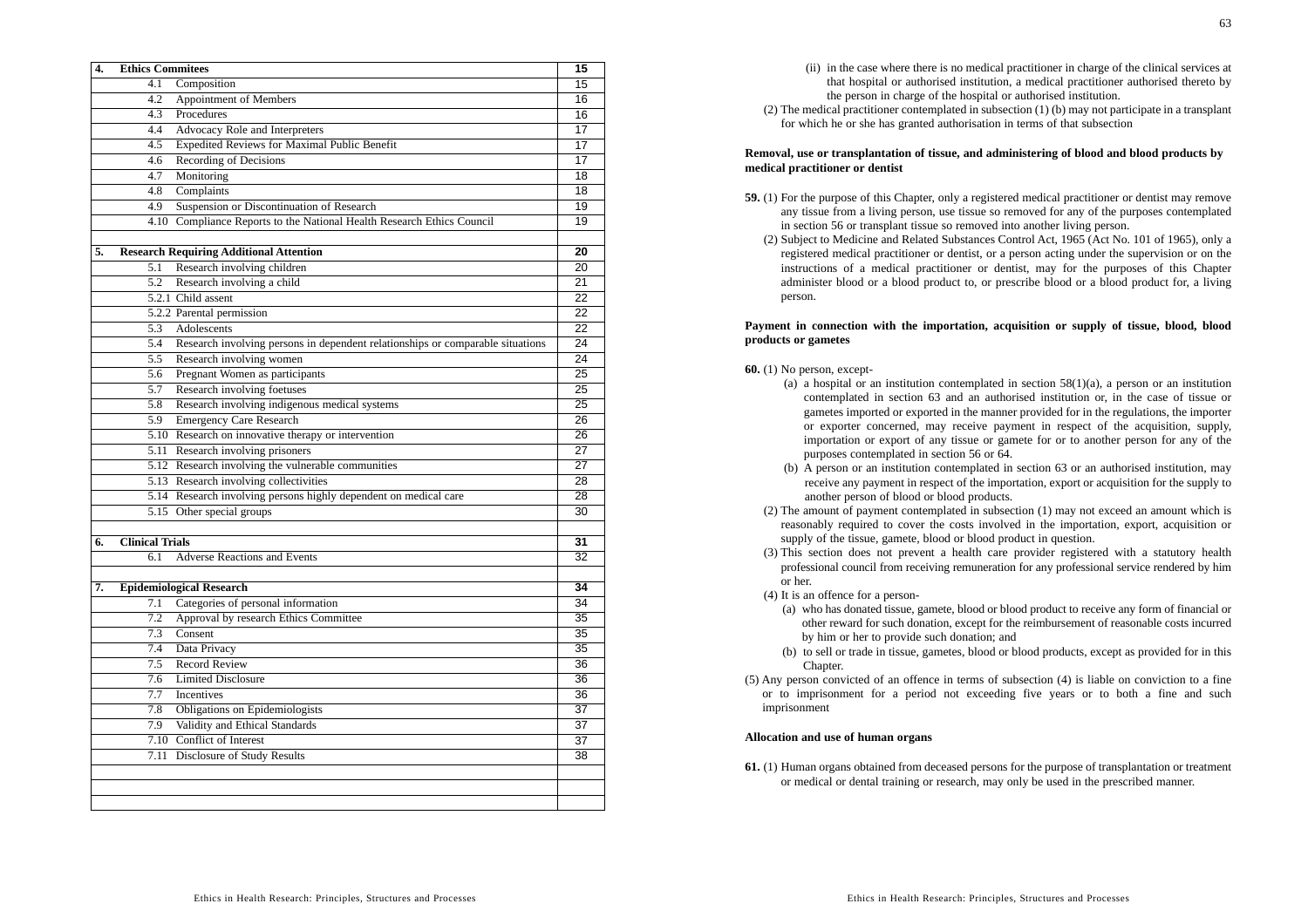### **Use of tissue, blood, blood products or gametes removed or withdrawn from living persons**

- **56.** (1) A person may use tissue or gametes removed or blood or a blood product withdrawn from a living person only for such medical or dental purposes as may be prescribed.
	- (2) (a) Subject to paragraph , the following tissue, blood, blood products or gametes may not be removed or withdrawn from a living person for any purpose contemplated in subsection (1):
		- (i) tissue, blood, a blood product or a gamete from a person who is mentally ill within the meaning of the Mental Health Care Act, 2002 (Act No. 17 of 2002);
		- (ii) tissue which is not replaceable by natural processes from a person younger that 18 years;
		- (iii) a gamete from a person younger than 18 years; or
		- (iv) placenta, embryonic or foetal tissue, stem cells and umbilical cord, excluding umbilical cord progenitor cells,
		- (b) The Minister may authorise the removal or withdrawal of tissue, blood, a blood product or gametes contemplated in paragraph (a) and may impose any condition, which may be necessary in respect of such removal or withdrawal.

### **Prohibition of reproductive cloning of human beings**

- **57.** (1) A person may not-
	- (a) manipulate any genetic material, including genetic material of human gametes, zygotes or embryos; or
	- (b) engage in any activity, including nuclear transfer or embryo splitting, for the purpose of the reproductive cloning of a human being.
	- (2) The Minister may, under such conditions as may be prescribed, permit therapeutic cloning utilising adult or umbilical cord stem cells.
	- (3) No person may import or export human zygotes or embryos without the prior written approval of the Minister.
	- (4) The Minister may permit research on stem cells and zygotes, which are not more than 14 days old on a written application and if-
		- (a) the applicant undertakes to document the research for record purposes; and
		- (b) prior consent is obtained from the donor of such stem cells or zygotes.
	- (5) Any person who contravenes a provision of this section or who fails to comply therewith is guilty of an offence and is liable on conviction to a fine or to imprisonment for a period not exceeding five years or to both a fine and such imprisonment.
	- (6) For the purpose of this section-
		- (a) "reproductive cloning of a human being" means the manipulation of genetic material in order to achieve the reproduction of a human being and includes nuclear transfer or embryo splitting for such purpose; and
		- (b) "therapeutic cloning" means the manipulation of genetic material from either adult, zygotic or embryonic cells in order to alter, for therapeutic purposes, the function of cells or tissues.

#### **Removal and transplantation of human tissue in hospital or authorised institution**

- **58.** (1) A person may not remove tissue from living person for transplantation in another living person or carry out transplantation of such tissue except-
	- (a) in a hospital or an authorised institution; and
	- (b) on the written authority of-
		- (i) the medical practitioner in charge of clinical services in that hospital or authorized institution, or any other medical practitioner authorised by him or her; or

| 8.  | <b>Use of Human Tissue Samples</b>                                                    |                                                                                       |    |
|-----|---------------------------------------------------------------------------------------|---------------------------------------------------------------------------------------|----|
|     | 8.1                                                                                   | National Health Act, 2003 (Act No. 61 of 2003) Section 68                             | 39 |
|     | 8.2                                                                                   | Respect for persons                                                                   | 40 |
|     | 8.3                                                                                   | Institutional responsibility                                                          | 40 |
|     | 8.4                                                                                   | Where consent would be required                                                       | 40 |
|     | 8.5                                                                                   | Where the requirement for consent could be waived                                     | 41 |
|     | 8.6                                                                                   | Confidentiality                                                                       | 41 |
|     | 8.7                                                                                   | Human Tissue Repositories                                                             | 41 |
| 9.  |                                                                                       | <b>Human Genetic Research</b>                                                         | 42 |
|     | 9.1                                                                                   | Social significance and consequences of human genetic research                        | 42 |
|     | 9.2                                                                                   | Privacy and confidentiality                                                           | 43 |
|     | 9.3                                                                                   | Consent                                                                               | 43 |
|     | 9.4                                                                                   | Where the requirement for consent could be waived                                     | 44 |
|     | 9.5                                                                                   | Genetic Counseling                                                                    | 45 |
|     |                                                                                       |                                                                                       |    |
| 10. |                                                                                       | Research involving Deception of Participants, Concealment or Covert Observation       | 46 |
|     |                                                                                       |                                                                                       |    |
|     |                                                                                       |                                                                                       |    |
|     | <b>References</b>                                                                     |                                                                                       | 47 |
|     |                                                                                       | Appendix A: Ethical Considerations For HIV/AIDS Clinical And Epidemiological Research | 48 |
|     | <b>Appendix B: Key Texts</b>                                                          |                                                                                       |    |
|     | Appendix C: Principles of ICH GCP; Declaration of Helsinki                            |                                                                                       |    |
|     | <b>Appendix D: Glossary of Definitions</b>                                            |                                                                                       |    |
|     | Appendix E: National Health Act, 2003 (Act No. 61 of 2003) (Chapter 8: Section 53-68) |                                                                                       |    |
|     |                                                                                       |                                                                                       | 62 |
|     |                                                                                       |                                                                                       |    |
|     |                                                                                       |                                                                                       |    |
|     |                                                                                       |                                                                                       |    |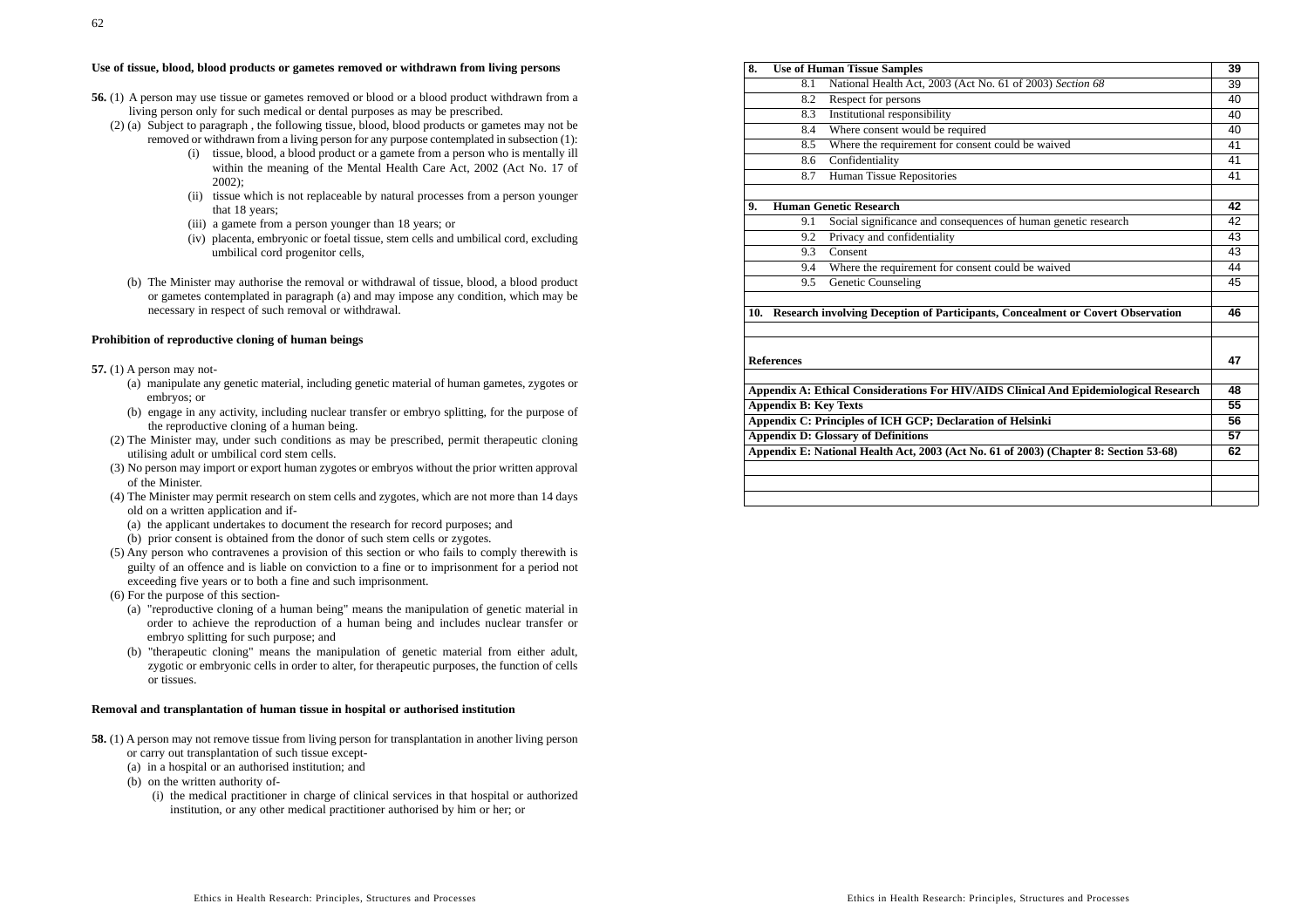### **APPENDIX E: NATIONAL HEALTH ACT, 2003 (ACT NO. 61 OF 2003)** *(CHAPTER 8: SECTION 53-68)*

# **CONTROL OF USE OF BLOOD, BLOOD PRODUCTS, TISSUE AND GAMETES IN HUMANS**

#### **Establishment of national blood transfusion service**

- **53.** (1) The Minister must establish a blood transfusion service for the Republic by granting a licence to a non-profit organisation, which is able to provide a blood transfusion service throughout the territory of the Republic.
	- (2) The holder of the licence granted in terms of subsection (1)-
		- (a) must comply with prescribed norms and standards and must provide the prescribed blood transfusion and related services.
		- (b) may establish regional units, for the delivery of blood transfusion services, which must function under the control of the licence holder: and
		- (c) has the sole right to provide a blood transfusion service in the Republic.
	- (3) Any person other than the holder of the licence granted in terms of subsection (1) who provides a blood transfusion service in the Republic, is guilty of an offence and liable on conviction to a fine or to imprisonment for a period not exceeding five years or to both a fine and such imprisonment.

#### **Designation of authorised institution**

- **54.** (1) The Minister may, by notice in the Gazette, designate any institution other than an institution contemplated in section 63 as an authorised institution.
- (2) An authorised institution may-
	- (a) acquire, use or supply the body of a deceased person for any of the purposes referred to in section 64:
	- (b) acquire or use any tissue lawfully imported or removed from the body of living or deceased person for any of the purposes referred to in section 56 or 64, as the case may be:
	- (c) supply any tissue preserved by it to an institution or person contemplated in section 63 for any of the purposes referred to in section 58 or 64: and
	- (d) acquire, use and supply blood products for any of the purposes referred to in section 56 or 64.
- (3) The Minister may, in the notice contemplated in subsection (1), impose conditions in respect of the exercise of a power referred to in subsection (2).

# **Removal of tissue, blood, blood products or gametes from living persons**

- **55.** A person may not remove tissue, blood, a blood product or gametes from the body of another living person for the purpose referred to in section 56 unless it is done-
	- (a) with the written consent of the person from whom the tissue, blood, blood products or gametes are removed granted in the prescribed manner: and
	- (b) in accordance with prescribed conditions.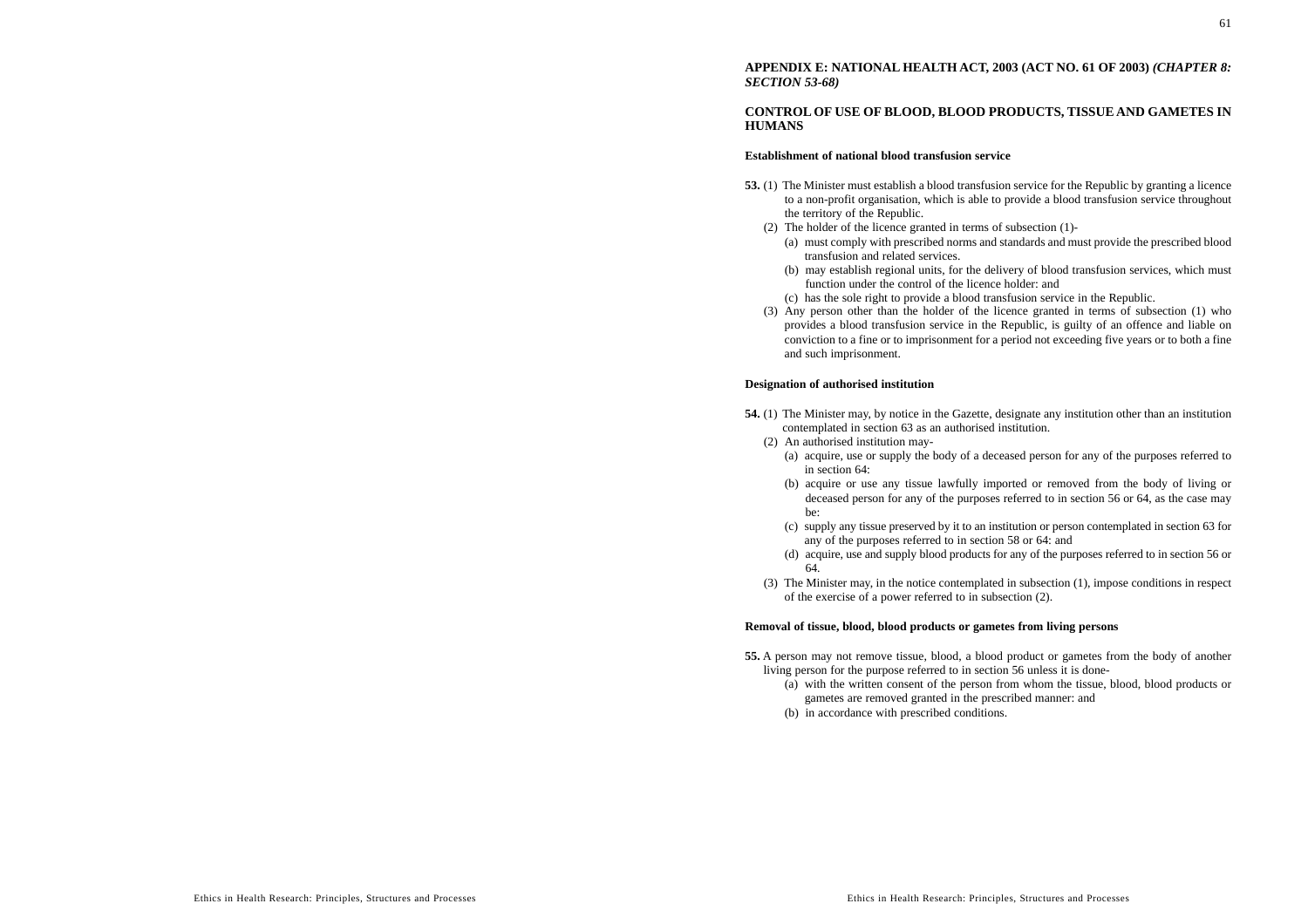- results in death;
- is life-threatening;
- requires in-patient hospitalisation or prolongation of existing hospitalisation;
- results in persistent or significant disability or incapacity;
- results in a congenital anomaly or birth defect.

#### **Sponsor**

An individual, company, institution or organisation that assumes financial responsibility for all or part of a particular research study or clinical trial.

### **Therapeutic**

Descriptive of interventions directed to the wellbeing of the individual or community involved.

#### **Vulnerable Participants**

Individuals whose willingness to volunteer in a clinical trial may be unduly influenced by the expectation, whether justified or not, of benefits associated with participation, or of a retaliatory response from senior members of a hierarchy in case of refusal to participate. Examples are members of a group with a hierarchical structure, such as medical, pharmacy, dental, and nursing students, subordinate hospital and laboratory personnel, employees of the pharmaceutical industry, members of the armed forces, and persons kept in detention. Other vulnerable participants include patients with incurable diseases, persons in nursing homes, unemployed or impoverished persons, patients in emergency situations, ethnic minority groups, homeless persons, nomads, refugees, minors, and those incapable of giving consent.

#### **Well-being (of the trial participants)**

The physical and mental integrity of the participants participating in a clinical trial.

# **1. THE IMPORTANCE OF ETHICS**

#### **1.1 Introduction**

South Africa is undergoing transformation into a non-racial, non-sexist, democratic state in which human dignity, equality and the advancement of human rights are respected, promoted and protected under the South African Constitution Act, 1996 (Act No.108 of 1996). In particular, section 12(2) of the Bill of Rights provides that Everyone has the bodily and psychological integrity, which includes the right (b) to security in and control over their body; and (c) not to be subjected to medical or scientific experiments without their informed consent.'

South Africa provides a unique and highly attractive research environment, with its mix of developedcountry skills, expertise and infrastructure and its developing-country burden of disease. This environment has attracted many researchers. The clinical trial industry in South Africa reportedly increased by 40% between 1997 and 1998 (Christley, 1998) and yielded an estimated total budget of R826 million during 2000 (Joffe, 2000).

Increasing research activity, competition in research and the attractive research environment may sometimes result in dishonest and fraudulent practice. The need for a broad statement on ethics and health research in South Africa is therefore urgent.

#### **1.2 Key Texts**

Much work has been done internationally to develop guidelines for the conduct of health research in human participants. Key texts, which should be essential reading and reference sources for South African-based researchers, are listed in Appendix A with some additional references of interest.

### **1.3 Scope of the Guidelines**

The term 'research' covers a broad range of activities and can be defined as, 'the systematic search or inquiry for knowledge' (Katzenellenbogen, Gear & Tollman 1997). A more detailed understanding of health research and of a research project may be obtained from the description provided by the US National Commission for the Protection of Human Subjects:

*'A research project generally is described in a protocol that sets forth explicit objectives and formal procedures designed to reach those objectives. The protocol may include therapeutic and other activities intended to benefit the subjects, as well as procedures to evaluate such activities. Research objectives range from understanding normal and abnormal physiological or psychological functions or social phenomena, to evaluating diagnostic, therapeutic or preventive interventions and variations in services or practices. The activities or procedures involved in research may be invasive or noninvasive and include surgical interventions; removal of body tissues or fluids; administration of chemical substances or forms of energy; modifications of diet; daily routine or service delivery; alteration of environment; observation; administration of questions or tests; randomisation; review of records etc.'*

For the purposes of this document, the above statement should be used to guide the reader's understanding of health research.

# **1.4 Ethics and Research**

To be ethical, all health research on animals and on human participants must be scientifically sound. Ethics are as important as scientific considerations when reviewing a research project. A South African-based ethics committee must review the ethical and scientific rigor of all research projects to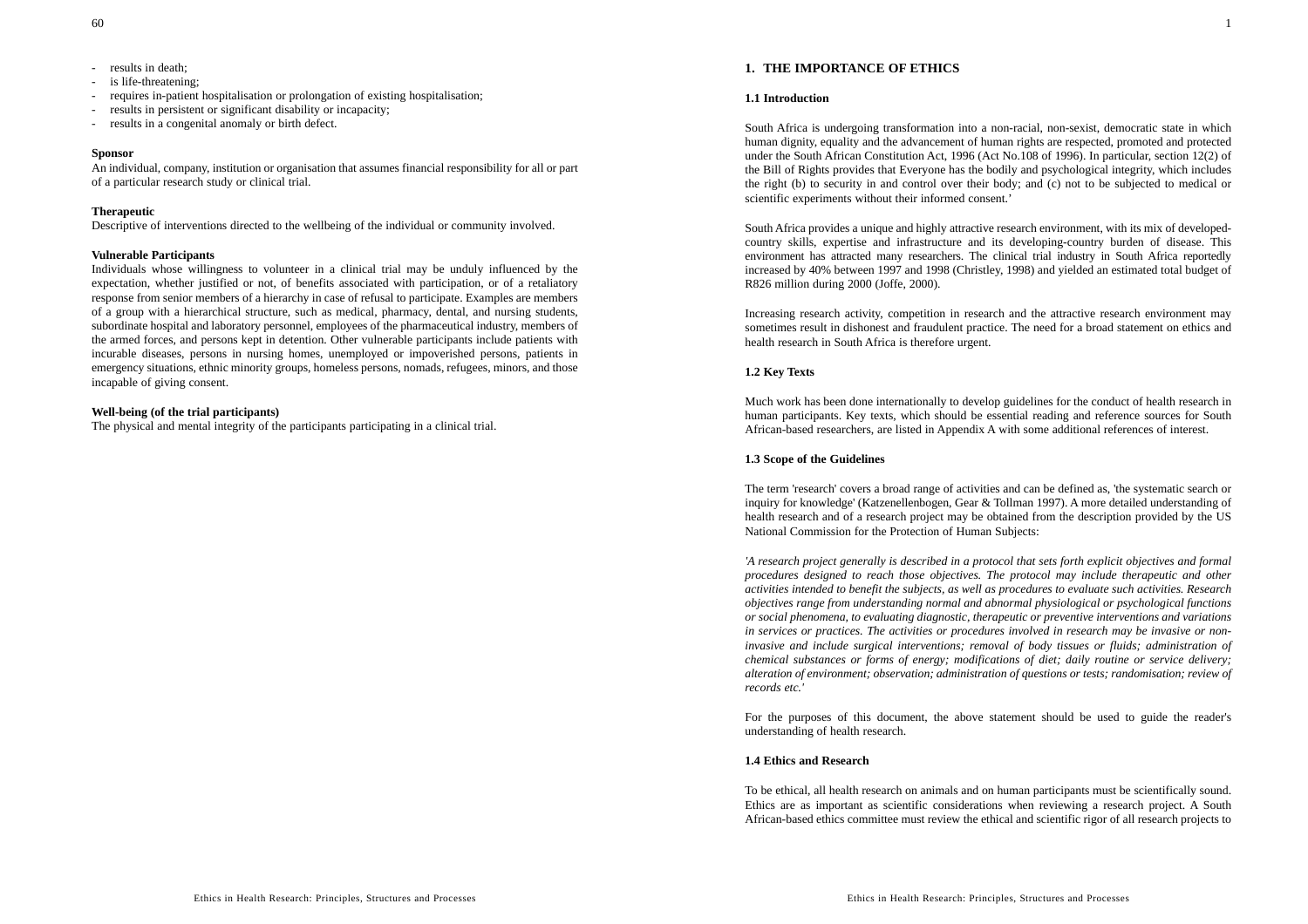be conducted in South Africa. More information on the process of ethical approval in South Africa may be found in Section 2 of this document.

#### **1.5 Ethics and Legislation**

In due course, South African ethics committees will receive guidance from the National Health Research Ethics Council. The role of the Council will be to promote and monitor compliance of South African ethics committees within relevant legislation and regulations, ethical guidelines and standards. The National Health Research Ethics Council is to be established in terms of the National Health Act, 2003 (Act No. 61 of 2003).

### **1.6 Applicability of these Guidelines**

The principles outlined in this document should guide all research involving animals and human participants in any discipline relating to health. South African ethics committees are encouraged to adopt these principles to guide their efforts in assessing all health research projects.

All health research in South Africa, including research undertaken by military and other national bodies, should be subject to these Guidelines. Those who conduct 'secret' research involving human participants should be held to the same levels of accountability.

Compliance with these standards and with other national and international scripts reassures the public that the rights, safety and well being of study participants are protected.

#### **1.7 Research and Animals**

The researcher should assure an Animal Ethics Committee that the study will be conducted in compliance with policies and standards required for performing research on animals. Under the provision of the South African Medical Research Council Act, No 58 of 1991, the Medical Research Council (MRC) is compiling guidelines: Use of Animals in Research (Book 3). Guidelines concerning animals in biomedical research are also available in the 'National Code for Animal Use in Research, Education, Diagnosis and Testing of Drugs and Related Substances in South Africa' published by the Director General of Agriculture.

#### **Personal Information**

Personal Information is defined as information or an opinion (including information or an opinion forming part of a database), whether true or not, and whether recorded in a materials form or not, about an individual whose identity is apparent, or can reasonably be ascertained, from the information or opinion (Privacy Act No.119 of 1988 as amended).

#### **Placebo**

A product or substance known to be without effect; usually used as a control to be compared against a potentially effective substance or method that is being subjected to clinical trial.

#### **Principal Investigator**

A principal investigator is a South African-based researcher who has sole or joint responsibility for the design, conduct, analysis and reporting of the trial. The principal investigator is also responsible for the delegation of responsibilities during research.

#### **Privacy**

Privacy implies a zone of exclusivity where individuals and collectivities are free from scrutiny of others. It may also include control over the extent, timing and circumstances of sharing oneself with others, whether physically, intellectually or in terms of behaviour.

#### **Protocol**

A document that provides the background, rationale and objectives of the research and describes its design, methodology, organisation and the conditions under which it is to be performed and managed.

#### **Qualitative Research**

Qualitative research attempts to understand phenomena in entirety. It comprises research to understand social and cultural problems, and focuses on interactive processes to collect subjective information that is not structured numerically, but intuitively. Qualitative research attempts to understand human experience. It analyses thematic and narrative information. The investigator interacts with people in a sustainable manner.

#### **Randomisation**

The process of assigning trial participants to treatment or control groups, using chance to determine the assignment

#### **Research**

This involves systematic investigations to establish facts, principles and knowledge.

#### **Research Participant**

Living individual (or group of living individuals) about whom a researcher conducting research obtains data through intervention or interaction with the person or identifiable private information.

#### **Respect for Persons**

This has two fundamental aspects:

- Respect for the autonomy of those individuals who are capable of making informed choices, and respect for their capacity for self determination;
- Protection of persons with impaired or diminished autonomy, that is, those individuals who are incompetent or whose voluntariness is compromised.

#### **Risk**

The magnitude of a harm and the probability of its occurrence. *See also* Minimal risk

**Serious Adverse Effect (event or reaction)** Any untoward medical occurrence that at any dose: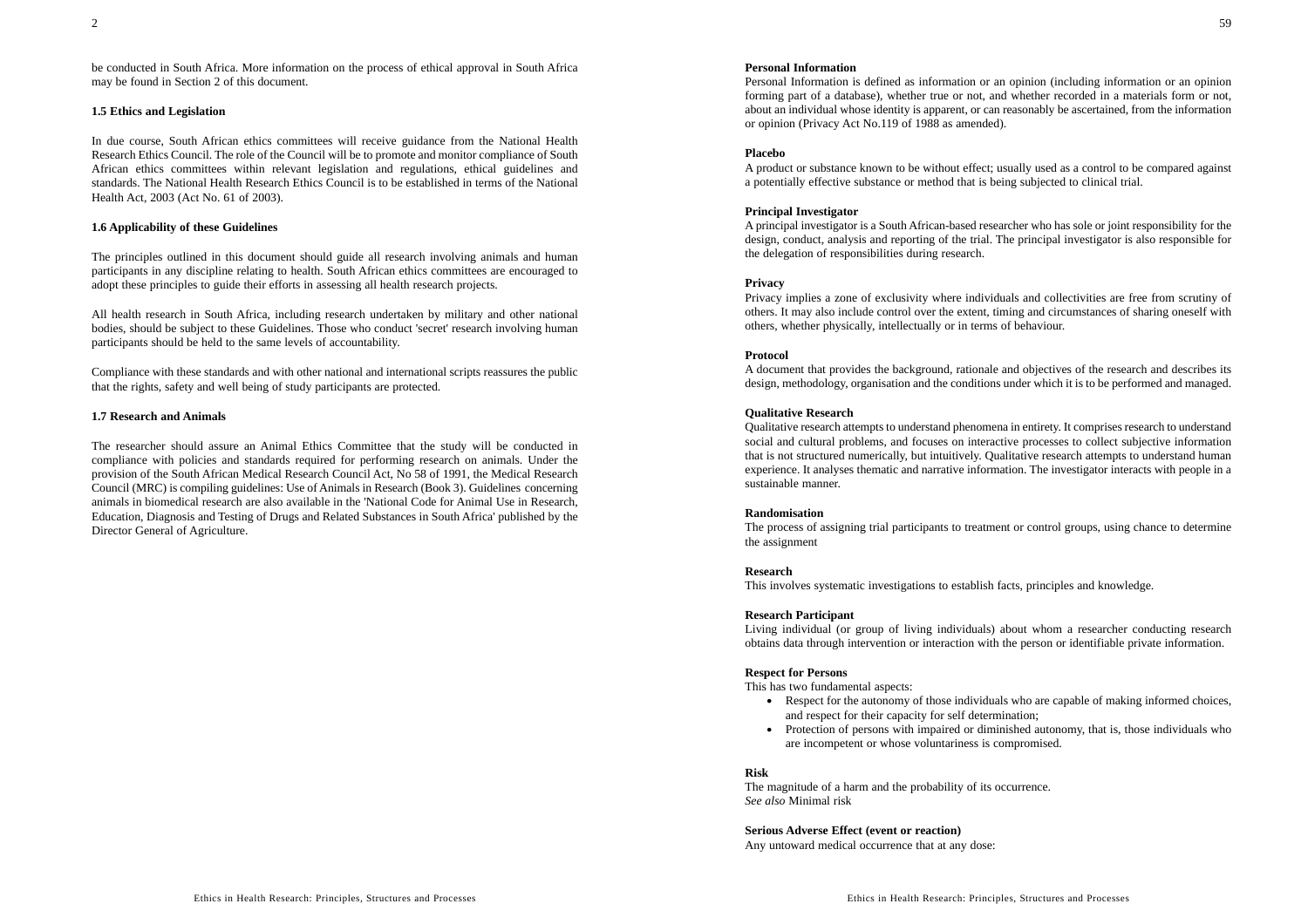# **2. GUIDING PRINCIPLES**

The purpose of statement on ethical principles for health research in South Africa is to identify good, desirable and acceptable conduct, to protect the welfare and rights of research participants, and to reflect the basic ethical values of beneficence, justice and respect for persons. Both national and international accords and texts, outlined at Point 1.2 of this document, guide these principles and values.

Health researchers must conform to the following ethical principles and values, which must underscore all health research activities in South Africa.

# **2.1 Respect and Dignity**

Respect for the dignity, safety and well-being of participants should be the primary concern in health research involving human participants. Culture, language, beliefs, perceptions, and customs must all be considered.

# **2.2 Relevance**

Researchers in South Africa have ethical responsibility to ensure that their research is relevant both to the broad health and development needs of the country and to the individual needs of those who suffer from the diseases and concerns under study (Department of Health, 1999a). The findings of the research must be translatable into mechanisms for improving the health status of South Africans.

# **2.3 Scientific Integrity**

In addition to fulfilling a need and being of value, the research proposed must demonstrate sound methodology and a high probability of providing answers to the research questions posed. The research protocol must show knowledge of relevant literature, derived from a systematic review of that literature and, where appropriate, from laboratory and animal studies (National Health and Medical Research Council, 1998). Moreover, research methods and results must be open to peer review and scrutiny.

# **2.4 Investigator Competence**

A suitably qualified investigator should conduct the study. The investigator's competence is assessed mainly by technical competence, which includes research competence, and is itself assessed in terms of education, knowledge, certification and experience. Compassion and empathy are among the characteristics required of a technically competent researcher. A proper clinical and research environment, encompassing good research mentoring, provides this. In all cases the local principal investigator must be a South African-based researcher; that is, one who is ordinarily permanently resident in South Africa.

# **2.5 Principal Investigator Responsibilities**

The Principal Investigator (PI) must submit an application to the MCC and/or an appropriate and accredited local ethics committee. All clinical trials must be reviewed by the MCC and by a local ethics committee. Both of these reviewing institutions must approve the project before the study may commence. Principal Investigators bear full responsibility for the scientific and ethical aspects of their study, and are the means of communication with the ethics committee while obtaining approval. Once a study is in progress all reports of adverse events and management issues dealt with by the sponsoring company should be transmitted to the ethics committees, ideally through the Principal Investigator, who should be fully informed of these issues. To expedite the process, data could be

placing a person at social disadvantage.

### **Health**

WHO defines health as 'a state of physical, mental and social well-being and not merely the absence of disease or infirmity'.

### **Human Tissue**

Includes the substance, structure and texture of which the human body or any part or organ of it is composed, that is removed or separated from living human being; and includes blood, blood components and waste products.

### **Identified Samples or Data**

Data that enables the identification of a specific individual is referred to as 'identified data'. Examples of identifiers may include the individual's name, date of birth or address. In particularly small sets of data even information such as a post code may be an identifier.

*See also:* De-identified Samples or Data and Potentially Identifiable Samples or Data.

# **Informed Consent**

A process by which participants voluntarily confirm their willingness to participate in a particular trial, after having been informed of all aspects of the trial that are relevant to their decision to participate. Informed consent is documented by means of a written, signed and dated informed consent form. Informed consent is a process seeking to encapsulate a researcher's moral duty to provide sufficient information to allow potential participants to make an informed, free and rational choice whether or not to participate in a research project.

### **Justice**

This concept concerning fairness or equity is often divided into three parts. Procedural justice is concerned with the fair methods of making decisions and settling disputes; distributive justice seeks to ensure fair distribution of benefits and burdens, while corrective justice is concerned with correcting the wrongs and harms through compensation or retribution.

### **Minimal Risk**

This anticipates that the probability and magnitude of harm or discomfort to be experienced in the research will not be greater than those ordinarily encountered in daily life.

### **Monitoring**

The review by a research ethics committee of ongoing research. Monitoring may take several forms, including review of annual reports, formal review of the informed consent process, establishment of a safety monitoring committee, a periodic review by a third party of the documents generated by the study, a review of reports of adverse events, and a random audit of the particular processes.

### **Multi-centre Research**

The conduct of a research project by researchers in several autonomous institutions or organisations. This includes multi-centre clinical trials.

### **Multi-centre Trial**

A clinical trial conducted according to a single protocol but at more than one site, and therefore, carried out by more than one investigator.

# **Non-therapeutic**

Interventions not directed to the benefit of the individual but rather towards improving scientific knowledge or technical application.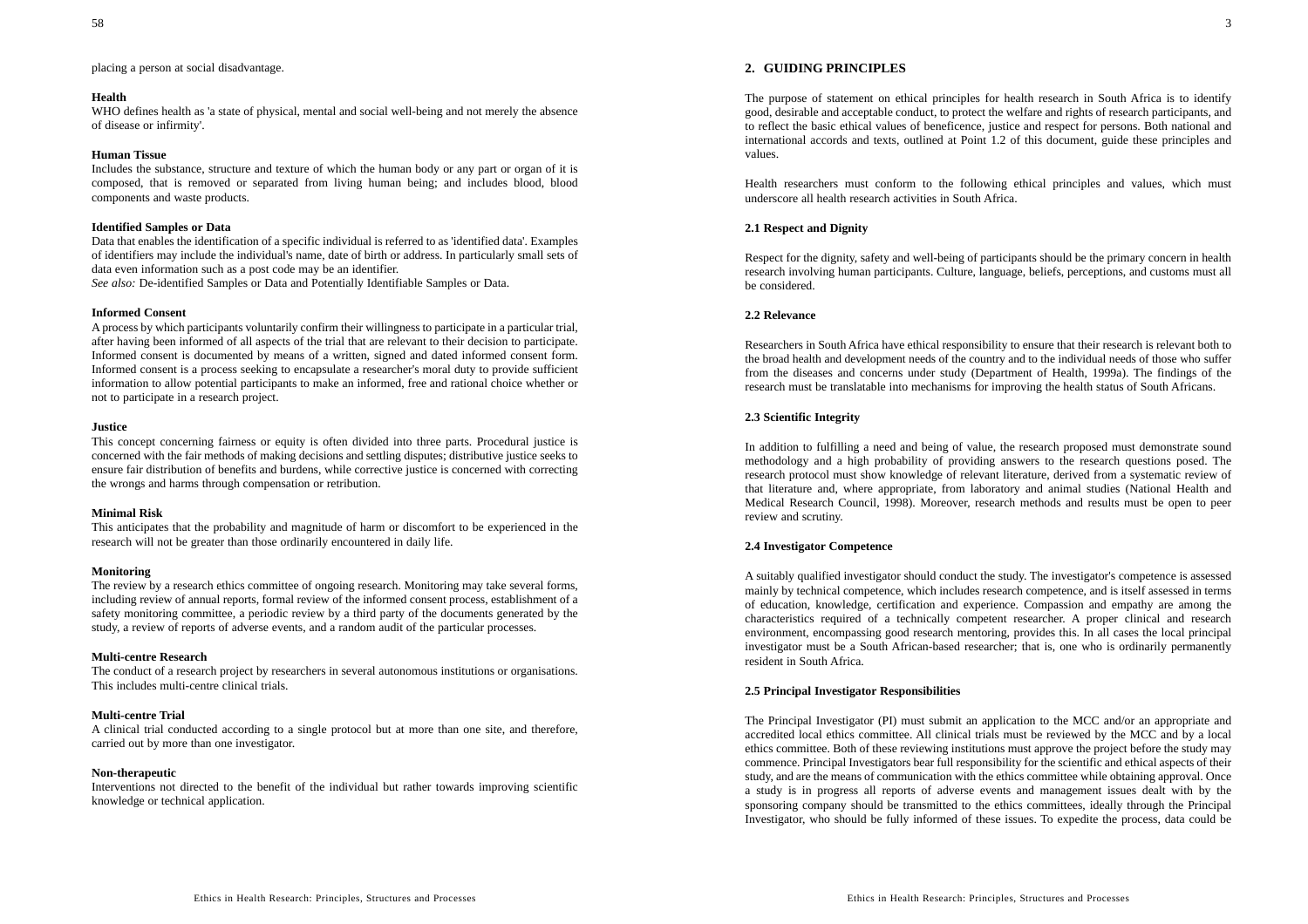copied both to the Principal Investigator and to the ethics committee. However, it should be made clear that the Principal Investigator is responsible for the study. In addition, a system to ensure tracking of all research will be set up through the National Health Research Ethics Council and local ethics committees. This will involve each study being allocated a national study number and a position in the national database. It is envisaged that ethics committees will be allocated cohorts of notification numbers. When the data capturer has allocated a number to a particular project, this will be communicated to the National Health Research Ethics Council for inclusion in their database. Aresearch project may not commence before receiving a national study number from the local ethics committee, which bears the responsibility of ensuring that the National Health Research Ethics Council receives a full list of numbers allocated.

The information in the national database should be available publicly, with the reservation that it be limited to information that would not jeopardise commercial interests. It is visualised that it would include:

- Title of research projects;
- Duration of the projects;
- PI name and affiliation.

A regular update of an anonymised research profile from database may be placed on the Department of Health's website with information such as:

- The number and proportion of studies by type (for example, trials or non-trials) proportions by study site
- Total sponsorship by type of study and study site

#### **2.6 Informed Consent**

Informed consent must be obtained from research participants before the research can begin. Both written and verbal informed consent must be obtained, unless there are good reasons to the contrary, such a situation of coma, emergency, or mental incapacity as indicated in 5.9 and 5.14 below. Prior approval of the ethics committee must be obtained in all situations in which it is justifiable to initiate research without the informed consent of the participant. Verbal consent, where the participant is illiterate, should be obtained in the presence of a literate witness who should verify in writing, duly signed, that informed verbal consent was obtained. Informed consent means that a participant has been informed about the risks and benefits of the research, understands such risks and benefits and is able to give consent to participation, without coercion, undue influence or inappropriate incentives.

In South Africa, researchers must be particularly aware of the vulnerability of prospective participants in terms of access to health services and education levels. Research details must be provided in a clear, simple and culturally appropriate manner. If a participant lacks capacity to exercise an informed choice to participate, an appropriate person to make the choice for them must be identified by the investigator. A participant is free at any time to withdraw consent to further involvement in the research, without having to face any unfair negative consequence or disadvantage. The following essential elements must be understood before a participant is capable of giving informed consent.

- That consent is being given to participate in research;
- The purpose of the research;
- The expected duration of the participant's involvement;
- A description of the procedures to which the participant will be subjected, including any experimental procedures that are innovative and have not been used in medical practice;

Prospective participants should be helped to arrive at an informed decision by, for instance, use of appropriate language, selection of a non-threatening environment for interaction and the availability of peer counseling. Participants may find information about the following points useful.

• The investigators' qualifications;

#### **Confidentiality**

Prevention of disclosure, other than to authorized individuals, of a sponsor's proprietary information or of a participant's identity.

#### **Consent**

The voluntary agreement of a person or group, based on adequate knowledge and understanding of relevant material, to participate in research. Informed consent is one possible result of informed choice, the other possibility is refusal.

#### **Deception**

Deception includes the withholding of essential information from research participants, deliberately misleading them about procedures and purposes, including studies in which participants are deliberately given misleading information about the purpose of a research study.

#### **De-identified (not re-identifiable, anonymous) Samples or Data**

The process of de-identification may be irreversible where the identifiers have been removed permanently or the data has been identified. These data are referred to as 'identified'. It should be recognised that the term 'de-identified' is used frequently, in documents other than this statement of the Ethics and Health Research: Principles, Structures and Processes, to refer to sets of data from which only names have been removed. Such data may remain 'potentially identifiable'. *See also* **Identified Samples or Data and Potentially Identifiable Samples or Data.**

#### **Ethics**

A branch of moral philosophy concerned with the rational evaluation of right and wrong, justice and injustice, virtue and vice, good and bad, and related concepts and principles.

### **Ethical and unethical**

Right or morally acceptable on one hand, wrong or morally unacceptable on the other. Conforming to the rationally acknowledged norms and standards of behaviour, or failure to conform to such norms and standards.

#### **Ethics Committee**

An independent body whose responsibility is to ensure the protection of the rights, safety and wellbeing of human participants involved in medical research (a trial). An ethics committee provides public assurance of that protection, by, reviewing and approving the trial protocol, the suitability of the investigator's facilities, and the methods and material to be used in obtaining and documenting the informed consent of the participants. Ethics committees should be independent of political, institutional, professional and market influences. The legal status of ethics committees in South Africa is established under the National Health Act, 2003 (Act No. 61 of 2003).

#### **Families**

A family is a primary social group most often consisting of parents and their offspring. However, a family may also be a group of people occupying the same dwelling place and consisting of persons who are not biologically related.

#### **Foetus**

In humans, a conceptus of seven to eight weeks' development until birth (term).

#### **Genetic Material**

Any source of DNA or RNA that can be tested to obtain genetic information. It includes cells, whether as single cells or as part of tissues, and extracted DNA and RNA.

#### **Harm**

That which adversely affects the interest or welfare of an individual or a group;

Harm extends to physical harm, discomfort, anxiety, pain, psychological disturbance and includes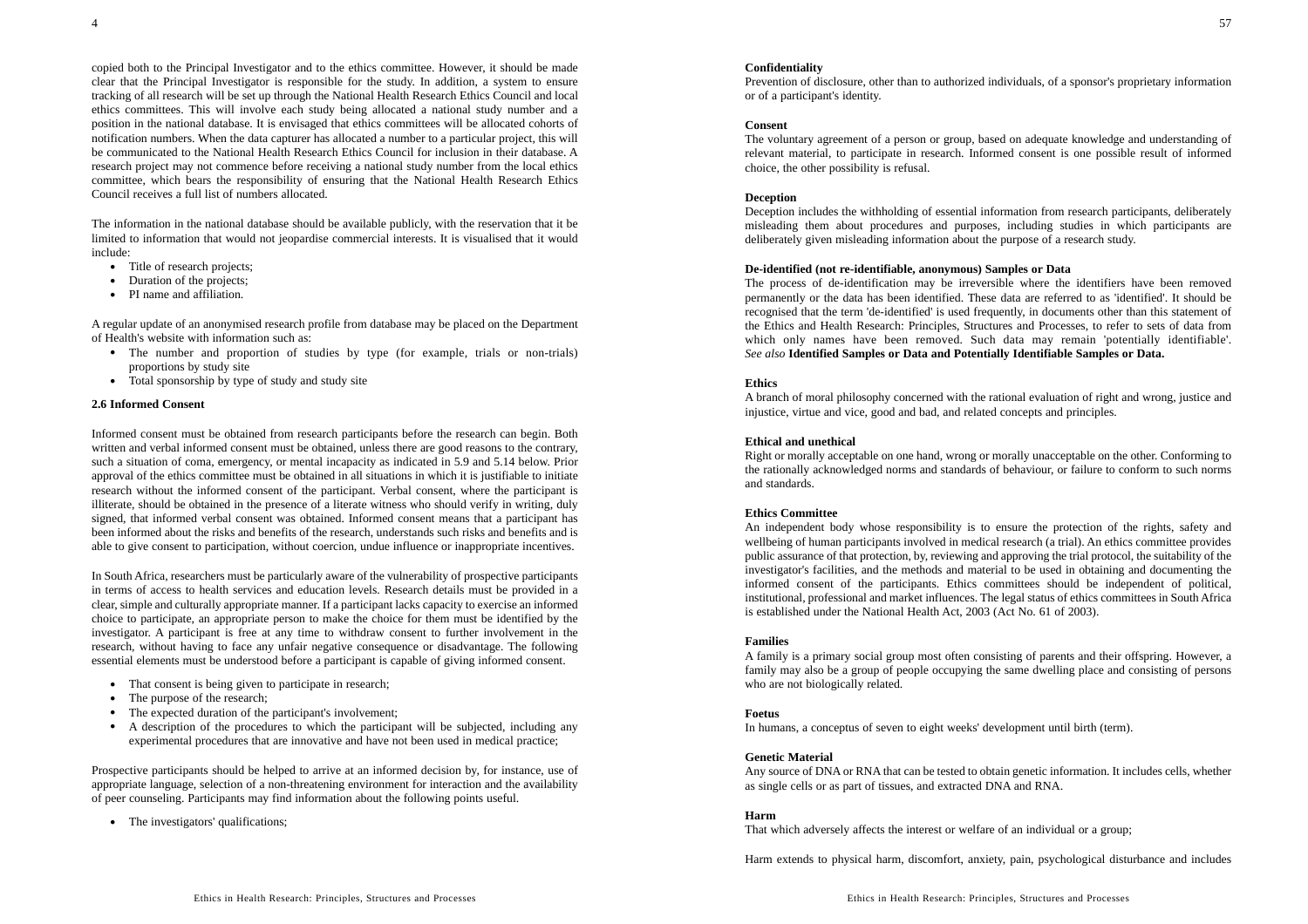# **APPENDIX D: GLOSSARY**

The definitions provided within this Glossary apply as they are used in the ethics and health research principles, structures and processes. These are based on the definitions in the Canadian Code of Ethical Conduct for Research Involving Humans (1996) and the ICH Guidelines for Good Clinical Practice.

### **Adverse Drug Reaction (ADR)**

In pre-approval clinical experience with a new medicinal product or its new usages, particularly where the therapeutic dose has not been established, all noxious and unintended responses to a medicinal product should be considered as 'adverse drug reactions'. The phrase ADR indicates at least the probability of a causal relationship between a medicinal product and an adverse event. With regard to marketed medicinal products, the term applies to a drug-response that is noxious and unintended and which occurs at doses normally used in humans. (See the ICH Guideline for Clinical Safety Data Management: Definitions and Standards for Expedited Reporting.)

#### **Adverse Event (AE)**

An adverse event may be any untoward medical occurrence in a patient or research participant who has received a pharmaceutical product that does not necessarily have a causal relationship with the treatment being researched. An adverse event (AE) may therefore be any unfavourable and unintended sign (including an abnormal laboratory finding), symptom, or disease associated with the use of a medicinal product under investigation, whether or not related to the medicinal (investigational) product (see the ICH Guideline for Clinical Safety Data Management: Definitions and Standards for Expedited Reporting).

### **Anonymous Samples or Data** *See* **De-identified samples or data**

#### **Approval (in relation to Research Ethics Committees)**

The research ethics committee's affirmation that the clinical trial has been reviewed and may be conducted at the nominated institution according to the constraints set out by the ethics committee, the institution, Good Clinical Practice (GCP), and legal requirements.

#### **Benefit**

That which positively affects the interest or welfare of an individual or group, or the public generally.

#### **Child**

Subject to law in the relevant jurisdiction, a child is a minor who lacks the legal ability to make a decision whether or not to participate in research.

#### **Clinical Trial**

This is a preplanned, usually controlled, clinical study to determine the safety, efficacy or optimum dosage schedule (if appropriate) of one or more diagnostic, therapeutic, or prophylactic drugs, devices or interventions in humans selected according to predetermined criteria of eligibility.

#### **Collectivities**

Distinct human groups with common identity, their own social structures, common customs and designated leaders or other persons who represent collective interests in dealing with researchers. Collectivities may include cultural or ethnic groups, and indigenous communities.

#### **Competence**

The ability of a person or a group to understand and make choices in accord with their own fundamental values. The term 'legal competence' indicates that a person's age and mental state satisfy certain basic legal requirements.

- Explanation of participants' responsibilities;
- Description of foreseeable risks or discomforts;
- **•** Description of benefits to the participants or to others, both during and after the research;
- . Disclosure of alternative procedures or courses of treatment;
- . Description of the extent to which confidentiality will be maintained;
- . Statement that sponsors of the study may be able to inspect research records;
- ۰ Statement that the research has been approved by an accredited research ethics committee;
- Contact details of research ethics committee representatives;
- . Explanation as to whether compensation will be given for research-related injuries;
- . Explanation as to the consequences of injury, including medical treatments;
- . Explanation of whom to contact in the event of research-related injury.

Investigators must assure potential participants that participation is voluntary, and that refusal to participate, or a decision to discontinue participation, will not involve any form of penalty. The approximate number of participants should be disclosed. Details of treatment must be supplied and, where appropriate, the possibility of random assignment to various treatments or procedures must be made clear. The nature of experimental and control groups must be explained, as well as circumstances that might lead to the termination of participation.

Unforeseeable risks obviously cannot be foreseen, but participants must be told the nature and extent of risks – including financial risks – attendant on participation. Participants must be made aware of their right to be informed of relevant new findings, and of the consequences of their withdrawal from research. They should know, too, whether the investigator might terminate participation.

The above points may be regarded as essential elements of informed consent, and all should be incorporated in an Informed Consent Form or document.

Informed consent is a vital requirement in ethical conduct, and is valid only when it is obtained without deceit or misrepresentation. The informed consent requirements are not intended to pre-empt the laws of the country, which may require that additional information be provided to the participants. The moral duties of the medical practitioner or other investigator are in no way limited by these requirements.

#### **2.7 Privacy and Confidentiality**

In its simplest form privacy is concerned with access to personal records, while confidentiality refers to the use of personal information once it has been disclosed (Berglund, 1990). A participant's right to both privacy and confidentiality must be protected. The researcher must ensure that 'where personal information about research participants or a community is collected, stored, used or destroyed, this is done in ways that respect the privacy or confidentiality of the participants or the community and any agreements made with the participants or community' (National Health & Medical Research Council, 1998:5).

#### **2.8 Inclusion and Exclusion Criteria**

The selection, recruitment, exclusion and inclusion of research participants must be just and fair, based on sound scientific and ethical principles. No person may be inappropriately or unjustly excluded on the basis of race, age, sex, sexual orientation, disability, education, religious beliefs, pregnancy, marital status, ethnic or social origin, conscience, belief or language.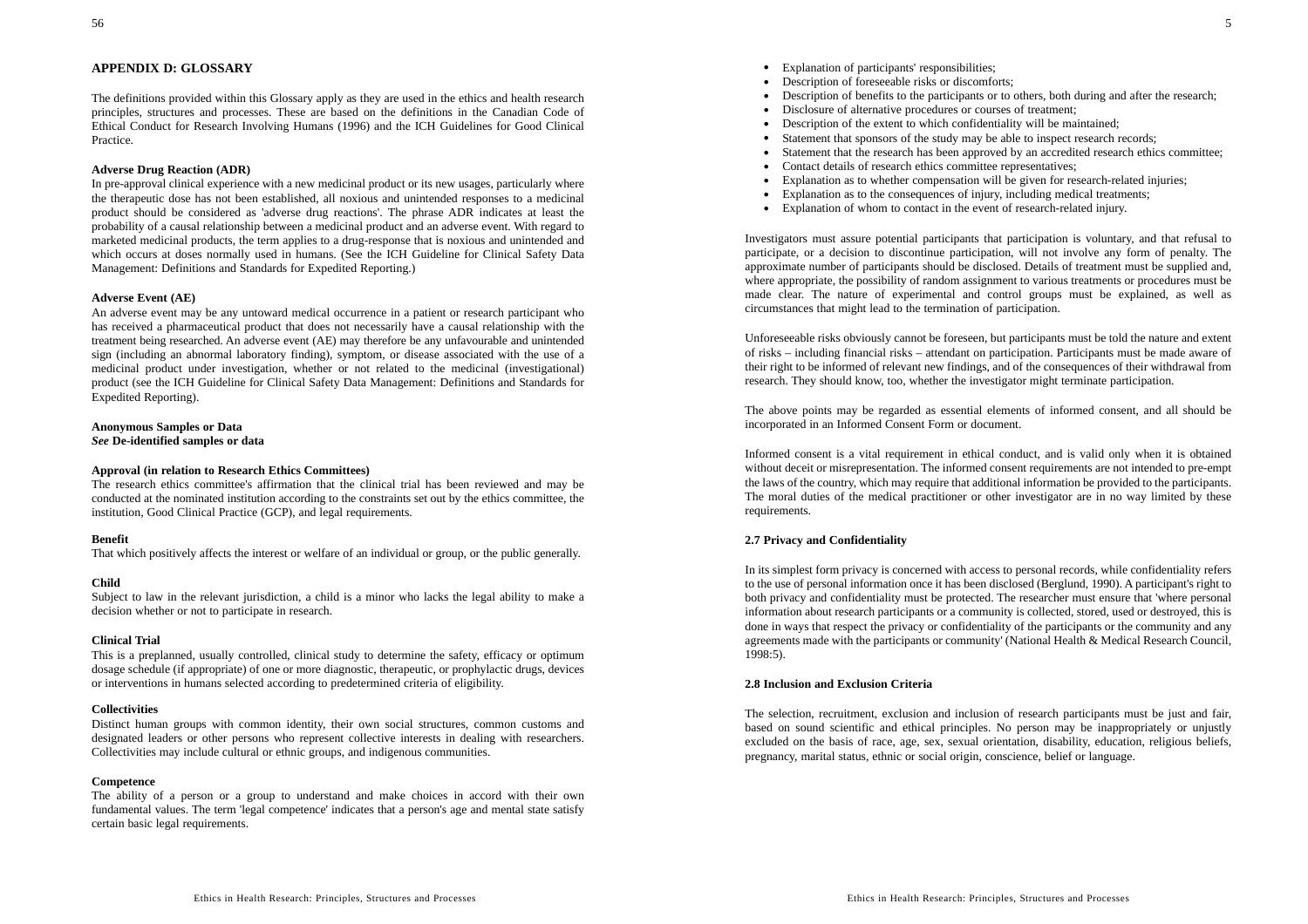### **2.9 Risk and Benefits**

A risk/benefit analysis of the study should precede the research itself. Risk/benefit analysis should take full notice of benefits and harms beyond the duration of the research, particularly in the case of chronic life-threatening conditions. Alternative ways of providing benefits to the participants might be available. The principal investigator has the ethical duty to exclude participants who might be placed at undue risk.

# **2.10 Publication of Results**

Investigators have an obligation to disseminate research results, whether positive or negative, in a timely and competent manner. This is particularly important in clinical trials, where investigators are duty bound to ensure that findings are made public for all outcomes assessed. It is, however, important that the release of research findings be done in an ethical manner, to ensure that false expectations are not raised in a vulnerable population. Research results should not be prematurely released or published, or unreasonably delayed. It is advisable that the main results should be disseminated, using appropriate communication formats, to the participants and other interested members of the communities in which the study was conducted.

Results of a study, whether sponsored by government or industry, should be the intellectual property of the investigators, not the sponsor, and all results that have scientific merit should be published. Requests to withhold findings, to change or tone down the content of a report are not acceptable in good ethical practice. However, sponsors or stakeholders should be afforded the opportunity to comment on research findings prior to publication, without any entitlement to veto, change the conclusions, or unreasonably delay publication of results.

In collaborative research with pharmaceutical or other companies, the conditions of publication should be spelt out clearly in the protocol.Research ethics committees should be satisfied that there is no interference with the right to publish results.

# **2.11 Conflict of Interest**

A researcher must disclose the sources and extent of funding to the research participants, the ethics committee and, where appropriate, to the regulatory authority. Commercial affiliations or financial interests at the time of proposing and reporting the research must also be disclosed.

#### **2.12 Safety Monitoring**

Safety monitoring of research activities is imperative, particularly in a clinical trial. This involves the prompt reporting of serious adverse events, including post-study events. It is the researcher's responsibility to ensure that adequate provisions are made to deal with any adverse event. The processes for this should be outlined in the research protocol.

# **2.13 Multi-Centre Studies**

The number of multi-centre clinical trials and studies being undertaken in South Africa has increased dramatically in recent years. Prior to commencement of a study, approval should be obtained from the local research ethics committee. Designs should be appropriate to the local setting and particular modifications should be made to the local study when required, in the case of inclusion and exclusion criteria, for instance. It is unacceptable for developed-country participants to be offered better standards of care than are offered to South African participants in a similar study. In particular, when South Africa is chosen for a trial or study that has not been undertaken in the country of origin, an explanation should be sought as to why this is the case. In terms of study design, special attention should be paid to the sampling strategy. Other issues in international studies include financing of the

#### **APPENDIX C: ICH GUIDELINE FOR GCP AND DECLARATION OF HELSINKI**

#### *ICH GUIDELINE FOR GOOD CLINICAL PRACTICE*

- 1. Clinical trials should be conducted in accordance with the ethical principles that have their origin in Declaration of Helsinki, and that are consistent with GCP and the applicable regulatory requirement(s).
- 2. Before a trial is initiated, foreseeable risk and inconveniences should be weighed against the benefit for the individual trial subject and society. A trial should be initiated and continued if the anticipated benefits justify the risk.
- 3. The rights, safety and well being of the trial participants are the most important considerations and should prevail over interest of science and society.
- 4. The available non-clinical and clinical information on an investigational product should be adequate to support the proposed clinical trials.
- 5. Clinical trials should be scientifically sound, and described in a clear, detailed protocol.
- 6. A trial should be conducted in compliance with the protocol that has received prior institutional review board (IRB)/independent ethics committee (IEC) approval/ favourable opinion.
- 7. The medical care given to, and medical decisions made on behalf of, participants should always be the responsibility of the qualified physician or, when appropriate, of a qualified dentist.
- 8. Each individual involved in conducting a trial should be qualified by education, training, and experience to perform his or her respective task(s).
- 9. Freely given informed consent should be obtained from every participant prior to clinical trial participant.
- 10. All clinical trial information should be recorded, handled, and stored in a way that allows its accurate reporting, interpretation and verification.
- 11. The confidentiality of records that could identify participants should be protected, respecting the privacy and confidentiality rules in accordance with the applicable regulatory requirement(s).
- 12. Investigational product should be manufactured, handled, and stored in accordance with applicable good manufacturing practice (GMP). They should be used in accordance with the approved protocol.
- 13. Systems with procedures that assure the quality of every aspect of the trial should be implemented.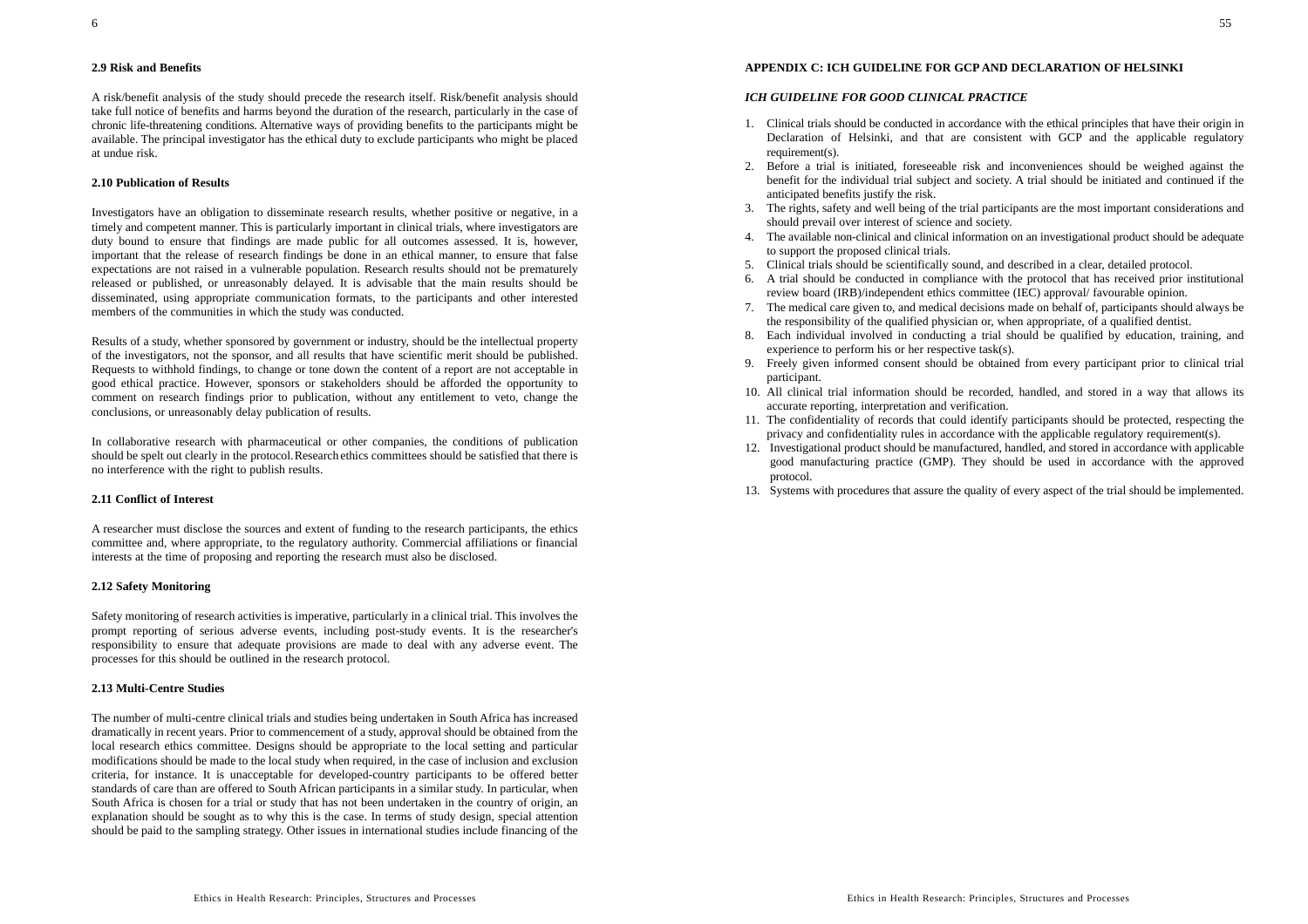### **APPENDIX B: KEY TEXTS**

The following are international key texts that have directed the development of these guidelines:

- Nuremberg Code, 1949
- Belmont Report, 1973
- Declaration of Helsinki, October 2000

Some other useful references include:

- ICH Guideline for Good Clinical Practice, ICH Harmonised Tripartite Guideline, May 1997
- International Guidelines for Ethical Review of Epidemiological Studies, Council for International Organisations of Medical Sciences (CIOMS), 1991 Geneva.
- Institutional Review Board (IRB) Guidebook. Office for the Protection from Research Risks National Institute of Health, USA, 1993
- International Ethical Guidelines for Biomedical Research Involving Human Subjects. Council for International Organisations of Medical Sciences in collaboration with World Health Organisation (WHO). Geneva 2002.
- World Health Organisation 2000. Operational Guidelines for Ethics Committees that Review Biomedical Research. Geneva.TDR/PRD/ETHICS/2000.1

Guidelines for Good Clinical Practice (GCP) for Trials on Pharmaceutical Products. In: The use of essential drugs. Model list of Essential Drugs (Eight List). Sixth report of the WHO Expert Committee. Geneva, World Health Organisation, 1995:97 (WHO Technical Report Series, No 850).

Ethics in Health Research: Principles, Structures and Processes

study, the appropriateness of incentive packages to research participants and remuneration packages for investigators.

#### *Multinational Collaborative Research*

The challenge to international research ethics is the development of universal rules for research at a time when health care is being delivered within very different health care systems (even within a single country) and in a multicultural world in which people live under radically different economic conditions. Variable trajectories of emancipation of individuals from community have also given rise to a wide spectrum of self-image, what it means to be ill and how health care systems should be structured. With recognition of the role of social conditions in shaping the world, and how privileged people view the world and themselves, comes the realisation that research cannot be considered in isolation. Medical research, health care, conditions of life around the world and how humans flourish may seem disparate, but all are interdependent. The global perspective adds complexity to the task of crafting universal guidelines for research ethics. It is necessary to ensure that:

- Benefits accrue to participants in the host country. Research with benefits limited to the sponsoring country is exploitative and unacceptable;
- The potential benefits of research considerably outweigh potential risks or harms to vulnerable individuals and communities;
- . Research is non-exploitative and in the best interests of the research participants and their community;
- Groups already vulnerable are provided with improved access to research in all countries;
- Research participants are encouraged to participate in planning and conducting studies;
- . Research in developing countries is linked to capacity-building in health care, and to economic and educational empowerment to promote the delivery of health care and progress generally in the host country;
- Consideration is given to the risks and potential benefits to research participants, in proportion to the magnitude of benefit to sponsors;
- Honest efforts are made to translate research findings into components of accessible care in the community being researched;
- Conflicts of interest are avoided;
- Research protocols are modified to suit the situation in local communities;
- Publication of articles should be inclusive of investigators as authors from both host and sponsoring countries where appropriate contributions have been made.

# **2.14 Standard of care**

In the past 'standard of care' has not been clearly defined. It has generally been assumed to refer to 'drug treatments'. This is inadequate and the definition should be clarified and extended beyond consideration of drugs to consideration of other aspects of care that are either under the control of investigators or that could be influenced by them.<sup>1</sup>

The provision of equal standards of medical care to all during research is a requirement for demonstrating equal respect for the dignity of research participants. An adequate definition of 'standard of care' should include:

- Equal respect for the human dignity of all participants irrespective of their location;
- Obtaining informed consent in the research participants' home language, coupled with an understanding of their world-view or value system;

<sup>1</sup> Benatar S R, Singer P A. A new look at international research ethics. Brit Med J 2000; 321: 824-26.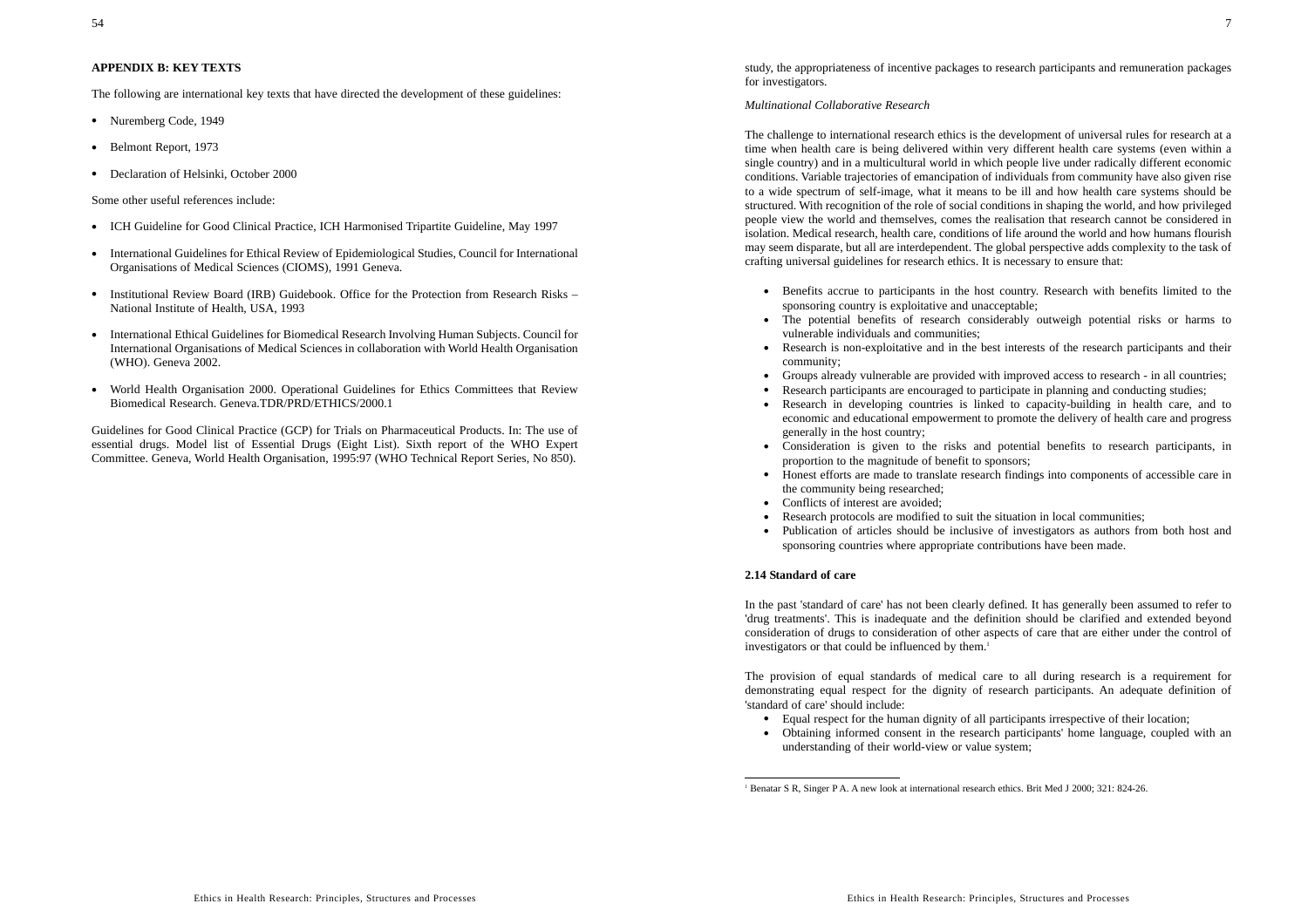- Provision of equal general care facilities, through access to the same modern technology and other external factors that may have contributed to the 'best proven' use of the drugs elsewhere, such as medications and care for other diseases, and access to advice and support to sustain compliance;
- . The same follow-up facilities for research participants after completion of the study and the same access to ongoing care.

It is suggested that in determining the standard of care that should apply to research in developing countries it is not justifiable to be selective and choose only one aspect of a standard of care – such as drug treatment – without giving adequate reasons for such choice. In the absence of justification, the choice of only one of the elements of the standard of care may seem arbitrary. It may not be possible to meet all requirements in any developing country, but there are bound to be aspects of treatment or intervention that can be met immediately – those that are under the direct control of the investigator. It is suggested, then, that researchers from highly resourced countries bear some responsibility to promote better health care and research conditions by garnering additional support from partners in their own countries.<sup>2</sup>

#### **2.15 Placebo-controlled studies**

Research must be designed so that the foreseen benefits and risks to the research participants are equivalent in all aspects. The choice of intervention (placebo or some treatment) to administer to participants in the control arm of a study may require the balancing of many factors, but the welfare of participants must be paramount. The choice of control should be justified as part of the research protocol. Ethics review committees should verify that the control is appropriate, does not impose risks that are unreasonable in relation to the anticipated benefits, and that placebo controls are not employed without compelling justification. The research design should have the potential to yield scientifically valid results relevant to the population in which the research takes place.

Justifications for using a placebo in the control arm are that:

- No treatment or intervention is accepted as being effective for the condition;<sup>3</sup>
- Treatments or interventions are accepted as being effective for the condition, but the use of a placebo will not result in more than minimal adverse effects that are entirely reversible;
- Treatments or interventions are accepted as effective for the condition, but no scientifically justifiable control option, other than a placebo, meets the objective of the research, and the anticipated benefits of the research substantially outweigh the risks to participants.4

Exceptions to the general rule may thus be permissible in research where the foreseen benefits or risks may be greater in one or more arms, but sound scientific and ethical justification is provided in the research protocol. This imbalance should be clearly communicated to the ethics committee as well as in the informed consent procedure.

Other preventive interventions should also be offered so that participants may protect themselves.

### **10. SPECIAL CONSIDERATION TO SPECIFIC SUBGROUPS OF THE SOCIETY**

In addition to vulnerable communities, there are populations that require special consideration. These include women, prisoners, and children.

**10.1** Women should be appropriately considered as research participants unless there are compelling reasons to support their exclusion.

**10.2** In research involving prisoners, researchers should ensure the voluntary nature of the informed consent provided. Ethics committees reviewing research proposals involving prisoners should consider the inclusion of prisoners or prison representatives on such reviews.

53

<sup>2</sup> Just as prison doctors, who have no direct influence over the conditions in which they treat prisoners, are expected to work towards better health care services for prisoners, so researchers from developed countries have an ethical obligation to improve the often deplorable conditions in countries in which they undertake research. Attention to such considerations will ensure that the overall conditions under which research is undertaken will continuously improve for the benefit of research participants and their community.

<sup>&</sup>lt;sup>3</sup> The UNAIDS Guidance Document (Ethical Considerations in HIV Preventive Vaccine Research, May 2000 (Guidance point 11, commentary) advises as follows:

<sup>&</sup>quot;A vaccine with proven efficacy in preventing infection or disease from HIV does not currently exist. Therefore, the use of a placebo control arm is ethically acceptable in appropriately designed protocols. … In an effort to address the concern of lack of benefit to those randomly placed in a placebo group arm, … it is recommended that the provision to these persons of another vaccine, such as for hepatitis B or tetanus, be considered."

<sup>4</sup> This calls for judgement and legitimacy within specific contexts. Guidelines are less like instruction manuals and more like Constitutions that require interpretation.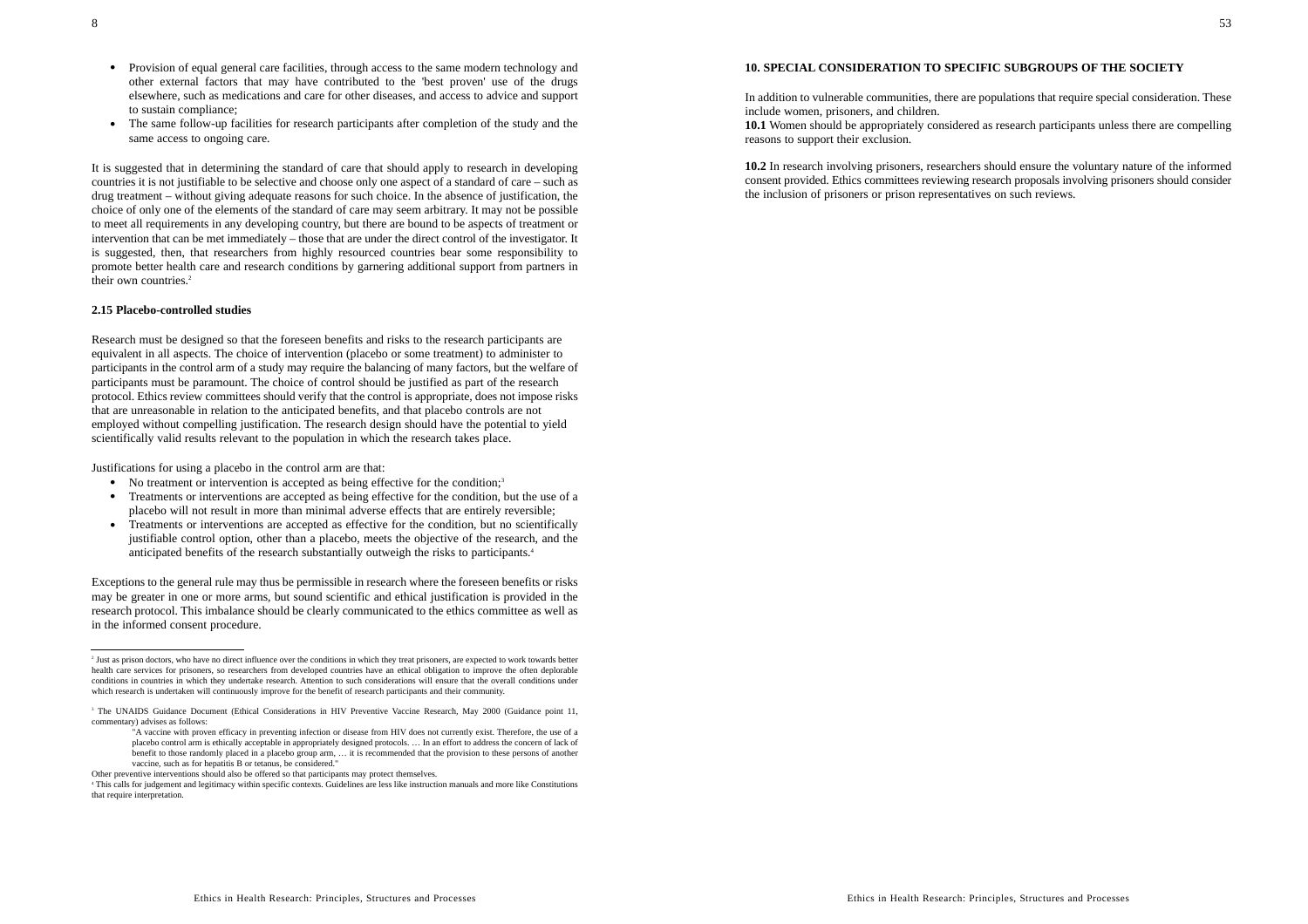# **7.2 Releasing and publishing research results**

In recent years investigators have released preliminary research data prematurely to the Press, with serious and negative consequences. Premature release may result in the broadcast of sensational, inaccurate, misleading and irresponsible information on HIV and AIDS. Unfounded and insupportable claims may mislead the public and create unrealistic expectations. To prevent the creation of unrealistic or misleading expectations the following must be carefully considered:

- Researchers should not communicate the results of clinical trials or of any research to the public without first subjecting the study to peer review and to the normal rigorous scientific scrutiny needed for therapeutic and vaccine trials.
- $\bullet$  Phase I and II trials should be published in scientifically refereed journals or be presented to scientific forums where results can be openly viewed and scrutinised.
- Important findings that need to be urgently released, should be released via the 'fast track' system employed by most reputable scientific journals. Most medical journals have now developed this system to fast-track review and publish important research findings.

### **7.3 Implementing research findings**

Research with direct public-health implications, such as vaccine trials, requires wide consultation. This should include discussions with the South African Department of Health and the Medical Research Council, so that implementation of study results may be addressed at an early stage.

#### **7.4 Research ethics committees and field support**

Proposals for clinical and epidemiological research should be submitted for approval to relevant local research ethics committees and or to the South African Medicines and Medical Devices Regulatory Authority. Principal researchers or investigators must provide adequate supervision to ensure that ethical considerations are properly observed by their delegated staff.

# **8. HIV VACCINE RESEARCH**

There are various international and national vaccine research initiatives in South Africa. This researchis highly specialised and raises many ethical issues. This document will not address the range of issues that are being addressed by the appropriate vaccine research groups, including the Guidelines on Ethics for Medical Research: HIV Vaccine Trials (MRC Book 5). Some of the important ethical considerations include:

- The implications of widespread HIV testing on high-risk populations;
- The impact of local HIV prevention initiatives on research outcomes;
- The possible influence of receiving a vaccine candidate on reducing incentives for participants to take necessary precautions to prevent HIV transmission;
- The implications of 'false positive' HIV tests in patients who agree to vaccine trials;
- The appropriateness of the vaccine clade to the local population.

Vaccine research should be done in consultation with national and international initiatives.

# **9. INVOLVEMENT OF PEOPLE LIVING WITH HIV/AIDS (PLWHA/PWAs)**

The many tensions, dilemmas and ethical considerations surrounding HIV/AIDS-related research necessitate a wide consultative process. PWAs are essential participants in this process and should form part of the consultation from the very early stages of the research process.

A placebo-control group need not be untreated. In so-called 'add-on studies' the treatment to be tested and the placebo are each added to a standard treatment. Such studies are considered permissible where a standard treatment is known to decrease mortality or irreversible morbidity but a trial with standard treatment as the active control cannot be carried out or would be difficult to interpret (ICH Guideline: Choice of Control Group and Related Issues in Clinical Trials, 2000). In evaluating improved treatments for life-threatening diseases such as cancer, HIV/AIDS or heart failure, add-on trials are a particularly useful means of finding improvements in treatment or interventions that are not fully effective or that may cause intolerable side-effects. Such studies also have a place in treatment for epilepsy, rheumatism and osteoporosis, for example.

#### **2.16 Ethical Review**

All health research conducted in South Africa must be reviewed by a research ethics committee and should not commence until the ethics committee has granted approval. This provides an objective appraisal of the effect of the proposed research as it affects the potential participants and the general day-to-day functioning of the health system. Section 3 of this document outlines in more detail the process of ethical review in South Africa.

#### **2.17 Distributive Justice**

Research proposals should provide sufficient information to determine whether there is a reasonable likelihood that the population on whom research is to be carried out will benefit from the research and its results. Selection of participants from groups who are unlikely to be beneficiaries of subsequent applications of the research should also be justified. Research proposals should indicate whether longterm therapy would be provided to participants after the completion or termination of the study.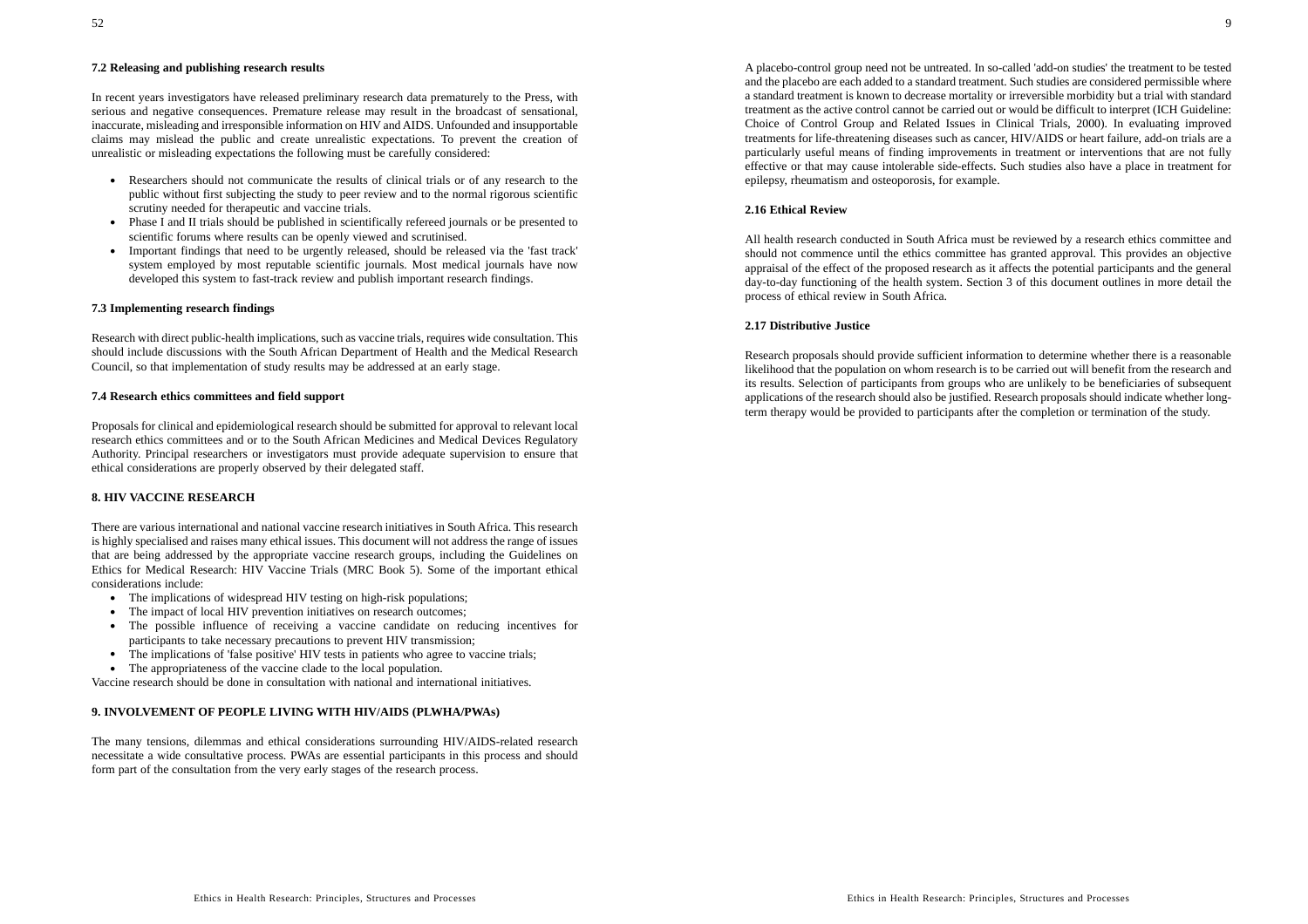# **3. ETHICAL REVIEW IN SOUTH AFRICA**

Section 3 outlines the systems that exist in South Africa for the review of research projects involving human participants. It should be read in conjunction with the principles outlined in Section 2.

As mentioned in Section 2, a research ethics committee must review all research involving human participants in South Africa. When appropriate, research should be reviewed also by the South African drugs regulatory authority – the Medicines Control Council (MCC). Research may not commence unless the investigator has been granted documentation stating that the required approvals have been given.

This Section provides details of current research ethics committees in South Africa, the National Health Research Ethics Council and the Medicines Control Council, and outlines the process for gaining approval to conduct a clinical trial in South Africa.

#### **3.1 Ethics Committees in South Africa**

In South Africa, most higher education and research institutions, and even some of the large servicerendering health institutions have ethics committees, which are mainly responsible for the ethical review of research protocols. Currently the present number of research ethics committees is 34.

The National Health Act, 2003 (Act No.61 of 2003), proposes that the functions of Ethics Committees will include:

- Reviewing research proposals and protocols to ensure that research will be conducted in the spirit of endeavouring to promote health, and to prevent or cure disability and disease;
- Ensuring that humans involved in research are treated with dignity and that their well-being is not compromised, and that animals involved in research are treated compassionately;
- . Ensuring that informed consent is obtained in the case of human participants;
- ۰ Granting approval in instances where research proposals and protocols meet ethical standards.

### **3.2 National Health Research Ethics Council**

Apart from ethics committees and the MCC, no other body is empowered to promote and monitor good ethical practice in South African health research. On the basis of a discussion document developed by The National Department of Health proposing for the establishment of a National Health Research Ethics Council (NHREC), this is legislated by the National Health Act, 2003 (Act No.61 of 2003). The proposed structure, which appears below, is explained as follows: Parliament, through the National Health Act, 2003 (Act No.61 of 2003) establishes NHREC. The Act guarantees basic funding and empowers the Minister of Health to appoint NHREC members. NHREC consists of 15 members and elects its own chairperson. It meets four times per year, submits an annual report and advises the Minister about policy.

NHREC may establish ad-hoc committees to monitor or investigate the following:

- Policy standards and Standard Operating Procedures (SOP)
- Training and capacity-building;
- Appeals;
- Sub-committees.

NHREC is supported by a secretariat in the National Department of Health (DOH), which maintains a database of health research activities in South Africa. The DOH secretariat also appoints suitably qualified inspectors to monitor NHREC functions.

#### **4.4 Linked anonymous HIV testing**

In linked anonymous testing the HIV result is linked to a patient's other clinical data, but the patient remains anonymous. An independent person randomly assigns code numbers to patients' sera prior to HIV testing. The patients' identities are then removed from the database and the order of patients is changed. The HIV result is added to the database and 'linked' to the other data obtained before being returned to the investigators. This form of testing is best suited to research where HIV infection is a major confounder and not where HIV infection is the endpoint. Patients should provide informed consent to linked anonymous testing and be offered confidential HIV testing (see Confidential HIV testing).

In unlinked anonymous and linked anonymous HIV testing, researchers should not be able to identify, either directly or indirectly, the HIV test results of individuals.

# **5. POPULATION-BASED STUDIES TO PREVENT HIV TRANSMISSION**

These are studies designed to assess the effect of an existing or proposed intervention on the transmission of HIV in a particular population; the effect of long-term use of contraceptives on the risk of acquiring HIV infection, post-sexual-abuse anti-retroviral prophylaxis, or placebo-controlled mother-to-child transmission.

Observational research studies may not provide immediate personal benefits and usually require large numbers of participants. Such studies require active community participation in both design and monitoring if the intervention is to be applied to a population. Consent of community representatives is not a substitute for individual consent.

Where an intervention has been shown to effectively reduce HIV transmission, it should not be withheld from research participants. All participants must be given information and the means to prevent HIV transmission by practising safer sex and effective treatment for sexually transmitted diseases. Any treatment offered should conform at least to the local standard of care.

### **6. INFORMED CONSENT AND INCENTIVES**

Informed consent may be difficult to obtain, especially in disadvantaged and vulnerable communities where literacy and education are inadequate, and where there are language barriers. However, every effort must be made to achieve informed consent despite the challenge of linguistic and cultural barriers.

Incentives for patients to submit to research need careful consideration. Incentives should not be so excessive as to unfairly influence patients to submit themselves to the trial. Incentives relating to financial benefit, transport, and food should be fair and reasonable without 'making the patient an offer they cannot refuse' and thereby influence the patient to overlook other important considerations.

# **7. RESEARCHER ISSUES**

#### **7.1 Incentives**

Pharmaceutical companies conducting research on their products frequently offer incentives to researchers. Researchers should be wary of incentives that may affect their objectivity and neutrality, while seeking to promote excessive allegiance to a particular pharmaceutical company. Researchers and members of ethical committees are required to disclose their financial involvements and other conflicts of interest relating to proposed research projects.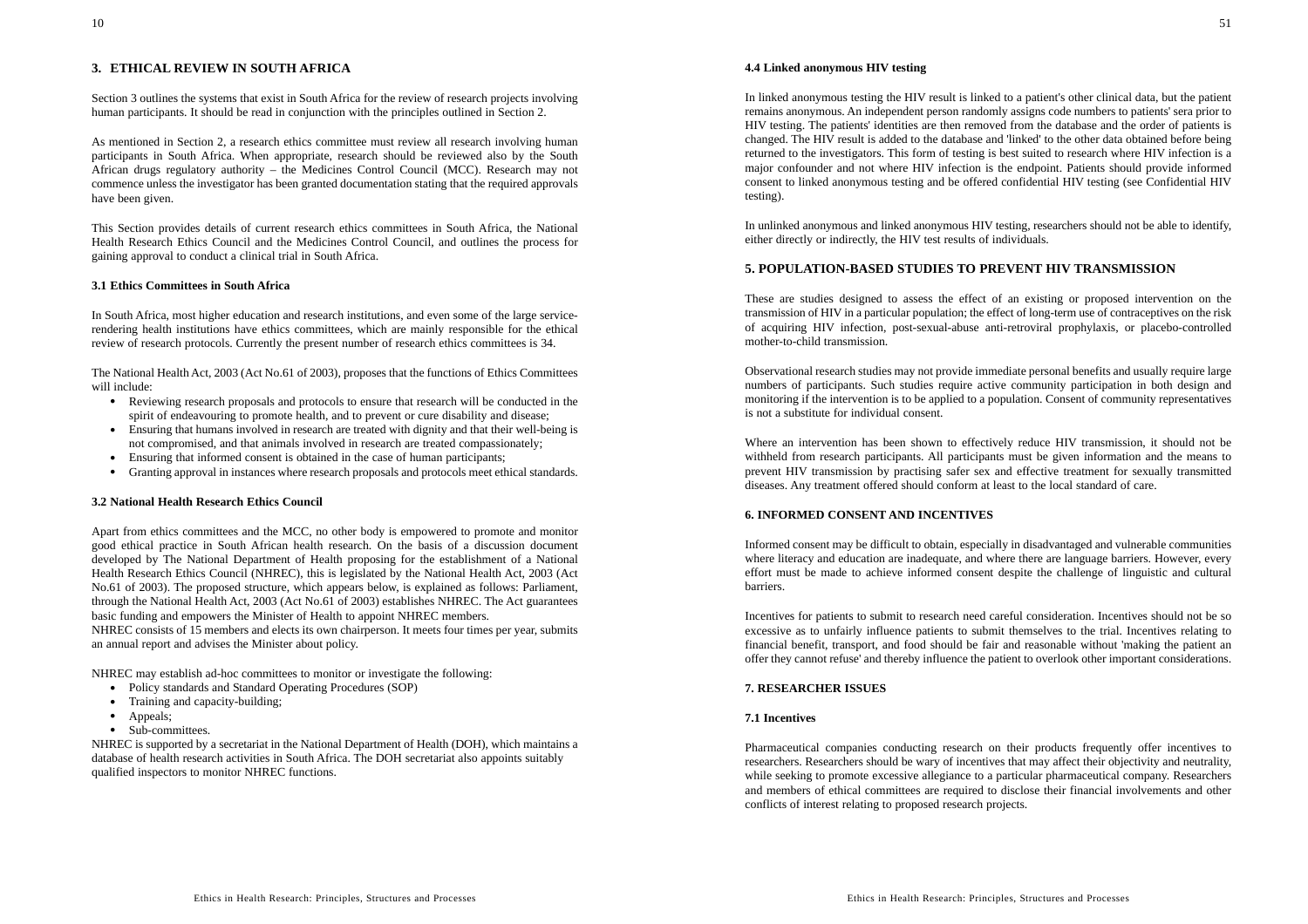HIV testing is a complex issue with important implications and consequences to the individual. Informing persons that they are HIV-positive severely affects their quality of life and should be considered to be a major intervention.

### **4.1 Advantages and disadvantages of knowing one's HIV status**

Selected advantages may include:-

- The opportunity to avail oneself of health care and counselling for HIV, which has many benefits;
- Access to antiretroviral treatment;
- Preventing the transmission of the HIV to sexual partners;
- Informing one's sexual partners;
- Not offering blood for transfusion;
- $\bullet$ Preventing mother-to-child HIV transmission.

Selected disadvantages of knowing one's HIV status may include:

- Mental stress, depression and despair;
- Stigmatisation;
- Discrimination;
- Rejection by family, friends and sexual partners.

The advantages and disadvantages of HIV testing should be carefully considered and included in informed consent forms.

# **4.2 Confidential HIV testing**

In confidential HIV testing, the following criteria should be met:-

- Adequate pre-test counselling;
- Informed consent in the case of children must be obtained from the parent or lawful guardian, as well as from the child if sufficiently mature. Consent to HIV testing should form part of the consent document for research that requires HIV testing.
- Adequate post-testing counselling;
- . Referral to an accessible centre for ongoing psychosocial support and basic medical care. The centre should provide care that conforms at least to the national standard of care for HIV prevention and treatment, including the provision of condoms.

# **4.3 Unlinked anonymous HIV testing**

This form of HIV testing is done for surveillance purposes, such as the National Antenatal Survey and the HIV and AIDS Behavioral Surveillance. It is considered ethically acceptable to conduct unlinked anonymous testing without individual consent if the following criteria are met:

- Blood is routinely collected for a reason other than HIV testing;
- After routine testing, personal identifiers are removed;
- Leftover blood or blood products are used for HIV testing;
- No other non-routine interventions, including the completion of questionnaires, are carried out.

Ideally, confidential HIV testing should be available to individuals in the target population where unlinked HIV testing is conducted. Referring individuals to voluntary counseling and testing centres should be considered.

NHREC maintains active, bilateral relations with the research community, and consults them on ethical issues. NHREC also exercises a public relations function.

It is envisaged that this National Health Research Ethics Council will be a central body to advise the Department of Health on the management of health research ethics in South Africa.

NHREC will not replace existing committees but would serve as a body to regulate matters of research ethics. All ethics committees approving health research in South Africa will be subjected to the registration/accreditation process and criteria determined by the NHREC. Continued education and regular auditing of ethics committees will be promoted by the NHREC to assist committees in attaining acceptable standards of operation.

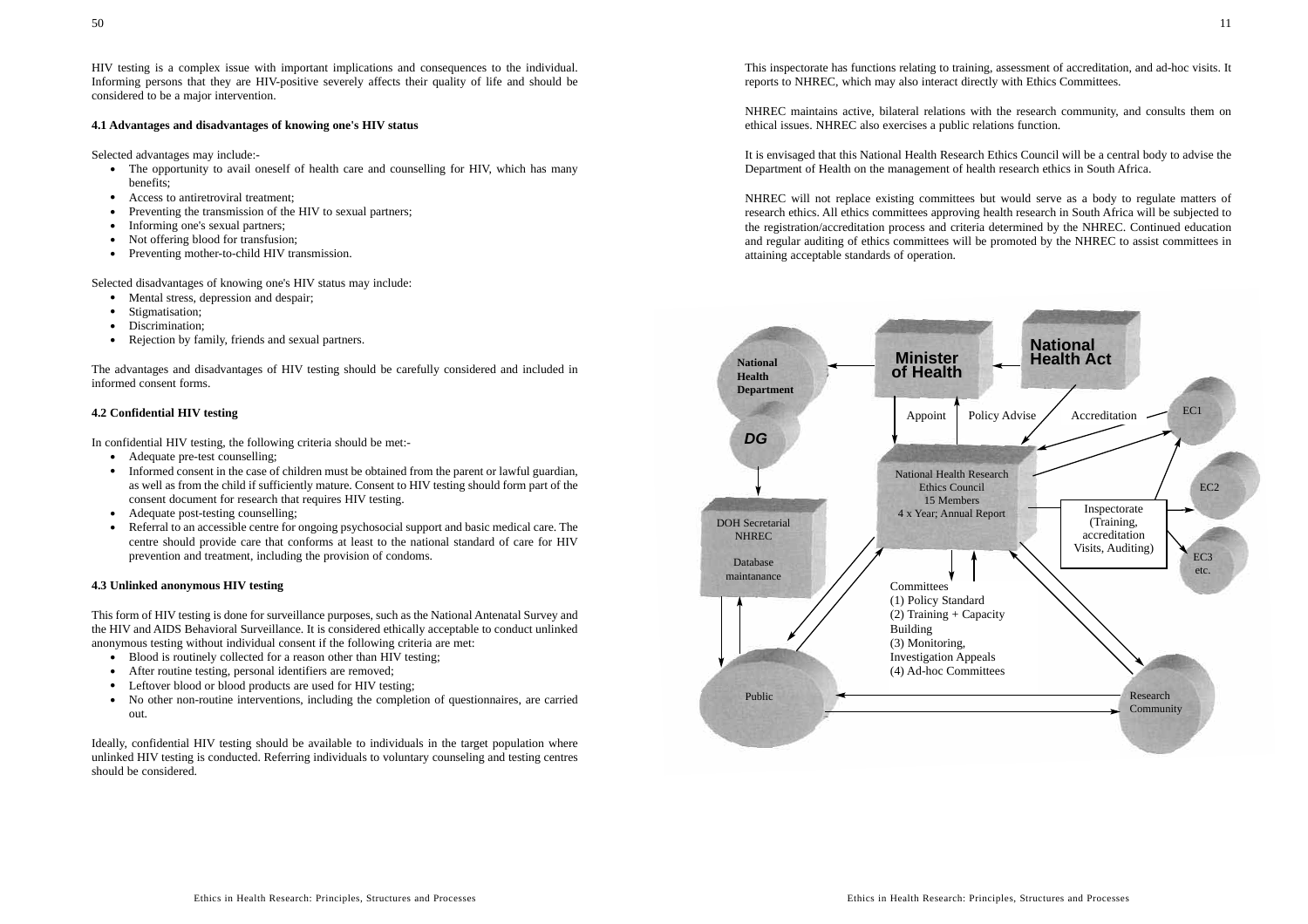# **3.3. Registration, Auditing and Accreditation of Research Ethics Committees in South Africa**

#### **3.3.1. Background to accreditation of Research Ethics Committees**

Health research has the potential to make a substantial impact on health practice and on the wellbeing of individuals. While clinical trials and drug research are central to the health research agenda, such studies have the potential to expose participants to significant risk, and therefore ethical review for the conduct of such studies is essential to protect research participants. While the risks posed by nonpharmaceutical research are likely to be less severe, such studies vary in complexity and potential impact on participants, therefore ethical review is also required. Research ethics committees (RECs) which undertake the ethical review of trials require differing levels of skill and knowledge to deal with these different types of studies. Consequently, the process of registration, auditing and accreditation of Research Ethics Committees (RECs) needs to differentiate between ethics committees responsible for the approval and monitoring of different types of research.

The National Health Research Ethics Council (NHREC) has among its mandates the registration, auditing and accreditation of Research Ethics Committees (RECs) in South Africa. The need to formally evaluate the capacity of ethics committees is gaining importance globally. The South African model of accreditation has moved away from a prescriptive approach that only aims to control and enforce standards, to one that also promotes guidance, training, and support. Central to the proposed accreditation and audit process is the principle of empowering RECs. However, for those committees who persistently fail to comply with the standards set for accreditation, the National Health Act makes provision for the NHREC to legally enforce such standards. This document confines itself to the process for registration, audit and accreditation of RECs and has not considered enforcement. To enable RECs to develop the capacity that is required to satisfy the proposed accreditation procedure, an incremental approach of RECs is proposed. However, all health research ethics committees relating to human research are required to register with the NHREC.

### **3.3.2. Definition of Level 1 and Level 2 Research Ethics Committees**

Level 1 comprises RECs that have the capacity to assess straightforward research designs that involve minimal risk to human participants. These include health research proposals *that do not* involve drug research, biomedical research involving human tissues, high-budget research (more than R250,000 per annum), and high-technology research (invasive, radiological, radio-active, and other research requiring substantial equipment). In addition, collaborative international health research, multi-centre studies, and long-term studies exceeding one year in duration, are not considered to be within the competence of Level 1 RECs. In brief, Level 1 Committees are meant to review 'minimal risk' research only, and are viewed as a stepping-stone to Level 2 accreditation. Level 1 RECs should err on the side of caution in judging what research they will review.

While Level 1 RECs are encouraged to develop their skills of a Level 2 within a five-year period, there may be some RECs that prefer to remain as a Level 1 approval committee. The NHREC may withdraw accreditation at any time should Level 1 RECs review research that is considered to be outside their level of competence, or does not meet the required standard for review.

Level 2 comprises RECs that may review all types of health research proposals.

Patient autonomy must be respected. endeavours to promote autonomy should be pursued through seeking opinions of representatives of vulnerable communities, including persons living with HIV and AIDS.

#### **3.2 Placebo-controlled trials**

Ethical guidelines that apply to controlled therapeutic trials are generally adequate to protect the rights of HIV-infected persons. A special case involves the use of placebo after an intervention has already been shown to be effective. The general principle is that the use of placebo in these circumstances is unethical. However with increasing disparities in health care between wealthy and poor countries, therapy that has been shown to be effective is often unaffordable in resource-poor settings. This is particularly true of therapeutic advances in HIV infection, which a far bigger health care problem in poor countries in sub-Saharan Africa than in industrialised countries. It may on occasion be justifiable to use placebo in communities that do not have access to interventions that are the standard care in resource-rich settings. However, placebos may only be used when the anticipated benefits will outweigh the risks to participants, and participants will not be harmed, and full justification must be provided for use of placebo.

### **3.3 Adverse drug effects**

Drug trials have the potential to cause short- and long-term ill effects. The patient information section of the informed consent document should specify the action to be taken if the study drug or drugs are withdrawn because of side effects. In such a situation, appropriate therapy to manage the adverse drug effects should be made available within the study framework at no cost to the patient, by referral to the local health service, or through the patient's medical insurance, unless exceptions have been agreed upon by all parties.

#### **3.4 Patient management after withdrawal from a study**

Where patients withdraw from a study for any reason, or where a study is completed, the patients should be advised about the ongoing management of their condition. Except in cases where therapeutic efficacy is demonstrated (see below), ongoing therapy should be administered according to the local standard of care. Costs of this care should be borne by the local health service, the patient's medical insurance or the patient.

### **3.5 Access to study medications following the completion of clinical trials**

Many patients who participate in HIV and AIDS treatment trials have no other access to drug therapy. Where a patient shows a therapeutic response to a study drug, that patient should be offered ongoing treatment. In designing studies, consideration should be given to the costs of long-term provision of study drugs and of clinical monitoring, including the costs of medical staff. The duration of drug therapy in a study should also be clearly stated in the patient information section of the informed consent document.

### **4. HIV TESTING**

HIV testing is frequently required in clinical and epidemiological research, including:

- Epidemiological studies,such as sentinel surveillance on pregnant women;
- Observational studies, such as the effect of long-acting progestins on the risk of HIV transmission in women;
- Drug trials, to establish efficacy and safety;
- Vaccine trials.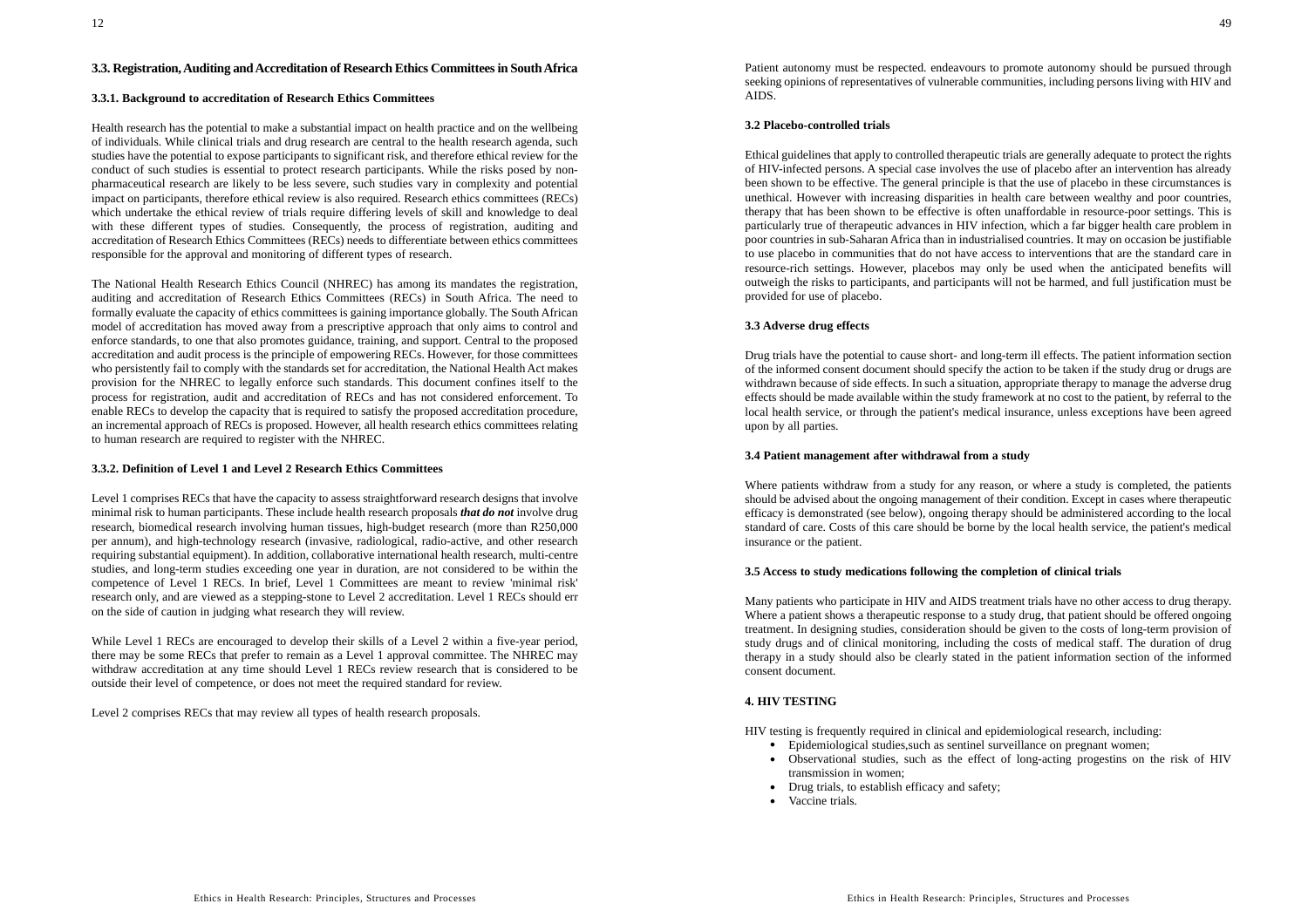country and to ensure sensitivity to the needs of vulnerable communities. Vulnerable communities are defined by UNAIDS as having some or all of the following characteristics:

- Limited economic development;
- Inadequate protection of human rights and discrimination on the basis of HIV antibody status:
- Inadequate cultural experience or understanding of scientific research;
- Limited availability of health care and treatment options;
- Limited ability of individuals in the community to provide informed consent.

As a result of past exploitation and oppression, South Africans are vulnerable to ethical abuses. Care and sensitivity should be applied to prevent exploitation of South Africa's disadvantaged communities.

Research initiated in developed countries, including Phase I and Phase II clinical trials, should not be conducted in South Africa merely because this country can offer better research opportunities. Research conducted in South Africa should be relevant to the health needs of the country.

Research and clinical trials, however, should be conducted within various settings and applied to communities in different social and economic circumstances. Research projects undertaken in South Africa should be carefully evaluated and examined as to their current and future relevance. The science of HIV and AIDS is developing rapidly and proposed interventions, which may seem to be costly and inappropriate at present, may indeed become realistic options in the future.

#### **2.2 Research standards**

Vulnerable communities are often characterised by sub-optimal living conditions and poor access to health and social services. This should not lessen the need for high-standard research and use of universally accepted ethical standards. It is imperative that good research and ethical standards be applied in vulnerable and non-vulnerable communities.

# **3. HIV-RELATED DRUG TRIALS**

HIV-related clinical trials not only refer to anti-retroviral drugs but also to trials with medications such as immune modulators, and drugs for the treatment and prevention of HIV-related opportunistic infections.

#### **3.1 Access to HIV related medication**

Drug trials are conducted to determine various outcomes such as efficacy, safety, impact on health status of the individual, short and long term side effects, survival benefits, quality of life, adherence to drug regimens, compliance with therapy and comparisons with other therapeutic options.

While anti-retroviral therapy is effective, it is expensive and efforts have been made to make it available in the South African public sector. Participation in drug trials is often the easiest way of gaining access to anti-retroviral therapy. Drug trials should not be conducted solely because they facilitate access to drugs for some patients, although this may often provide benefits to the individual.

The rationale for drug trials should be independently assessed and evaluated on its merits. Researchers must ensure that patients in drug trials provide informed consent and understand the implications of the trial. This includes the advantages and disadvantages of all drug regimens, and the potential limitations in taking medications only for the period of the drug trial.

The ethics committees must consider these advantages and disadvantages to the trial participants and the general community to determine whether such trials are appropriate and relevant in the South African context.

#### **3.3.3. The registration, accreditation and auditing process**

#### **3.3.3.1 Registration**

All RECs are required to lodge a registration form with the NHREC within the first year of the establishment of the Council. Based on this registration application, the REC will be recorded in a register that will be publicly listed by NHREC. Following this, the NHREC will perform an audit of the application, and depending on the structure and functioning of the REC will accredit the committee as either a Level 1 or Level 2 REC.

Once the NHREC has evaluated the registration documents, further information may be requested, and/or remedial action may be required, for accreditation to proceed. A three months grace period is set for Level 2 RECs and a one-year grace period for Level 1 RECs to provide the relevant information. Failure to comply with the requests of the NHREC may result in rejection of the registration, or refusal to accredit the REC, depending on the problems identified by the NHREC.

#### **3.3.3.2 Criteria for accreditation**

The NHREC will develop criteria to be used for accreditation of RECs which will be based on the South African Guidelines for Medical Research and on other internationally recognised guidelines. The NHREC will evaluate the initial registration submissions of the RECs with the aim of ensuring that RECs comply with all the essential prerequisites that allows them to perform their functions as either a Level 1 or Level 2 committee.

Once the first comprehensive Accreditation Questionnaire has been completed, a much-simplified questionnaire focusing on 'change of status' will be completed annually, while every three years a further comprehensive assessment will be done to validate the interim 'change of status' reports.

# **3.3.3.3 Audit**

The criteria for the accreditation of RECs may be altered as part of an annual review process performed by the NHREC, and such changes will reflect new ethical concerns or standards that have arisen as part of the national or international ethics dialogue. Any additional requirements will be published by the NHREC.

The NHREC will appoint from within its members a subcommittee to oversee the implementation of audit and accreditation. The actual data-collection will be undertaken by Department of Health staff under guidance of the subcommittee on accreditation.

#### **3.3.4. Capacity Building for Research Ethics Committees**

Part of the aim of the accreditation and audit process is to build capacity in ethics review of health research in South Africa. The accreditation criteria will be divided into 'standard' (which will entitle an REC to be listed as a Level 1 REC) and 'optimal' (which will entitle an REC to be listed as a Level 2 REC). At both levels, audit and enforcement will be introduced, using the same mechanisms and criteria.

To enable non-accredited RECs to become accredited RECs, and for Level 1 RECs to advance to Level 2, NHREC will identify resources, including Standard Operating Procedures, training materials and courses, web-based information, query and appeal procedures. Criteria related to training and maintenance of expertise, as part of the accreditation criteria will be developed by the NHREC.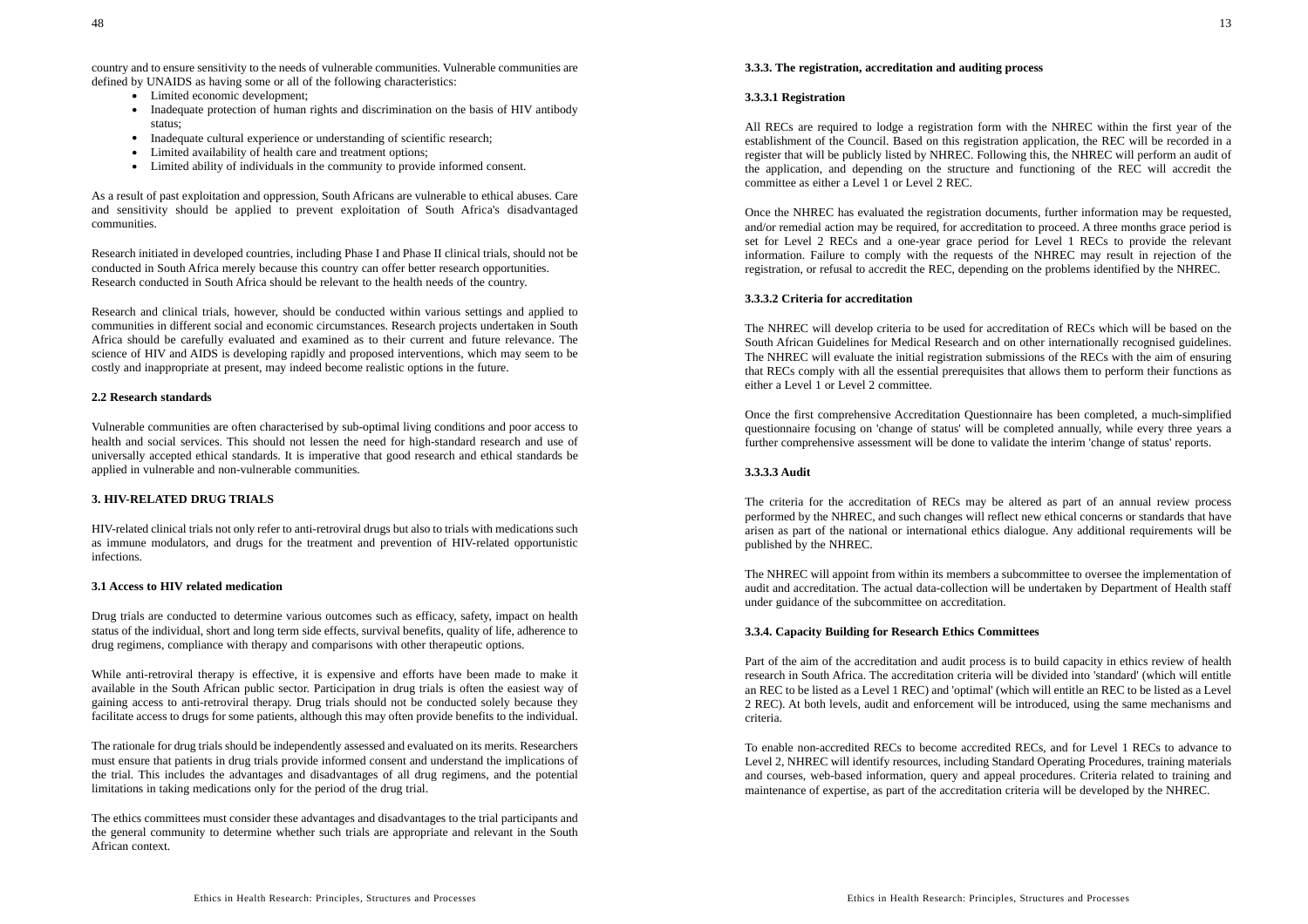Where required, NHREC will draft, summarise and clarify the legal framework within which RECs will function, in addition to the provisions of the Health Act.

Given the international nature of health research, it may be important to include international ethics expertise in reviewing NHREC activities, accreditation and audit criteria and procedures. With this objective, the NHREC may invite external experts to input into its activities.

### **3.4 Approval of health research including clinical trials in South Africa**

Protocols for all health research (including research conducted by the private-sector) involving human participants must be submitted to an accredited ethics committee for approval.5 The following two steps must be taken before a clinical trial involving medicines may be conducted in South Africa:

- Ethics Committee approval must be obtained;
- $\bullet$  Medicines Control Council approval must be obtained for both non-registered medicinal substances and new applications of registered substances.

#### **3.5 The Medicines Control Council**

The Medicines Control Council (MCC) must review all clinical trials of both registered and nonregistered medicinal substances. The MCC has a statutory obligation to ensure that the drugs available in the country fulfil the necessary requirements for safety, quality and efficacy and that the decision to register a drug is in the interest of public health. In the case of an ongoing trial where there are serious breaches of Good Clinical Practice (GCP), the MCC may terminate a trial. Reference to the regulatory authority in this document refers to the MCC.

# **APPENDIX A: ETHICAL CONSIDERATIONS FOR HIV/AIDS CLINICAL ANDEPIDEMIOLOGICAL RESEARCH**

# **PREFACE**

This section emanated from a series of consultations held by the Task Group on Ethical Guidelines for HIV Research. The aim of this document is to provide broad ethical guidelines to address the current challenges posed by HIV and AIDS research, but it is understood that new problems will continue to present themselves. Therefore this section will be continually reviewed and revised as necessary. The particular ethical challenges posed by HIV vaccine research is set out in the guidelines on Ethics for Medical Research: HIV Vaccine Trials (MRC Book 5) which has been approved by the Interim National Health Research Ethics Committee.

#### **1. BACKGROUND**

In recent years there has been an increase in HIV-related clinical and epidemiological research. This has included advances in anti-retroviral therapy, which has influenced the clinical course of HIV infection, reduced mother-to-child HIV transmission and HIV transmission following occupational exposure to HIV. HIV vaccine research is now an international priority. HIV-related clinical research includes strategies to prevent HIV infection (through use of vaginal microbicides) and to investigate medications that may increase the risk of HIV infection, such as long-acting progestins. This research often necessitates determining the HIV status of individuals involved in clinical trials.

Clinical and epidemiological research involves complex ethical challenges. These include considerations of access to clinical trials, informed consent, use of medications after the completion of drug trials, drug toxicities, long-term side-effects, the appropriateness of proposed research to South Africa, and the release and publication of the research results.

South Africa is a middle-income country within which there are severe economic disparities; the majority of the population being of a low socio-economic status. South Africa, however, is in many ways an ideal country for clinical and epidemiological HIV-related research. It has a rapidly expanding HIV and AIDS epidemic that is favourable for research studies. The country's welldeveloped infrastructure offers clinical and scientific expertise, academic institutions of good standing, competent laboratory and clinical facilities and an industrial infrastructure, with high standards in communications and other relevant medical technologies. Information gained from clinical and epidemiological research could have critical implications for South Africa and in the international sphere including in research ethics.

This document attempts to address several ethical issues relating to HIV and AIDS clinical and epidemiological research in South Africa.

With many ethical issues, answers are not always clearly right or wrong. There are, however, several universally accepted ethical principles. These principles should be applied within the context of South Africa, and this document is intended to facilitate a more uniform approach to common ethical issues concerning HIV and AIDS related research.

### **2. SELECTED ISSUES RELATING TO HIV AND AIDS CLINICAL ANDEPIDEMIOLOGICAL RESEARCH**

#### **2.1 Research should be appropriate to South Africa**

International research ethical guidelines, including those of the Council for International Organisations of Medical Sciences, emphasise the need for proposed research to undergo ethical and scientific review in both the initiating and host countries. This is to avoid exploitation of participants in the host

<sup>5</sup> For further information refer to the Guidelines for Good Practice in the Conduct of Clinical Trials in Human Participants, in South Africa, 2000, Department of Health, Pretoria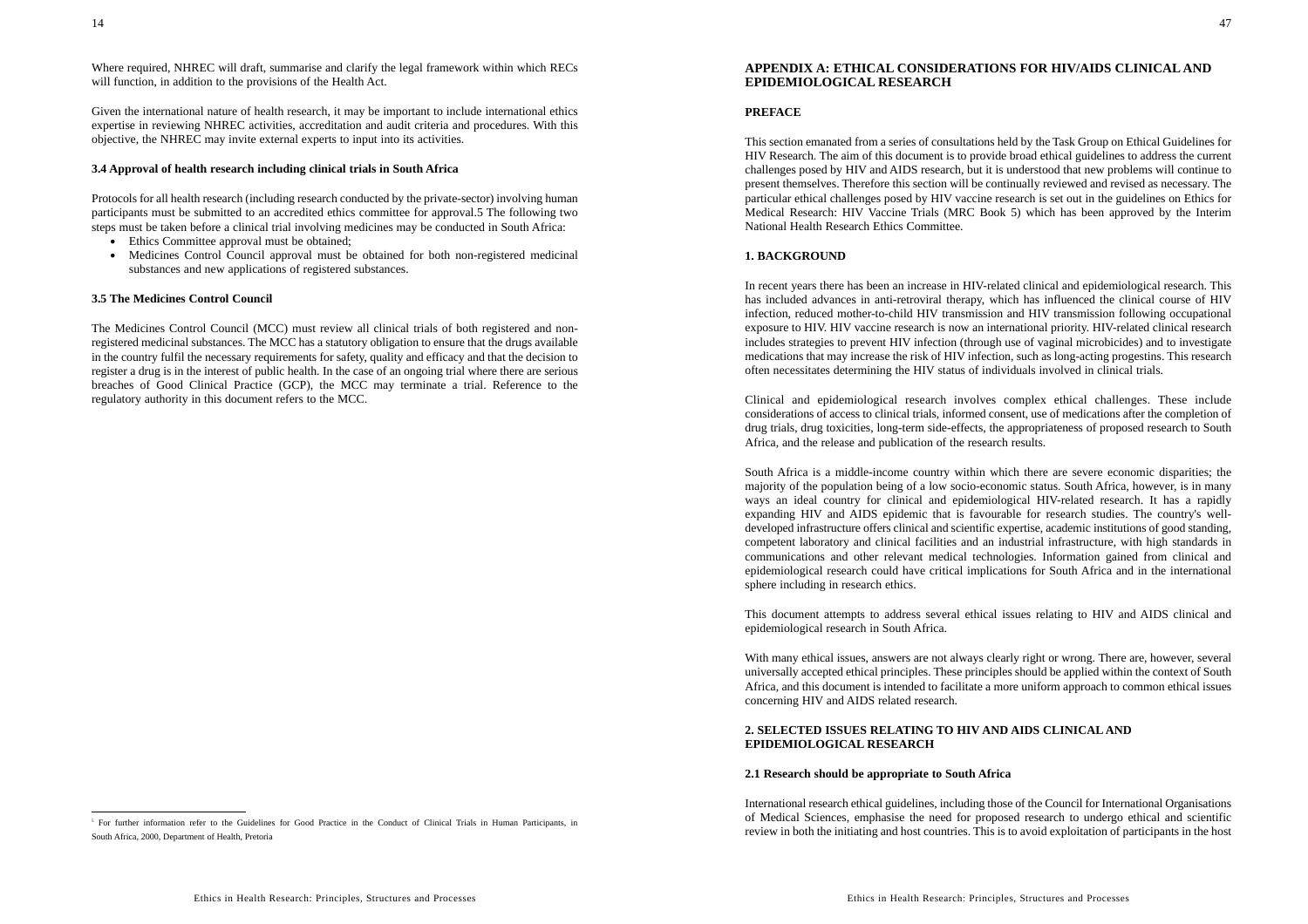# **REFERENCES**

Beauchamp TL, Cook RR, Fayerweather WE, Raabe GK, Thar WE, Crowles SR and Spivey GH (1991) Ehical Guidelines for Epidemiologists. Journal of Clinical Epidemiology Vol 44(1) 151-169

Berglund CA (1990) *Australian Standards for privacy and confidentiality of Health Records in Research: Implications of the Commonwealth Privacy Act.* The medical Journal of Australia, 152,664-669.

Christley H M (1998) *Conducting Clinical Trials in South Africa.* Applied Clinical Trials. September, 7(9)56-59.

Department of Health (2000) *Guidelines for Good Practice in the Conduct of Clinical Trials in Human Participants, in South Africa,* Department of Health, Pretoria.

Department of Health (1999<sup>b</sup>) *Defining a National Health Ethics Council for South Africa.* A Draft Discussion Document, July 1999, Health System Research, Research Co-ordination and Epidemiology Directorate, Pretoria.

Ellison GTH, De Wet T, Ijsselmuiden CB and Richter LM (1996) Desegregating health statistics and health research in South Africa. South African medical Journal 86, 1257–62.

IEA/European Epidemiological Group. Good Epidemological Practice: Proper Conduct in Epidemological Research. http://www.dundee.ac.uk/iea/GoodPract.htm

Joffe M (2000). *Informal Survey of Industry Performed in September 2000* (Unpublished Research). Wits Health Consortium (Pty) Ltd: A wholly owned subsidiary of the University of Witwatersrand. South Africa.

Katzenellenbogen J, Gear J and Tollman S (1997) Introduction. In Katzenellenbogen J, Joubert G, Abdool Karim SS, *Epidemiology: A manual for South Africa*. Oxford University Press, Southern Africa.

Little M (1999) *Research, ethics and conflict of interest.* Journal of Medical Ethics. 25,259-26662.

Medical Research Council (2001) Human tissue and biological samples for use?? In research: Operational and Ethical Guidelines. Medical Research Ethical Series. www.mrc.ak.uk

National Health and Medical Research Council (1998) *Draft Statement on Ethical Conduct in Research Involving Humans.* Consultation Draft, July 1998, Commonwealth of Australia.

US National Commission for the protection of Human Subject of Biomedical and Behavioural Research, (1977) *Research Involving Children: Report and Recommendations* (Washington, DC: US Department of Health, Education and Welfare, pp.xix-xxi, 1-20)

*National Health Act, 2003 (Act No . 61 of 2003.* Assented o 23 July 2003. Date of Commencement: 2004

Safety Monitoring of Medicinal Products. Guidelines for setting up and running a Pharmacovigilance Centre. Uppsala Monitoring Centre – WHO Collaborating Centre for International Drug Monitoring, EQUUS, London, 2000.)

Savulescu J, Chalmers I and Blund J. (1996) Are research ethics committees behaving ethically? Some suggestions for Improving performance and accountability. British medical Journal 313:1390-3

Tesch R (1990) Qualitative Research- Analysis types and software tools. New York: Falmer Press.

The Association of the British Pharmaceutical Industry (ABPI). Guidelines for Medical Experiments in non-Patient Human Volunteers. 12 Whitehall, London SW 2DY

The ethics of research related to health care in developing countries. Nuffield Council on Bioethics

#### **4. ETHICS COMMITTEES**

An established research ethics committee must review and approve all research proposals involving human participants. This section details requirements for institutions in establishing an ethics committee, researchers in submitting research proposals and ethics committees in considering, reviewing and monitoring research proposals and projects.

- The primary role of a research ethics committee is to protect the rights and welfare of research participants. The primary responsibility of each member is to decide, independently, whether in his or her opinion the conduct of proposed research will so protect participants.
- Institutions or organisations that undertake research involving human participants should ensure there are adequate resources to establish and maintain an ethics committee in accordance with the prescripts outlined in this document.
- Terms of reference must be set out by the institution or organisation when establishing an ethics committee. Terms of reference must include the scope of its responsibilities, relationship to non-affiliated researchers, accountability, mechanisms for reporting and remuneration, if any, for members.
- The institution or organisation must accept legal responsibility for the decisions and advice received from the research ethics committee and indemnify the ethics committee's members.
- . Researchers without affiliation to an institution or organisation with a research ethics committee must ensure that their projects are approved by an established ethics committee.

### **4.1 Composition**

The research ethics committee should consist of members who, collectively, have the qualifications and experience to review and evaluate the science, health aspects and ethics of the proposed research. Research ethics committees should be independent, multi-disciplinary, multi-sectoral and pluralistic.

A research ethics committee must:

- Be representative of the communities it serves and, increasingly, reflect the demographic profile of the population of South Africa;
- Include members of both genders, although not more than 70% should be either male or female;
- Have at least nine members, with 60% constituting a quorum;
- Have a chairperson;
- Include at least two lay persons who have no affiliation to the institution, are not currently involved in medical, scientific or legal work and are preferably from the community in which the research is to take place;
- Include at least one member with knowledge of, and current experience in, areas of research that are likely to be regularly considered by the ethics committee;
- Include at least one member with knowledge of, and current experience in, the professional care, counselling or treatment of people. Such a member might be, for example, a medical practitioner, psychologist, social worker or nurse);
- Include at least one member who has professional training in both qualitative and quantitative research methodologies;
- . Include at least one member who is legally trained.
- The institution or organisation must ensure that the membership is equipped to address all relevant considerations arising from the categories of research likely to be submitted to it.

The research ethics committee must ensure that it is adequately informed on all aspects of a research protocol, including its scientific and statistical validity, that are relevant to deciding whether the protocol is both acceptable on ethical grounds and conforms to the principles of this document.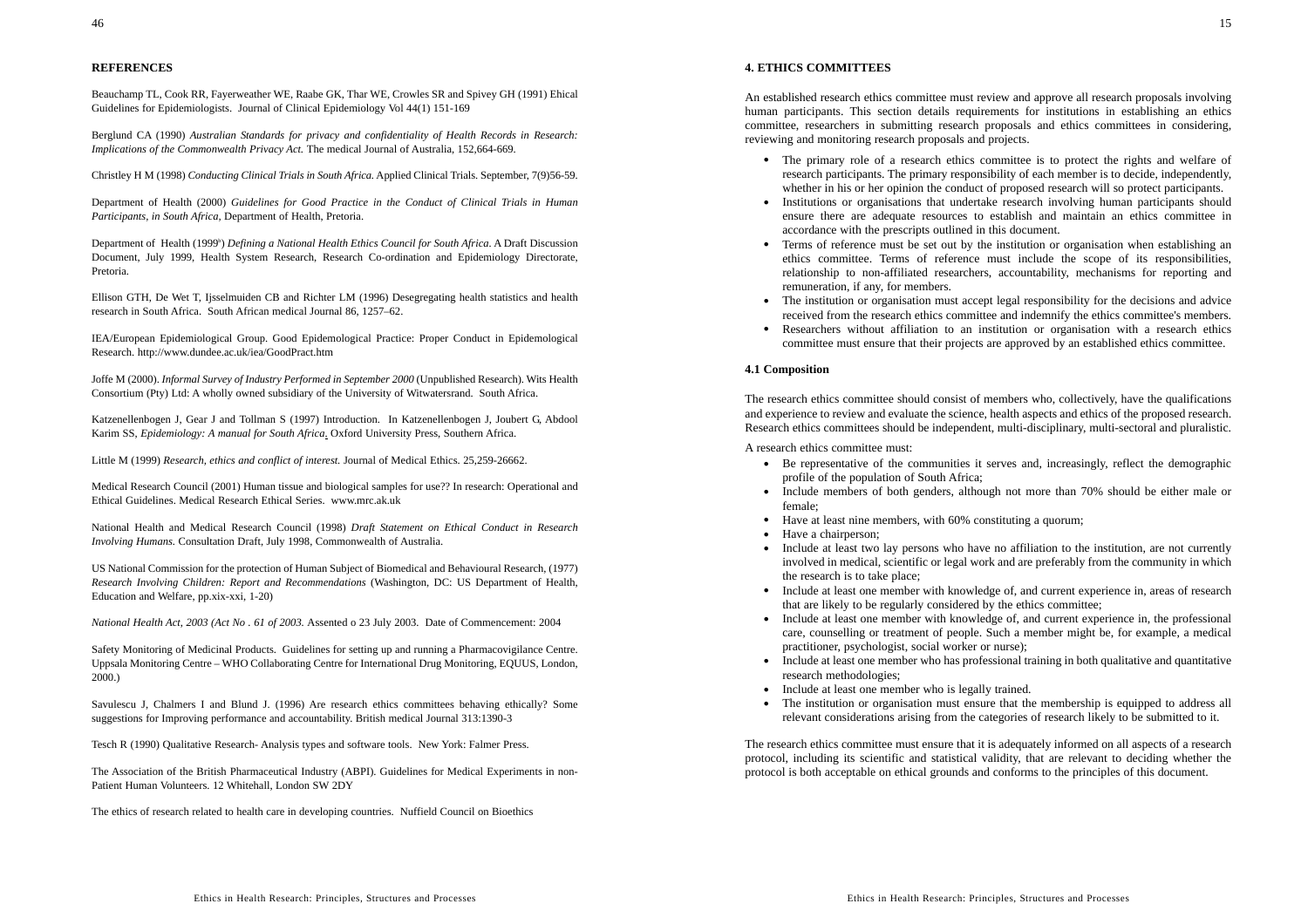# **4.2 Appointment of Members**

The institution or organisation must determine procedures for recruitment and of appointment to the research ethics committee.

Members must be given formal notice of appointment and assurance that the institution or organisation will provide legal protection in respect of liabilities that may arise in the course of bona fide conduct of their duties as committee members.

### **4.3 Procedures**

Research ethics committees should establish and record working procedures concerning:

- Frequency of meetings;
- $\bullet$ Preparation of agenda and minutes;
- . Distribution of papers prior to meetings;
- Presentation of research protocols;
- Presentation of all documents and other materials used to inform potential research participants;
- $\bullet$ Quorum and methods of decision-making;
- . Requirements for submission of research projects for ethical approval;
- ۰ Registration of applications;
- . Timely review and notification of decisions;
- . Written notification of decisions to researchers;
- . The recording in writing of decisions made by the Committee and reasons for decisions;
- $\bullet$ Confidentiality of the content of the protocols and of a committee's proceedings
- $\bullet$ Reporting of adverse events;
- . Reporting of amendments to protocols;
- . Access to documents;
- . Regular monitoring;
- ۰ Complaints procedures;
- . Procedures for easy and adequate access to members of ethics committees;
- $\bullet$ Fees charged, if any;
- $\bullet$ End-of-trials review.

The ethics committee may approve, require amendment to, or reject a research proposal on ethical grounds. The ethics committee must record decisions in writing and should include reasons for rejection. A research ethics committee's feedback should be structured so as to be instructive to the researchers concerned. Researchers should be made aware that their statement of ethicalconsiderations should not be a rote checklist but a real engagement with ethical issues.

In considering a research protocol, a research ethics committee may seek assistance from experts, but the committee must be satisfied that such experts have no conflicts of interest in relation to the research project under consideration.

A research ethics committee must ensure that no member of the committee adjudicates on research in which that member has any conflict of interest in relation to the research project under consideration.

A researcher must disclose to the research ethics committee the amount and sources, or potential sources, of funding for the research and must declare any affiliation or financial interest when proposing and when reporting the research.

A research proposal must include a statement of the ethical considerations involved in the proposed research. An ethics committee must be satisfied that the research protocol gives adequate consideration to participants' welfare, rights, beliefs, perceptions, customs and cultural heritage.

#### **10. RESEARCH INVOLVING DECEPTION OF PARTICIPANTS, CONCEALMENT OR COVERT OBSERVATION**

As a general principle, deception of identifiable participants, concealment of the purposes of research or covert observation are not considered ethical because they are contrary to the principle of respect for persons and the obtaining of informed consent. In studies of human behaviour there may be exceptional circumstances when studies cannot be conducted without deception, concealment or covert observation of participants. Before approving a research proposal that involves any degree of deception, concealment or covert observation, a research ethics committee must be satisfied that:

- The provision of detailed information to prospective participants about the purpose, methods and procedures of the research would compromise the scientific validity of that research;
- . The precise extent of deception, concealment or covert observation is defined;
- There are no suitable alternative methods, not involving deception, concealment or covert observation, by which the desired information can be obtained;
- Participants are not exposed to an increased risk of harm as a result of the deception, concealment or covert observation;
- Adequate and prompt disclosure will be made and de-briefing provided to each participant as soon as practicable after the participant's participation is completed;
- ٠ Participants will have the opportunity to withdraw data that was obtained from them during the research without their knowledge or consent; and
- activities will not corrupt the relationship between researchers and research in general, with the community at large.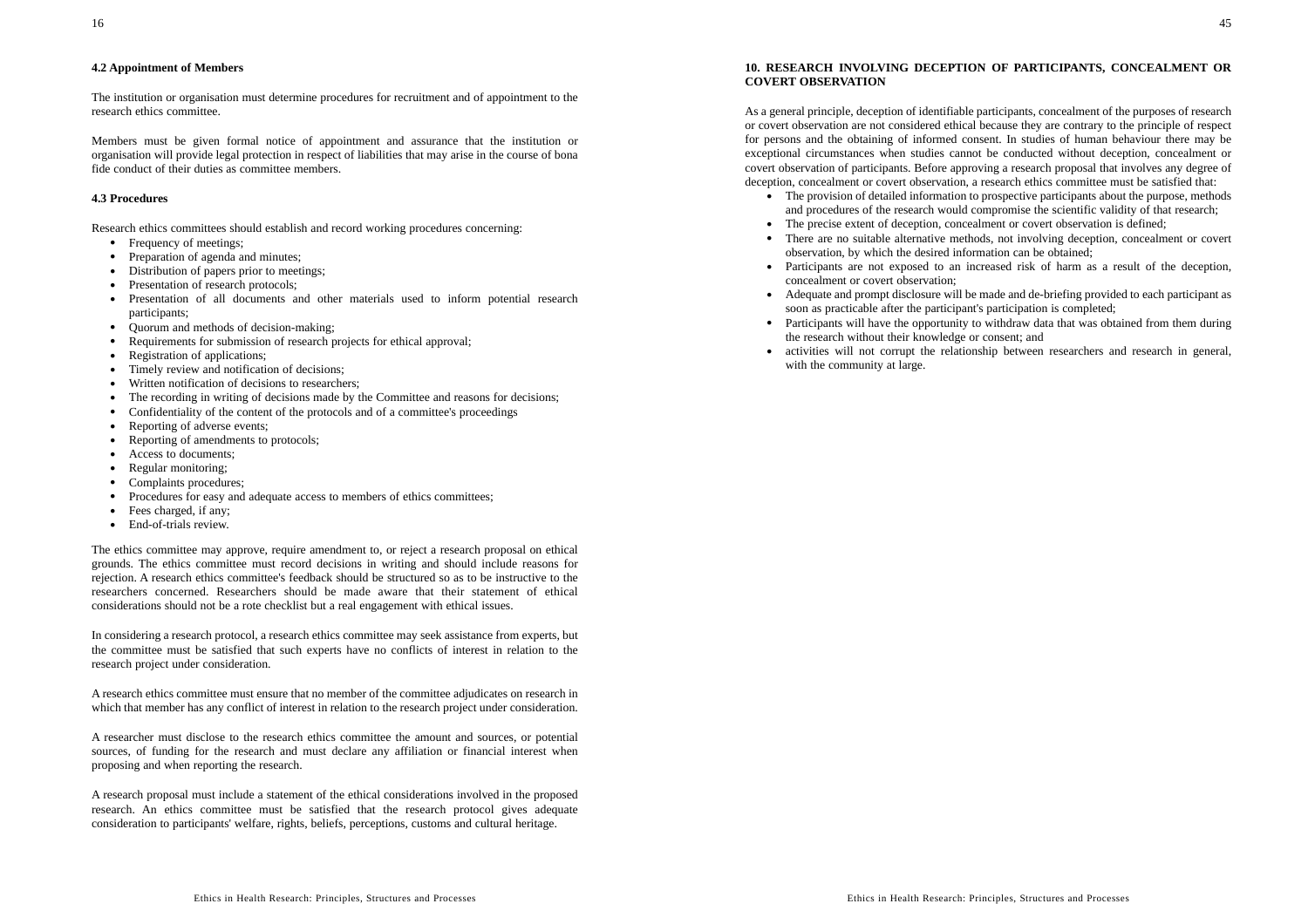Institutions or organisations wishing to conduct research on genetic material and on information collected for non-research purposes, should develop and disseminate a general policy that informs patients that such material and information may be used for future research, following research ethics committee approval, subject to the issues raised in the first and second paragraphs of section 9.4. Patients of such institutions or organisations should be informed that this policy exists, and that their privacy and confidentiality will be protected. They should be given the opportunity to refuse consent to the use of their material and information for such research.

#### **9.5 Genetic counseling**

When research may reveal information of potential importance to the future health of an identified or potentially identifiable participant's future health or to the participant's offspring, the research protocol must provide for consent procedures, counselling, support, test quality and test result confidentiality, as would apply if the participant sought such information in a clinical setting. Otherwise such research may be performed only if the genetic material has been de-identified. Counselling and information arising from the research must be provided by health professionals who have appropriate training, skills and experience.

Participants who are asked to consent to the use of their genetic material and information for future research, should be counselled about the possible consequences of doing so. In general, their genetic material and information will be used for future research in de-identified form, and feedback will not be possible. However, the research ethics committee may direct the researchers to use the genetic material and information in potentially identifiable (coded) form. In such instances, the views of participants regarding the feedback of information of potential significance to their own or their relatives' future health should be established, recorded and respected. If feedback is requested, the participant should receive information and counselling about the implications of receiving that information. This could be provided at the time of obtaining consent or in the future, prior to the provision of the feedback.

Communication between research sponsors and ethics committees should be directed through the Principal Investigator. In some situations, particularly in the private sector, the Principal Investigator may be an employee of the sponsoring company or of a clinical research organisation. All documents and other material used to inform potential research participants should be approved by the ethics committee, including plain-language information sheets, consent forms, questionnaires, advertisements and letters.

Research ethics committees must ensure that their members receive initial and continued education inresearch ethics and science, and are kept aware of current issues and developments in the broad area of ethics and science

#### **4.4 Advocacy Role and Interpreters**

Advocacy: An ethics committee must consider whether persons playing an advocacy role for any participant or group of participants should be invited to the ethics committee meeting to ensure informed decision-making and understanding by these participants.

Interpreters: Where research involves the participation of persons unfamiliar with the language in which the research is to be conducted, a research ethics committee must ensure that:

- The participant information statement has been translated into the participant's language;
- It is the investigator's responsibility to ensure that the participant understands the participant information statement;
- An interpreter is present during discussions with the participants about the project. As a rule the interpreter should be independent, but when the research proposal is of minimal risk, a relevant language-speaking relative or friend of the participant may be acceptable.

#### **4.5 Expedited Reviews for Maximal Public Benefit**

A research ethics committee may establish procedures for expedited review of research when this is in the public interest, and in so doing, determine the class or classes of research to which an expedited review procedure is to apply. Expedited review and approval may be considered for research where participants have a disease that may be rapidly fatal.

In general, research with potential to cause physical or psychological harm should not be considered for expedited review. This includes drug trials, research involving invasive procedures and research involving sensitive personal or cultural issues.

### **4.6 Recording of Decisions**

A research ethics committee shall maintain a record of all research protocols received and reviewed

#### including the:

- Name of responsible institution or organisation;
- Project identification number;
- Principal investigator;
- Title of the project;
- Date of ethical approval or non-approval;
- Approval or non-approval of changes to the protocol;
- Approval or non-approval of changes to the information sheets and informed-consent forms;
- Approval or non-approval of changes to advertising materials, letters and notices;
- Complaints from researchers whose protocols were not approved;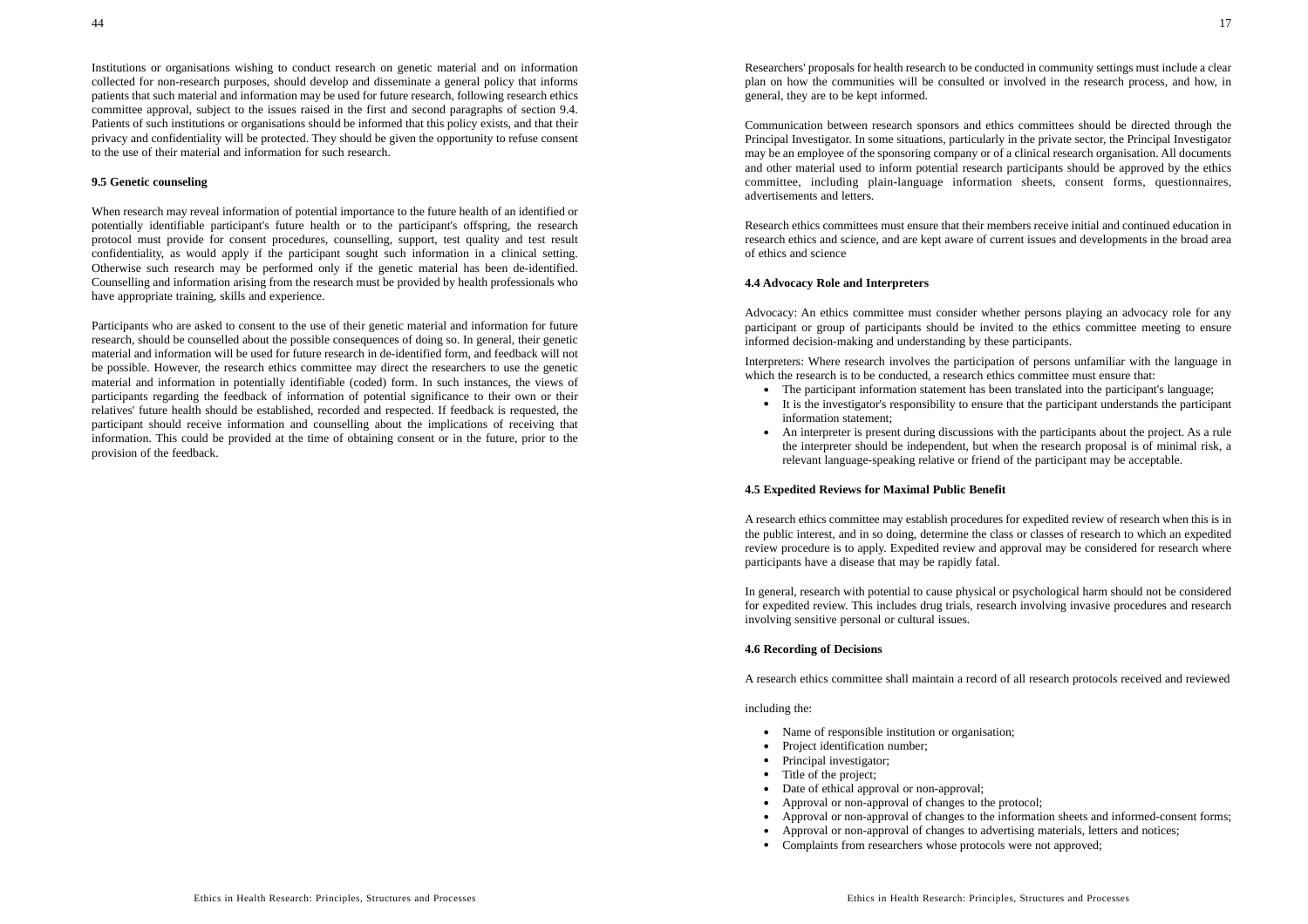- The terms and conditions of approval of any protocol;
- $\bullet$ Whether approval was by expedited review;
- $\bullet$ Whether the opinion of another ethics committee was considered;
- Action taken by the ethics committee to monitor the conduct of the research.

For multi-centred research proposals, the ethics committee shall also record, from information provided by the investigator:

- Details of other centres involved
- The approval status of the study at each centre;
- Details of any amendments required at other centres.

An ethics committee shall retain on file a copy of each research protocol and application submitted to it for approval. The file shall include information sheets, consent forms and relevant correspondence, all in the form in which they were approved. A list shall be kept of committee members who were present during discussion of the application and when the final decision of the committee wasreached.

# **4.7 Monitoring**

A research ethics committee has the responsibility to ensure that the conduct of all research approved by the ethics committee is monitored.The frequency and type of monitoring should reflect the degree of risk to participants in the research project.

A research ethics committee must request at regular periods, at least annually, reports from the principal investigator on matters including:

- Progress to date, or outcome in the case of completed research;
- Information concerning maintenance and security of records;
- Evidence of compliance with the approved protocol;
- Evidence of compliance with any conditions of approval.

Research ethics committees should inform the principal investigator, in writing, of decisions made after the review of progress reports.

A research ethics committee may recommend and adopt any additional appropriate mechanism for monitoring, including the random inspection of research sites, data and signed consent forms, and records of interviews, with the prior consent of research participants.

As a condition of approval of each protocol, a research ethics committee shall require that researchers immediately report anything that might warrant review of ethical approval of the protocol, including:

- Serious or unexpected adverse effects on participants;
- Proposed changes in the protocol;
- Unforeseen events that might affect continued ethical acceptability of the project.

A research ethics committee, as a condition of approval of the research proposal, may require researchers to inform the committee, giving reasons, if the research project is discontinued before the expected date of completion.

### **4.8 Complaints**

- Each research ethics committee should establish complaints procedures.
- Any person has the right to forward a complaint to the National Health Research Ethics Council, if the response of the local Ethics Committee is considered inadequate.
- The National Health Research Ethics Council in collaboration with Ethics Committees shoulddevelop a policy to protect whistle-blowers, these are researchers who have identified unethical behaviours on the part of colleagues and divulge such information in good faith. the National Research Ethics Council will develop guidelines for "whistleblowers".

be asked whether they wish to be notified of research results that relate to them as individuals. A decision not to be notified should be respected;

- That if the research generates information that might be relevant to the health of other family members, the consent of participants will be sought before offering to disclose such information to the family members concerned;
- . Whether or not information about family members, in addition to that provided by participants, is required for the research;
- That consent to approach relatives will first be obtained from the participant. In deciding to recruit relatives, researchers must consider the privacy and any known sensitivities of the relatives, accepted habits of communication within the family, and the balance of potential benefits and harms that might result from their participation in the research;
- ۰ Whether or not the research has the potential to detect non-paternity or non-maternity;
- . That genetic material and information may have uses unrelated to research approved by a research ethics committee. Participants should be advised that their material and information will not be released for other uses without their consent, unless required by law. If consent is given, the duration of storage should be specified. If consent for future research use is refused, the genetic material and information should be disposed of at the end of the research, once the sample storage and record-keeping requirements of good research practice have been met;
- . Whether or not their genetic material is to be disposed of on completion of the research or after a further period of storage. Some participants or collectivities may have sensitivities regarding disposal of their genetic material. These sensitivities should be established and recorded at the start of the research and account should be taken of them at the time ofdisposal;
- . That they are free to withdraw from the research at any time. This may involve a request that their genetic material and information be disposed of, provided the samples can be identified. Alternatively, samples and information may be retained provided they are de-identified, depending on the wishes of the participants.

When researchers propose to collect genetic material and information from individuals chosen by virtue of their membership of a particular collectivity, consent should be sought from appropriate collectivity representatives as well as from the individuals concerned, in accordance with Research Involving Collectivities.

### **9.4 Where the requirement for consent could be waived**

As a general principle, where a researcher proposes to conduct research using stored genetic material or genetic information, consent is required from the person from whom the material was derived, or to whom the information relates.

An ethics committee may sometimes waive, with or without conditions, the requirement for consent. In determining whether consent may be waived or waived subject to conditions, a research ethics committee may take into account:

- The nature of any existing consent relating to the collection and storage of genetic material and genetic information;
- The justification presented for seeking waiver of consent, including the extent to which it is impossible, difficult or intrusive to obtain consent;
- The proposed arrangements to protect privacy, including the extent to which it is possible to de-identify the genetic material and genetic information;
- The extent to which the proposed research poses a risk to the privacy and wellbeing of the participant;
- Whether the research proposal is an extension of, or is closely related to, a previously approved research project;
- The possibility of commercial exploitation of derivatives of the sample, and relevant statutory provisions.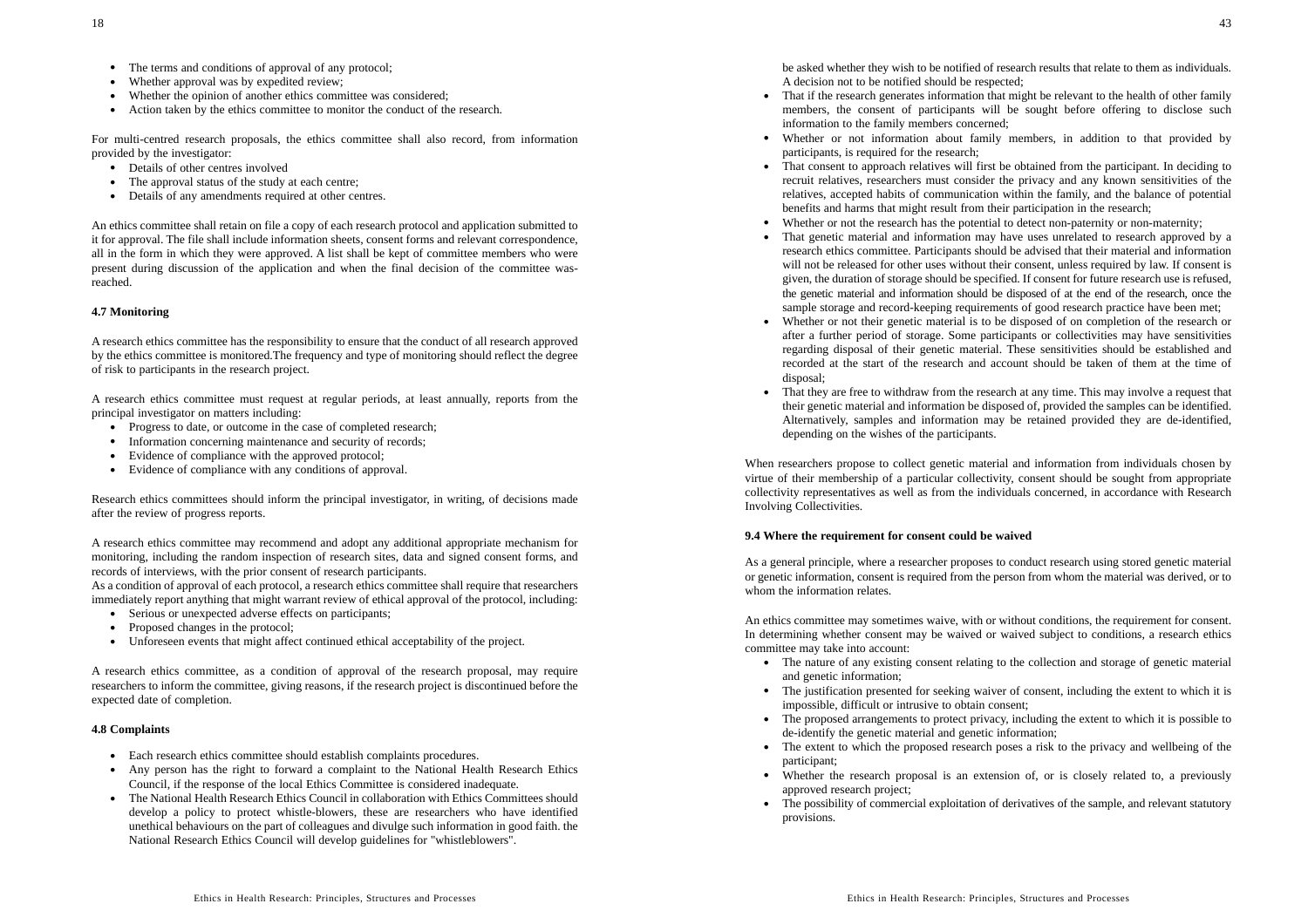# **9.2 Privacy and confidentiality**

Researchers must ensure the confidentiality and privacy of stored genetic information or research results relating to identified or potentially identifiable participants.

Researchers must keep information provided by participants about family members confidential. Such confidential information must not be revealed either to family members or to persons who are not family members.

The research protocol must specify whether genetic information or genetic material, and any information derived from studying the genetic material, will be stored in identified, potentially identifiable (coded) or de-identified (not identifiable, anonymous) form. (See Section 7.). Researchers should be aware that the rarity of some genetic disorders might allow certain families to be identified by other researchers, and in some cases by members of the community, even where information has been communicated to others in de-identified form.

Researchers should consider carefully the consequences of storing information and material in deidentified form for the proposed research, for future research and for communication of research results to participants.

Identifying genetic information must not be released to others, including family members, without the written consent of the individual to whom the information relates, or a person or institution which may legally provide consent for that person.

A researcher must not transfer genetic material and related information to another research group unless:

- ۰ The researcher and the other research group are collaborating on research that has been approved by an ethics committee;
- The genetic material and information is provided in a form that ensures that participants cannot be identified. However, an ethics committee may approve transfer of genetic material and information, which is identified, or potentially identifiable, in certain circumstances. Where this occurs, the other research group must undertake to hold the material and related information in such a manner that there is no reduction in the protection of the privacy of the participants or of the confidentiality of the information.

#### **9.3 Consent**

The investigator or other appropriate person or organisation as specified in guidelines of this statement, must obtain a consent for human genetic research unless an ethics committee waives the requirement for consent.

When consent is sought from participants for collection of genetic material and information, they should be informed:

- That they are free to refuse consent without giving reasons. Researchers should be aware that for some genetic research, an individual's participation may be requested by, and may primarily serve the interests of, other family members and the individual may agree to participate out of a sense of obligation;
- ۰ About arrangements to ensure the privacy and confidentiality of their genetic information both with regard to other family members and persons who are not family members. Participants should be informed whether their genetic material and information will be used in an identified, potentially identifiable, or de-identified form and, if their material or information is to be de-identified, that it will not be possible to provide them with personal research results;
- Whether or not the research might reveal information of potential importance to the future health of an identified or potentially identifiable participant or the participant's offspring;
- That the researchers will endeavour to provide information about the outcome of the research. Participants should be advised when it is not intended to provide feedback. Participants should

### **4.9 Suspension or Discontinuation of Research**

Where a research ethics committee is satisfied that such circumstances have arisen that a research project is not being conducted in accordance with the approved protocol and that, as a result, the welfare and rights of participants are not or will not be protected, the research ethics committee may withdraw approval. The research ethics committee shall also inform the researcher and the institution or organisation of its action, and shall recommend that the research project be discontinued or suspended, or that other appropriate steps be taken.

Where ethical approval has been withdrawn, a researcher must discontinue the research and comply with any special conditions required by the ethics committee.

### **4.10 Compliance Reports to the National Health Research Ethics Council (NHREC)**

The National Health Research Ethics Council will be responsible for auditing the activities of research ethics committees to ensure their compliance with this document. All research ethics committees must be registered with the National Health Research Ethics Council, and must provide a list of their members, before considering any research protocol.

An institution or organisation and its ethics committee shall open its records to the NHREC on request.

An institution or organisation and its ethics committee shall report annually to the NHREC information relevant to its procedures, including:

- Membership and membership changes;
- The number of meetings held;
- . Confirmation of participation by required categories of members;
- . The number of protocols presented, the number approved and the number rejected;
- Monitoring and related problems;
- Complaints procedures and number of complaints received and handled.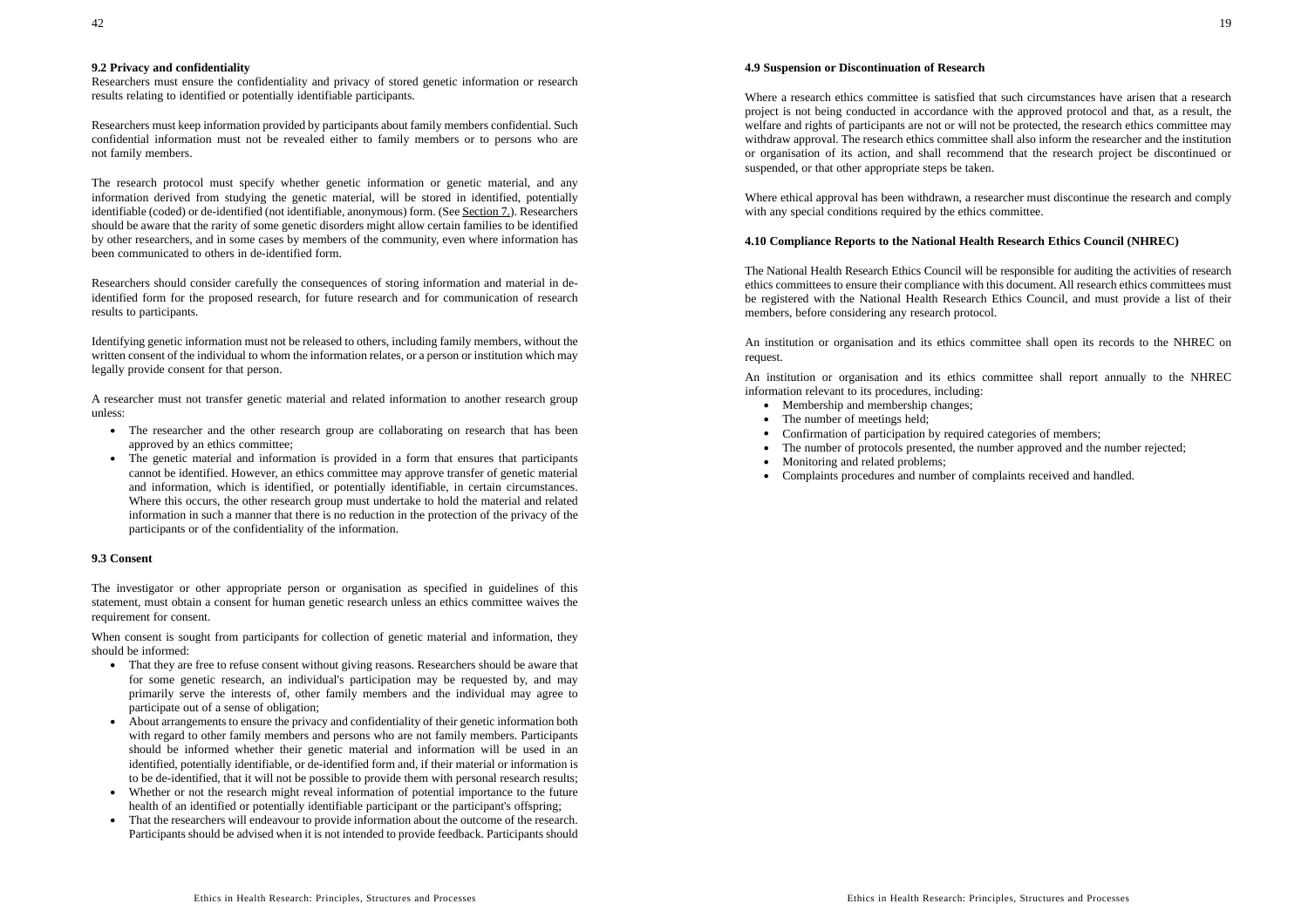### **5. RESEARCH REQUIRING ADDITIONAL ATTENTION**

South African research ethics committees must pay special attention to protecting the welfare of certain classes of participants,<sup>1</sup> such as minors (this includes children and adolescents), pregnant women, prisoners, people with intellectual or mental impairment, people for whom English is not a first language, and people from vulnerable communities. Certain types of research also require special attention. Research ethics committees may impose additional measures to protect the welfare of participants. Research ethics committees may make it mandatory to conduct post-research investigations to review whether there was compliance with the additional measures imposed. If compliance was defective, research ethics committees may withdraw approval for the research investigation concerned.

Participants whose involvement needs additional attention include:

- Minors children and adolescents
- Persons with intellectual or mental impairment
- Disabled persons
- Persons in dependent relationships
- Persons participating in research as groups (referred to as collectivities)
- Pregnant women

Types of research that need additional attention include:

- . Research involving indigenous medical systems
- $\bullet$ Emergency care research
- $\bullet$ Innovative therapy or interventions
- Research necessitating ambiguity of information for participants.

#### **5.1 Research involving minors<sup>2</sup>**

Minors should participate in research<sup>4</sup> only where their participation is indispensable to the research and where participation is not contrary to the individual minor's best interests. The research should investigate a problem of relevance to children. Where research involving minors is proposed, a research ethics committee should determine whether the research might be equally informative if carried out with consenting adults. If so, the research ethics committee should require strong justification for the inclusion of minors. Note that all types of **clinical research on minors** should be scrutinized carefully.

For purposes of these guidelines,

- 'child' means a person who has not yet reached puberty;
- 'adolescent' means a person who has reached puberty;
- $\bullet$  'therapeutic' means interventions that may hold out the prospect of direct health-related benefit for the participant;
- 'non-therapeutic' means interventions that will not hold out the prospect of direct healthrelated benefit for the participant but results may be produced that significantly contribute to generalisable knowledge about the participant's condition.

Genetic research enhances our understanding of how genes and environmental factors interact to influence the health of individuals and communities. Genetic research also has the potential to generate knowledge that could improve the health of individuals and communities.

Genetic research can reveal information about an individual's susceptibility to disease and hence about the individual's future health. Such information may be of interest and benefit to research participants, especially where preventive strategies exist.

In addition to ethical considerations, which apply to all research involving humans, there are ethical issues unique to genetic research. They arise from the nature of genes and genetic information which, although personal, are also shared with other family members and with unrelated individuals in the population.

Participation of families rather than individuals is required for many genetic research studies. Research results and genetic material and information collected for research may be of significance to the health of blood relatives, including some who have not participated in the research. These family members may have an interest in their relative's genetic material or in information that the research generates, because testing that material or acquiring that information may create new options for life decisions, including those with the potential to improve health. However, some family members may prefer not to be given information that might provide knowledge of future health or health risks. In addition, other family members who are not blood relatives, such as partners and spouses, may have an interest because of concerns about the health of offspring.

Participants may be at risk of harm arising from the use of genetic information, including stigmatisation or unfair discrimination, and adoption of exclusionary policies. Researchers should recognise that special care must be taken to protect the privacy and confidentiality of genetic information. Research ethics committees should require researchers to consider whether a proposed genetic study might lead to a potential harm to participants, and what steps can be implemented to obviate such harm. The results of genetic tests, especially those that provide information about future health, could be used, potentially, by third parties such as insurance companies and employers to assist with decisions concerning research participants and their families. By participating in genetic research, people should not be put at risk of being deprived of benefits available to other members of the community.

# **9.1 Social significance and consequences of human genetic research**

Researchers should consider the social and cultural significance of their research, especially in the areas of complex socially significant characteristics and the genetic characteristics ofcollectivities. When such characteristics are the subject of research, Research ethics committees should satisfy themselves that there are no contestable or dubious ethical values subsumed within the research protocol.

When assessing proposals of this type, ethics committees should consider the balance between the contribution to knowledge and the potential for harm to individuals or collectivities. One of the potential harms that may arise from genetic research is the adoption of exclusionary policies. Researchers should be asked by ethics committees whether their studies may lead to such exclusionary policies and what steps they can implement to obviate such policies.

<sup>1</sup> For further, more detailed, discussion on special classes of participants, refer to CIOMS *International Ethical Guidelines for Biomedical Research Involving Human Subjects (2002)* Guidelines 13-17,

http://www.cioms.ch/guidelines\_nov\_2002\_blurb.htm [last visited 15 October 2004]; US Department of Health & Human Services, Office for Human Research Protections, http://www.hhs.gov/ohrp/ [last visited 15 October 2004].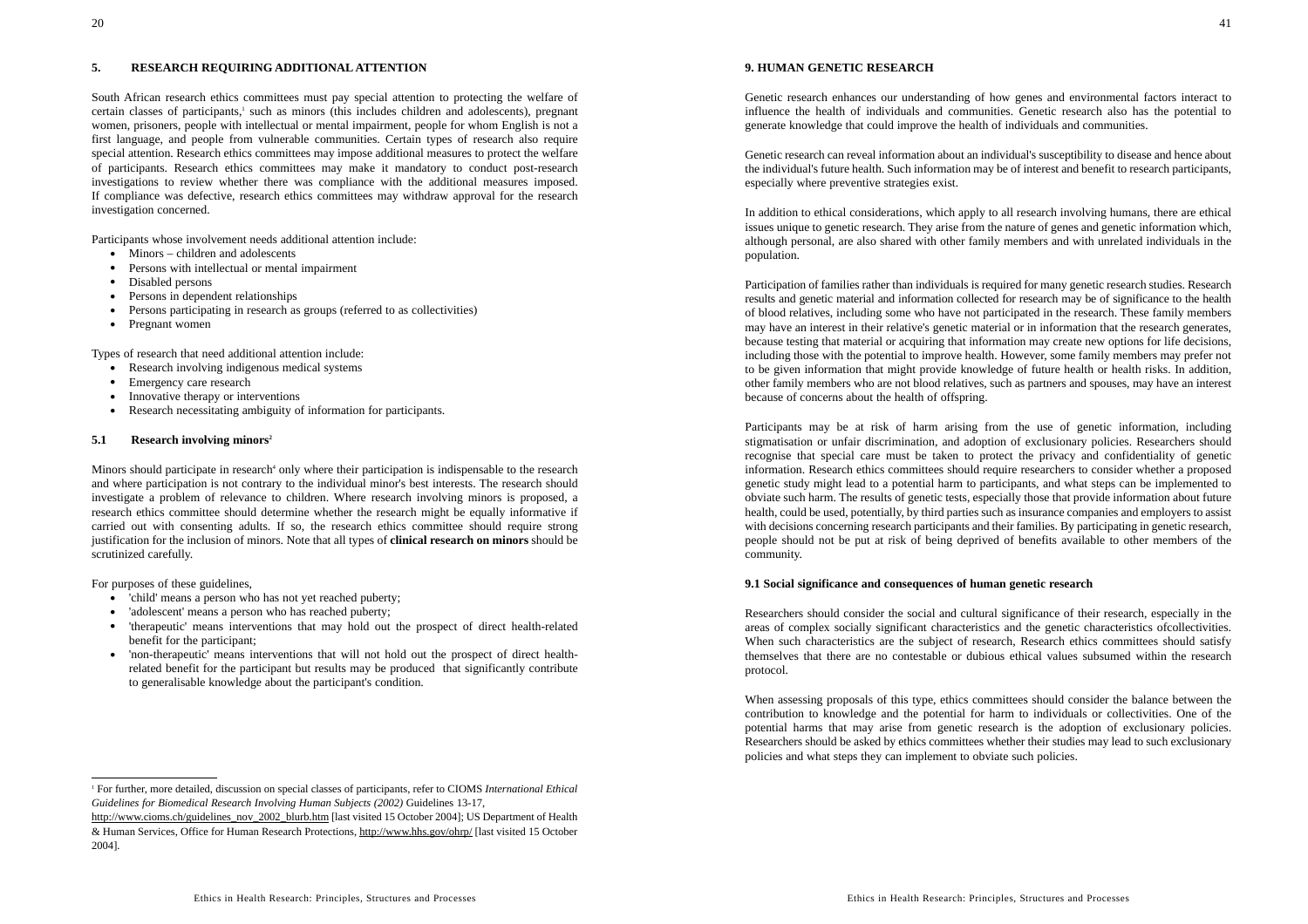Where it is proposed that stored human tissue samples are to be used for a research purposes different from that of the previously approved research, consent for the use of the tissue samples in the new research should be obtained.

The consent of donors should be obtained where it is proposed to use tissue samples that have been:

- Held in storage following, or in association with, clinical investigations;
- Held in archives or banks; or removed in the course of a clinical procedure and not required for any clinical purpose, in research that may be lead to harm, benefit or injustice to a donor of such tissue.

#### **8.5 Where the requirement for consent might be waived**

A research ethics committee may sometimes waive, with or without conditions, the requirement for consent. In determining whether consent may be waived, or waived subject to conditions, a research ethics committee may take into account:

- The nature of existing consent relating to the collection and storage of the sample;
- The justification presented for seeking waiver of consent, including the extent to which it is impossible or difficult or intrusive to obtain consent;
- The proposed arrangements to protect privacy, including the extent to which it is possible to de-identify the sample;
- The extent to which the proposed research poses a risk to the privacy or wellbeing of the donor;
- $\bullet$  Whether the research proposal is an extension of, or closely related to, a previously approved research project;
- The possibility of commercial exploitation of derivatives of the sample, and relevant statutory provisions.

#### **8.6 Confidentiality**

Where human tissue samples or related information are gathered in the course of a professional relationship, professional confidentiality must be observed. Identification of samples must be limited to the minimum necessary to achieve the stated objectives of the study. If the study may produce information relevant to the health and wellbeing of the person from whom the sample was derived, the ethics committee may request procedures to identify participants to facilitate appropriate follow-up.

#### **8.7 Human tissue repositories**

Human tissue is collected, stored and distributed for research purposes by a human tissue repository. The three components of repository activities are:

- Collection of samples;
- Storage and data management in an appropriate repository;
- Investigation of recipients.

The research ethics committee (REC) should oversee the operation of the repository and its data management centre. Supervision would include:

- REC review and approval of a protocol specifying conditions under which data and specimens may be collected and shared;
- Ensuring adequate provisions are made for the protection of the privacy of the donors and the maintenance of the confidentiality of the data;
- REC review and approval of a sample collection protocol and the informed consent document for the distribution to tissue collectors and their local RECs;

#### **5.2 Research involving a child should be approved only if:**

- The research, including observational research,<sup>4</sup> places the child at no more than minimal risk (that is, the risk commensurate with daily life or routine medical or psychological examinations – referred to as 'negligible risk' in some guidelines); or
- The research involves more than minimal risk but provides possible benefit for the child participant. The degree of risk must be justified by the potential benefit; or
- The research, including observational research,<sup>5</sup> involves greater than minimal risk, with no prospect of direct benefit to the child participant, but has a high probability of providing significantly generalisable knowledge; that is the risk should be justified by the risk-knowledge ratio. The risks must represent no more than a minor increase over minimal risk.

Consent for minors to participate in research must be obtained from:

- The parents or legal guardian in all but exceptional circumstances (such as emergencies); and
- The minor where s/he is competent to make the decision; and
- Any organization or person required by law, eg the National Health Act 61 of 2003.
- Where the minor is not competent, assent from the child (where appropriate) and permission from the parent(s) or legal guardian must be sought. No other caregiver can act on behalf of a child in providing consent to participate.
- A minor's refusal to participate in research must be respected, ie such refusal settles the matter.
- In all cases, the protocol must provide sufficient information to justify clearly why children should be included as participants.

#### **5.2.1 Child assent:**

The research ethics committee must ensure that adequate steps are outlined in the protocol to obtain the child's assent when, in the judgement of the research ethics committee, the child is capable of providing such assent. When the research ethics committee decides that assent is required, it must also indicate whether and how such assent must be documented.

2 The Constitution (Act 108 of 1996) provides that a child is a person younger than 18 years. This is potentially confusing because, currently, minority ends at 21 years of age (in terms of the Age of Majority Act 57 of 1972, which was not repealed by the Constitution). Furthermore, the Child Care Act 74 of 1983 confers power on (but does not compel) minors to consent to medical treatment in two age categories, viz those who are 18 years and older may consent to a surgical operation, while those who are 14 years and older may consent to medical treatment, which, though not defined in the Act, is interpreted generally as non-invasive interventions, but including blood or blood product transfusion and excluding tooth extraction (see Van Heerden et al Boberg's Law of Persons and the Family 2<sup>nd</sup> ed. 1999: 853 n58). The Child Care Act specifically states that 'child' does not have the same meaning as 'minor' in terms of the Age of Majority Act. Considerable confusion exists regarding whether the provisions in the Child Care Act (to be repealed by the Children's Bill [B 70 – 2003 Reintroduced]) extend to consent to participation in medical research. The National Health Act 61 of 2003 refers to 'minors' rather than 'children' in s 72 which deals with research withhuman subjects. Impliedly, therefore, consent to medical treatment differs from consent to participation in medical research. This latter Act also refers to 'therapeutic' and 'non-therapeutic' in connection with research with minors. In particular, the Act requires that research or experimentation may be conducted on a minor only if it is in the minor's best interests. The age of majority may be lowered to 18 years when the Children's Bill (currently before Parliament) is promulgated. These guidelines use 'minor' to indicate the current law, ie majority begins at 21 years of age.

<sup>3</sup> Section 6 of the Children's Bill stipulates various factors that must be considered when applying the best interest of child standard. Research ethics committees should familiarise themselves with these factors.

<sup>4</sup> Of a non-invasive nature that involves no interference with the bodily or psychological integrity of the child. 5 Of an invasive nature that may involve interference with the bodily or psychological integrity of the child, eg questions about sensitive matters that could cause emotional upset for the child. The consequences of reporting obligations on health care workers in cases of suspected abuse must be taken into consideration too.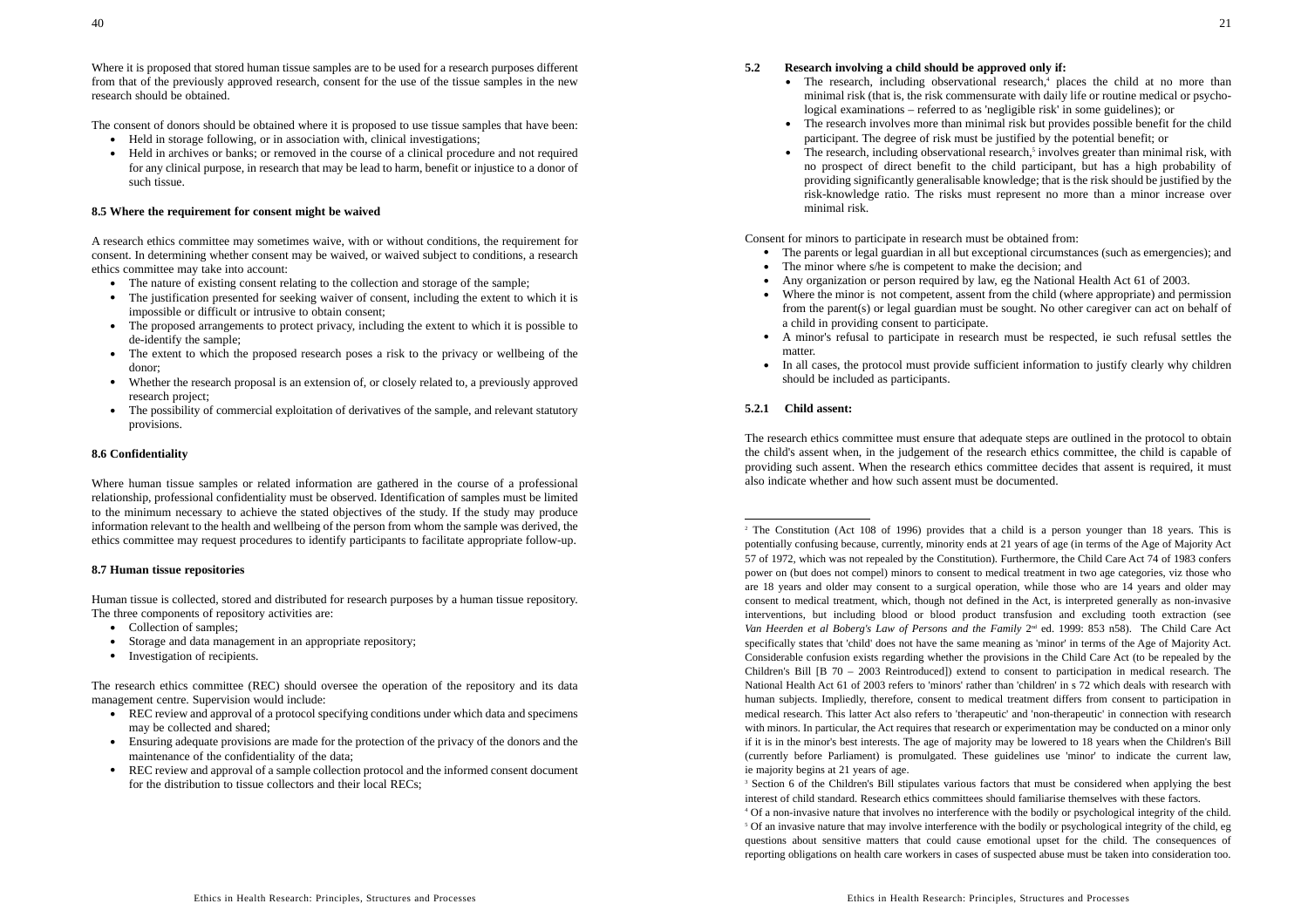### **5.2.2 Parental permission:**

Where the research does not involve greater than minimal risk to the child, or involves greater than minimal risk but presents the likelihood of direct benefit to the child, the research ethics committee may find that the permission of one parent is sufficient. Permission from both parents is necessary where the research involves greater than minimal risk, is of no direct benefit to the child but is likely to produce generalisable knowledge. Where only one parent is available for reasons including the death, incompetence or disappearance of the other, or where a court has placed the child in the sole custody of one parent, then the permission of that one parent is sufficient for participation in the latter type of research. In the event of conflicting views between the parents, the child's best interest settles the matter.<sup>6</sup>

### **5.3 Adolescents**

In terms of section 39(4) of the Child Care Act 74 of 1983 and in the absence of specific legislative provisions to the contrary, adolescents who have attained the age of 14 years are legally capable of consenting to medical treatment of themselves and their children. Adolescents who have attained the age of 18 years are legally capable of consenting to surgical operations upon themselves provided in all cases the adolescent is competent, i.e. sane and sober. Conversely, the consent of a parent or legal guardian is required for medical treatment or an operation if the adolescent is under the age of 14 or 18 years respectively. Note, however, that an unmarried mother who is herself a minor may not consent to the participation of her child in research investigations. Her guardians (usually her parents) are also the guardians of her child and must thus consent to the child's participation as set out above.7

The Children's Bill will repeal the Child Care Act, amongst other legislation. The Children's Bill makes no provision for age categories and consent to treatment. Instead it states that '[e]very child capable of participating meaningfully in any matter concerning that child has the right to participate in those proceedings in an appropriate way and views expressed by the child must be given due consideration'.8 The National Health Act does not distinguish between minors who are children and minors who are adolescents and requires the consent process to be the same for both groups, subject to the distinction between 'therapeutic' and 'non-therapeutic' research. As discussed above (see n 2), research is not the same as medical treatment. It is rarely arguable that participation in medical research is necessary.

It is arguable, however, that adolescents may be capable of consenting themselves to certain types of research participation and that, for particular types of research, it may be desirable that they do so unassisted.

**5.3.1** Research involving **adolescents who may consent unassisted** should be approved only if:

- The research, including observational research,<sup>9</sup> places the adolescent at no more than minimal risk; **and**
- The nature of the research is such that, in the opinion of the research ethics committee, the parents or legal guardians or community at large are unlikely to object to the adolescent consenting him or herself to participation in the investigation. The opinion of the research ethics committee must be informed by information gathered from the community concerned and by contributions from the lay members of the committee.
- In all cases, the protocol must provide sufficient information to justify clearly why adolescents should be included as participants.
- In all cases, the protocol must justify clearly why the adolescent participants should consent unassisted.

The fundamental ethical principle to be observed in the use of human tissue samples for research is respect for the person. This is reflected in:

- Provision to the donor of full information about the purposes of the sampling, or and an outline of the research proposal;
- The donor's consent to the use of the sample in the experiment being planned;
- The donor's consent to storage and future use of the sample for other research;
- Giving donors the assurance that all secondary use of donated tissue samples will require approval of an accredited research ethics committee;
- . Reassuring donors that no tests of known clinical value for diagnosing or predicting disease on samples can be linked to them without their consent;
- Provision for appropriate and secure storage of tissue samples;
- Provision and maintenance of appropriate and secure systems to ensure confidentiality and privacy in the recording, storage and release of data;
- Accountability in the care and usage of samples;
- A statement of the duration of sample storage.

If research using human tissue samples will require access to medical records of donors, consent for permission to use information in the donors' medical records should be obtained.

It is important for institutions or organisations, in conjunction with their ethics committees, to determine when consent should be sought for the use of tissue in research or when a waiver of the requirement for consent may be considered.

#### **8.3 Institutional responsibility**

Institutions or organisations at which research involving the use of human tissue samples is conducted, should develop policies regulating the conduct and ethical approval of such research. All research must conform to the National Health Act, 2003 (Act No 61 of 2003) and other relevant legislation and also be consistent with this statement. These policies must provide guidance to researchers and ethics committees in relation to soliciting or accepting voluntary donations of, and specifying conditions for, the use of human tissue samples in research. In their development, relevant considerations should include:

- The nature and cultural or religious sensitivity of the person who was the source of the sample;
- The original reason for its collection;
- The purpose of the research.

It is the responsibility of the institution or organisation at which research involving human tissues samples is conducted, to ensure that all uses of human tissue samples are in accordance with the consent given by the donors. It is also the responsibility of such institutions or organisations to maintain proper records of all uses of the human tissues samples in their custody. These records should include copies of ethics approval obtained for all uses. Research ethics committees and regulatory authorities should be given access to these records.

Samples that are no longer required should be disposed of safely and sensitively.

#### **8.4 Where consent would be required**

Where human tissue samples are collected for purposes including research, consent for their use in research is generally required. Consent should:

- Be voluntary;
- . Be specific to the purpose for which the tissue is to be used;
- Be honoured by the provision of full information about the project, including advice as to whether tissue samples are to be stored after completion of the research for which consent is given.

<sup>8</sup> Section 10 of the Children's Bill. Section 17 of the Bill stipulates the age of majority as 18 years.

<sup>9</sup> Of a non-invasive nature that involves no interference with the bodily or psychological integrity of the adolescent.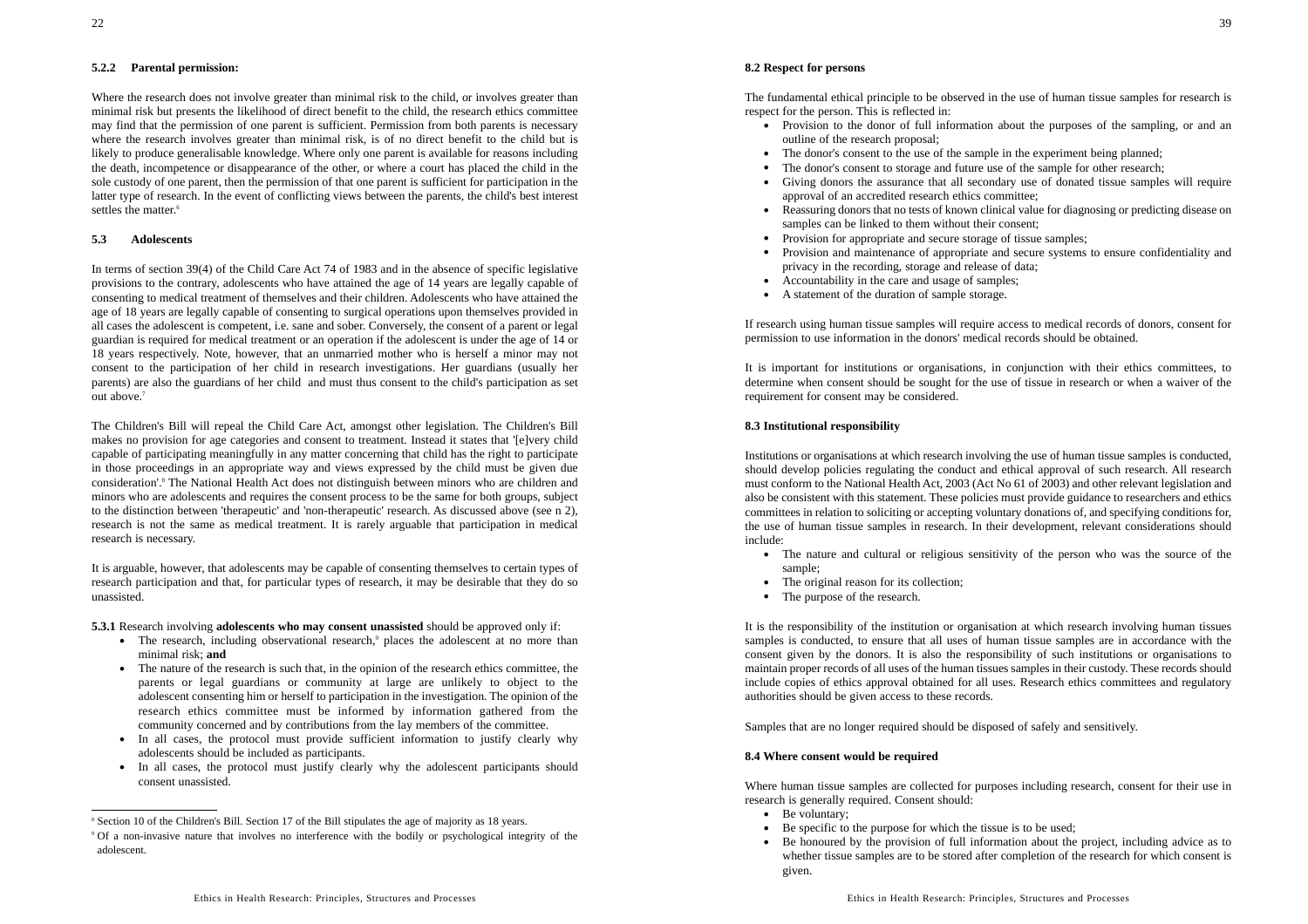# **8.1 National Health Act, 2003 (Act No. 61 of 2003) Section 68**

Section 68 of the National Health Act, 2003 (Act No.61 of 2003) make provision for the minister to make regulations relating to tissue, cells, organs, blood, blood products and gametes:

(1) The Minister may make regulations regarding-

- (a) the post-mortem examination of bodies of deceased persons;
- (b) the preservation, use and disposal of bodies, including unclaimed bodies;
- (c) the removal of donated tissue or cells from persons, tissue or cells obtained from postmortem examinations and the procurement, processing, storage, supply and allocation of tissue or human cells by institutions and persons;
- (d) tissue transplants:
- (e) the production, packaging, sealing, labelling, storage and supplying of therapeutic, diagnostic and prophylactic substances from tissue;
- (f) the supply of tissue, organs, oocytes, human stem cells and other human cells, blood, blood products or gametes;
- (g) the importation and exportation of tissue, human cells, blood, blood products or gametes
- (h) the withdrawal of blood from living persons and the preservation, testing, processing, supply or disposal of withdrawn or imported blood;
- (i) the administering of blood and any blood product to living persons;
- (j) the production, packaging, sealing, labelling and supplying of blood and blood products;
- (k) the bringing together outside the human body of male and female gametes, and research with regard to the product of the union of those gametes;
- (l) the artificial fertilisation of persons;
- (m) the appointment and functions of inspectors of anatomy and investigating officers;
- (n) the records and registers to be kept by persons and institutions;
- (o) the returns and reports, including extracts from registers, to be submitted to specified persons and institutions;
- (p) the acquisition, storage, harvesting, utilisation or manipulation of tissue, blood, blood products, organs, gametes, oocytes or human stem cells for any purpose;
- (q) the appointment and functions of inspectors of the national blood transfusion service and progenitor cell transplant institutions; and
- (r) any other matter relating to regulating the control and the use of human bodies, tissue, organs, gametes, blood and blood products in humans.
- (2) The Minister, with the concurrence of the Cabinet member responsible for finance, may make regulations concerning the payment of persons or institutions in connection with procurement, storage, supply, import or export of human bodies, tissue, blood, blood products or gametes.
- (3) The Minister may, if it is consistent with the objects of this Act and upon such conditions as the Minister may deem fit, by notice in the *Gazette* exempt ay person or category of persons from any or all of the regulations made under this section.

The principles of ethical conduct and review described in the above statement should govern all research using human tissues or bodies within the prescribed regulations of the National Health Act, 2003 (Act No. 61 of 2003) (also see Appendix E).

Where human tissue is to be used in research, researchers and research ethics committees must be satisfied that the research proposal conforms to the guidelines. The additional ethical issues that arise in genetic research using human tissue need to be addressed in conformity with human genetic research (Reproductive Biology and Genetic Research [MRC Book 2]).

Approval must be obtained from accredited research ethics committees for collecting samples of human material for research. New research ethics committee approval must be obtained for all research projects not specifically mentioned when consent was originally obtained.

**5.3.2** Research involving adolescents who assent assisted by parents or legal guardians should be approved only if:

- The research involves more than minimal risk but provides possible direct benefit for the adolescent participant. The degree of risk must be justified by the potential benefit; or
- The research, including observational research,<sup>10</sup> involves greater than minimal risk, with no prospect of direct benefit to the adolescent participant, but has a high probability of contributing to generalisable knowledge. In addition the risk must represent no more than minor increase over minimal risk. (See 5.2).
- In all cases the protocol must provide sufficient information to justify clearly why adolescents should be included as participants.
- In all cases, assent from the adolescent and permission from the parent(s) or legal guardian must be sought. No other caregiver can act on behalf of an adolescent in providing consent to participate.

**5.3.3** Adolescent assent: The research ethics committee must ensure that adequate steps are outlined in the protocol to obtain the adolescent's assent when, in the judgement of the research ethics committee, the adolescent is capable of providing such assent. When the research ethics committee decides that assent is required, it must also indicate whether and how such assent must be documented.

**5.3.4** Parental permission: Where, in the judgement of the research ethics committee, the adolescent should not consent unassisted, or where the research involves greater than minimal risk but presents the likelihood of direct benefit to the adolescent, the research ethics committee may find that the permission of one parent is sufficient. Permission from both parents is necessary where the research involves greater than minimal risk, is of no direct benefit to the adolescent but is likely to produce generalisable knowledge about the adolescent's condition. Exceptions would include situations as set out in 5.2.2.

# **5.4 Research involving persons in dependent relationships or comparable situations**

Persons whose proposed involvement in research arises from dependent or comparable relationships need additional attention and the research ethics committee must be satisfied that their consent is both adequately informed and voluntary.

It is not possible to define such relationships exhaustively, but they include persons who are in junior or subordinate positions in hierarchically structured groups and may include relationships between:

- older persons and their caregivers;
- persons with chronic conditions or disabilities and their caregivers;
- . wards of State and guardians;
- . patients and health-care professionals;
- students and teachers;
- ۰ prisoners and prison authorities;
- . persons with life-threatening illnesses;
- employees and employers, including farm workers and their employers, including members of the uniformed services and hospital laboratory staff and their employers.

<sup>10</sup> Of an invasive nature that may involve interference with the bodily or psychological integrity of the adolescent, e.g. questions about sensitive matters that could cause emotional upset for the adolescent. The consequences of the reporting obligations on health care workers in cases of suspected abuse must be taken into consideration too.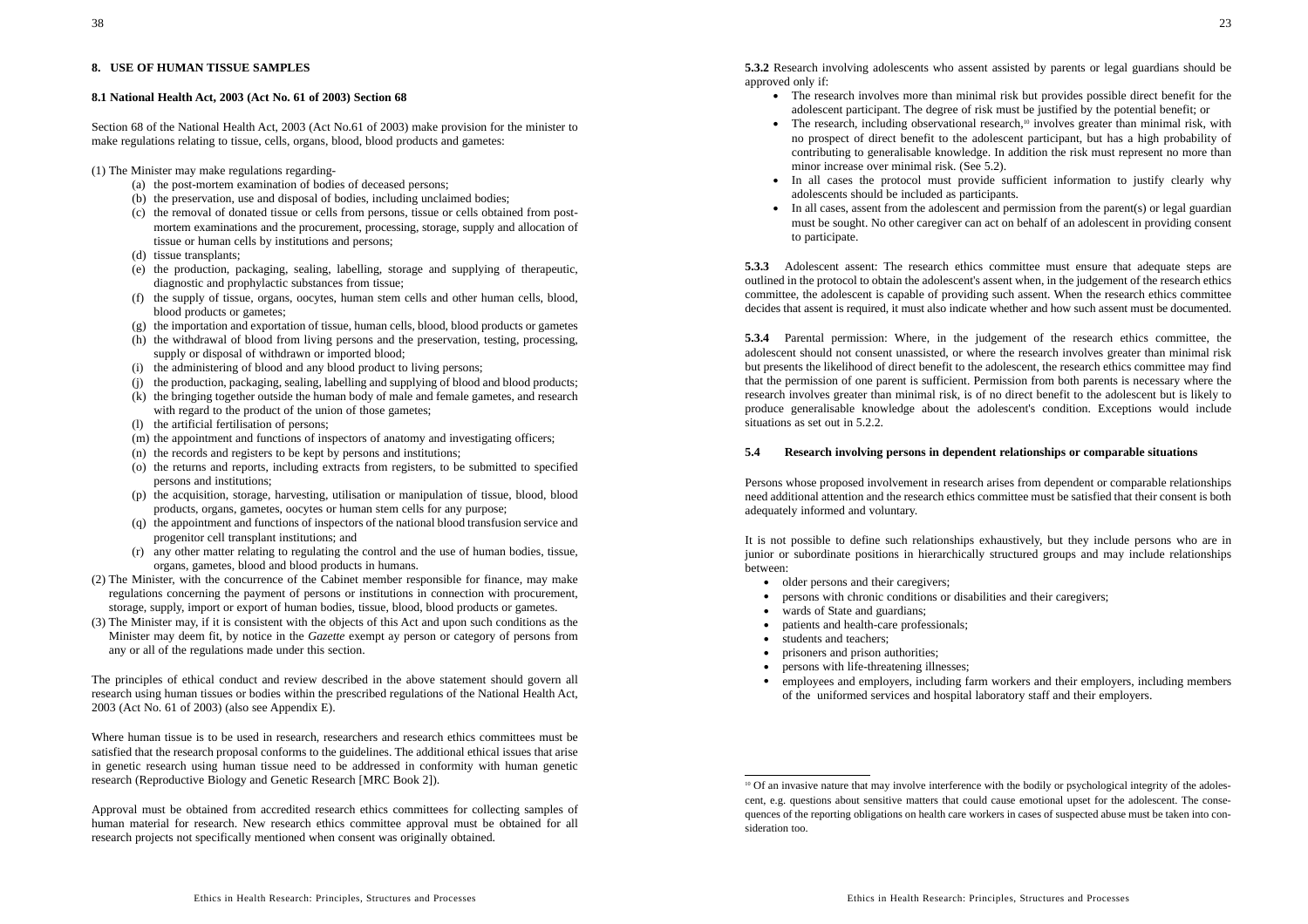24

### **5.5 Research involving women**

Exclusion of women as research participants has led to a lack of data needed to promote women's health. Research ethics committees should consider whether the exclusion of women is justified in terms of research priorities and the specific research question under consideration. As part of advocating improved health for women, researchers have ethical obligations to conduct research that does not perpetuate discriminations against women by unfairly or unjustifiably excluding them from study protocols.

Research ethics committees must give extra attention to research that involves women who are, or may become pregnant, because of the additional health concerns during pregnancy and the need to avoid unnecessary risk to the foetus. Reasons for excluding women from research should be adequately justified both from the point of protecting the health of a foetus and from the perspective of whether such exclusion is scientifically supportable.

Guidelines for inclusion of "special populations" as participants in research (The IRB Policy and Procedure Manual [1997])

No research activities involving pregnant women and foetuses may be undertaken unless:

- Appropriate studies on animals and non-pregnant individuals have been completed
- The purpose of the activity is to meet the health needs of the mother of the particular foetus, the risk to the foetus is minimal and, in all cases, presents the least possible risk for achieving the objectives of the activity.

Individuals engaged in the activity will have no part in:

- . any decision as to the timing, method and procedures used to terminate the pregnancy,
- $\bullet$ determining the viability of the foetus at the termination of the pregnancy.
- No procedural changes, which may cause greater than minimal risk to the foetus or the pregnant woman, will be introduced into the procedure for terminating the pregnancy solely in the interest of the activity.

### **5.6 Pregnant women as participants.**

No pregnant woman may be involved as a participant in any research activity unless<sup>11</sup>:

- The purpose of the activity is to meet the health needs of the mother and the foetus will be placed at risk only to the minimum extent necessary to meet such needs, or
- The risk to the foetus is minimal.

Any activity permitted above may be conducted only if the mother is legally competent and has given informed consent after having been fully informed about the possible impact on the foetus.

The father's informed consent need not be secured if:

- . the purpose of the activity is to meet the health needs of the mother;
- his identity or whereabouts cannot reasonably be ascertained;
- he is not reasonably available; or

#### **7.11 Disclosure of research results**

Researchers should not inform the Press about the findings of research unless the findings have been subjected to some form of peer review - that is, presented and discussed at a conference or have been published. Only for good reasons, such as emergency or epidemic, may this be waived. For example, investigators may discover health hazards that demand correction, and become advocates of means to protect and restore health. In this event, their advocacy must be based on objective scientific data only

Researchers should not exaggerate their results with the aim of increasing the likelihood of obtaining future research funding or making their paper more attractive to editors.

<sup>11</sup> Clinical trials involving pregnant women or nursing mothers should ideally involve products where the toxicology in adults is established and is acceptable. In the case of pregnant women the potential risks associated with using a substance whose short term and long term effects on a foetus and developing infant are unknown, should be outweighed by the benefits. An example of a positive risk benefit ratio would be the use of anti-retrovirals in mother to child HIV transmission studies. For nursing mothers, the amount of drug passing into breast milk should be established and the potential impact on a breast fed infant anticipated, and the mother so advised.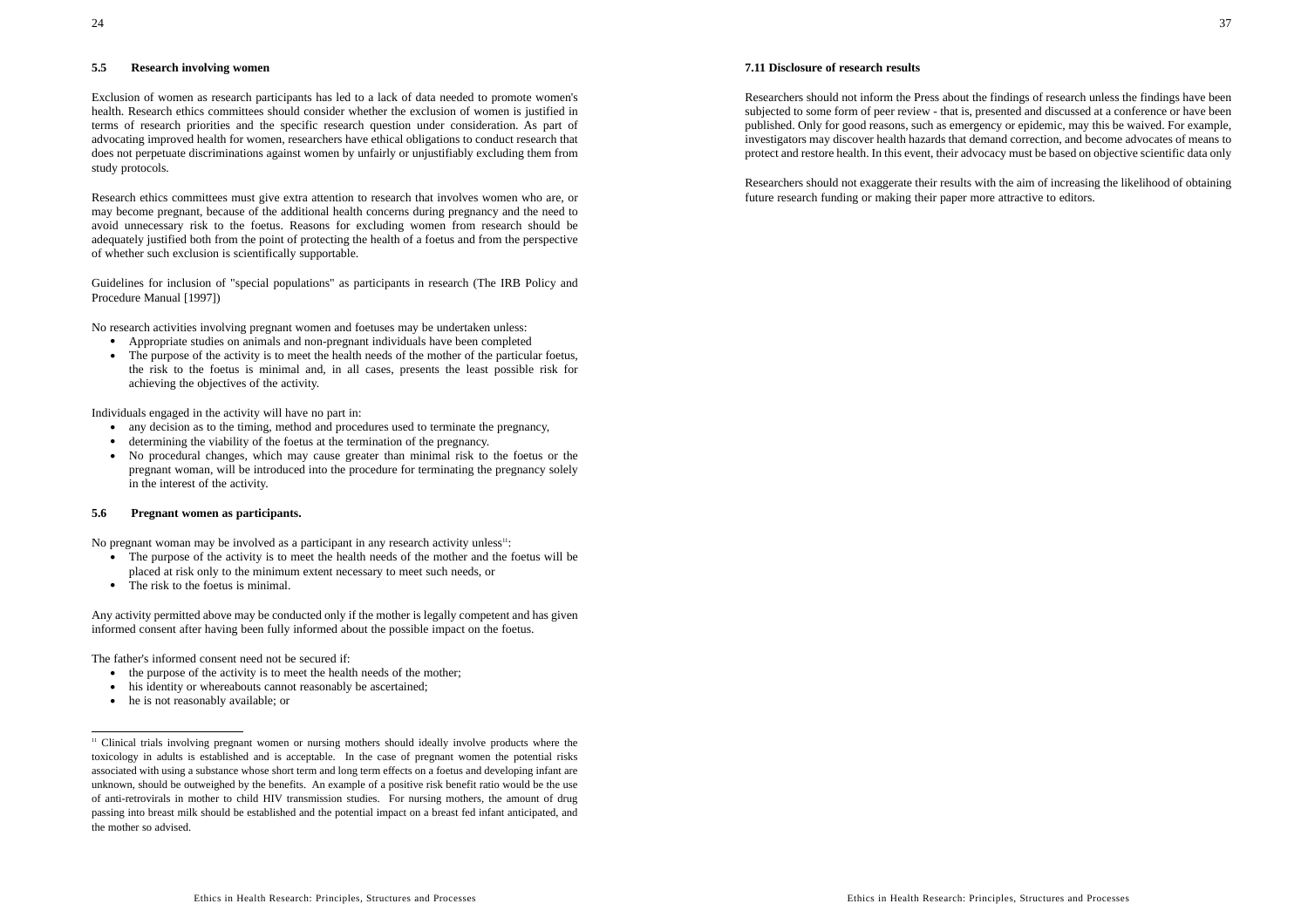compromise the potential participant's ability to make independent informed decisions. While the nature of incentives in epidemiological research is very different to those existing in clinical studies, the principle applies equally that incentives should not result in undue influence on the participation of individuals, particularly those from vulnerable groups. In most public health studies participants have many opportunities to refuse participation and this should be clear in all aspects of research.

#### **7.8 Obligations on epidemiologists**

Where epidemiological research identifies the presence of a risk to the health and safety of particular participants or populations, the researchers should ensure that this information is not withheld from the populations or participants affected. Feedback to individual participants and, if necessary, family members and the community, of information relating to health risks should be included as part of the protocol and be required for a protocol to gain ethical approval.

Epidemiologists should also take into account the risk of publishing analyses that may stigmatize the group or groups in question.

Because epidemiologists are frequently occupied in research involving communities and groups with high disease burdens or risks, particular attention should be paid to ensuring that epidemiological research does not exploit the vulnerability of such groups (see Section 5). Rather, epidemiological research should seek to strengthen the capacity of vulnerable groups to reduce their vulnerability. Approval by a research ethics committee should be contingent on a consideration of the extent to which such responsibilities have been considered by the researcher, and where reasonably feasible, suitable actions incorporated into the research protocol.

#### **7.9 Validity and ethical standards**

Sound ethical practice demands that epidemiological research be conducted according to a rigorous scientific protocol to ensure that respondents are not asked to take part in a study that is fatally flawed in its design.

#### **7.10 Conflict of interest**

Researchers should have no undisclosed conflict of interest with their collaborators, sponsors or participants. Researchers must disclose actual, apparent or potential conflicts of interest to the research ethics committee and must publicly acknowledge all sponsorship of research. The research ethics committee is obliged to consider whether the apparent conflict of interest might compromise the scientific integrity of the study, and it must recommend appropriate remedial action and standards to be met in order for the study to be approved.

Results of a study, whether government- or industry-sponsored, should be the intellectual property of the investigators, not the sponsor, and all results should be published if they have scientific merit. Requests to withhold findings, to change or tone down the content of a report are not acceptable to good ethical epidemiological practice. However, sponsors or stakeholders should be afforded the opportunity to provide comment on research findings prior to publication, without any entitlement to veto, change the conclusions, or delay publication of results unreasonably.

Preferably, such considerations should be formalised by contract at the start of negotiations with the sponsor, whether private or governmental. There should be a written document stating that the results will be published regardless of outcome and that the independence of the investigator is acknowledged and will be maintained throughout the study.

#### **5.7 Research involving foetuses**

No foetus in utero may be involved as a participant in any research activity unless:

- the purpose of the activity is to meet the health needs of the particular foetus and foetus will be placed at risk only to the minimum extent necessary to meet such needs, or
- The risk to the foetus imposed by the research is minimal and the purpose of the activity is the development of important biomedical knowledge which cannot be obtained by other means.

Any activity permitted above may be conducted only if the mother and father are legally competent and have given their informed consent.

The father's informed consent need not be secured if:

- His identity or whereabouts cannot reasonably be ascertained;
- He is not reasonably available;
- The pregnancy resulted from rape.

#### **5.8 Research involving indigenous medical systems**

Researchers must respect the cultures and traditional values of all communities. Participants involved in research of indigenous medical systems must be accorded the same degree of respect and protection from harm as participants in scientific medical research. The research must be submitted for ethics review. Any substance that is used on participants must be subjected to stringent toxicology testing. Researchers should furnish proof of safety to the research ethics committee.

### **5.9 Emergency care research**

The benefits of emergency care research include improved effective treatment for life-threatening conditions and improving therapies for survival and quality of life. Research into emergency medical treatment needs to involve participants who are experiencing medical emergencies. There are circumstances in which it is not possible to obtain consent for inclusion in emergency care research. In these circumstances, participants are vulnerable.

Accordingly, ethics committee approval of such research should be granted only if the ethics committee is satisfied that the following criteria will be met:

- After a protocol has been presented by a researcher giving clear reasons to justify the initiation of the emergency care research without consent, a research ethics committee in a hospital with an acute care facility may approve the research without consent provided it is satisfied that:
- . reasonable steps are being taken to ascertain the religious and cultural sensitivities of patients experiencing medical emergencies;
- The condition of the patient precludes the giving of consent;
- . Inclusion in the trial is not contrary to the interests of the patient;
- The research is intended to be therapeutic and poses no more risk than is inherent to the patient's condition or would be caused by alternative methods of treatment;
- The patient and the patient's next of kin or legal representatives will be informed as soon as is reasonably possible of the patient's inclusion in the study and of the option to withdraw from the research project at any time;
- The patient will be informed, and consent obtained, once the patient has regained consciousness;
- The research is based on valid scientific hypotheses and offers a realistic possibility of benefit over standard care.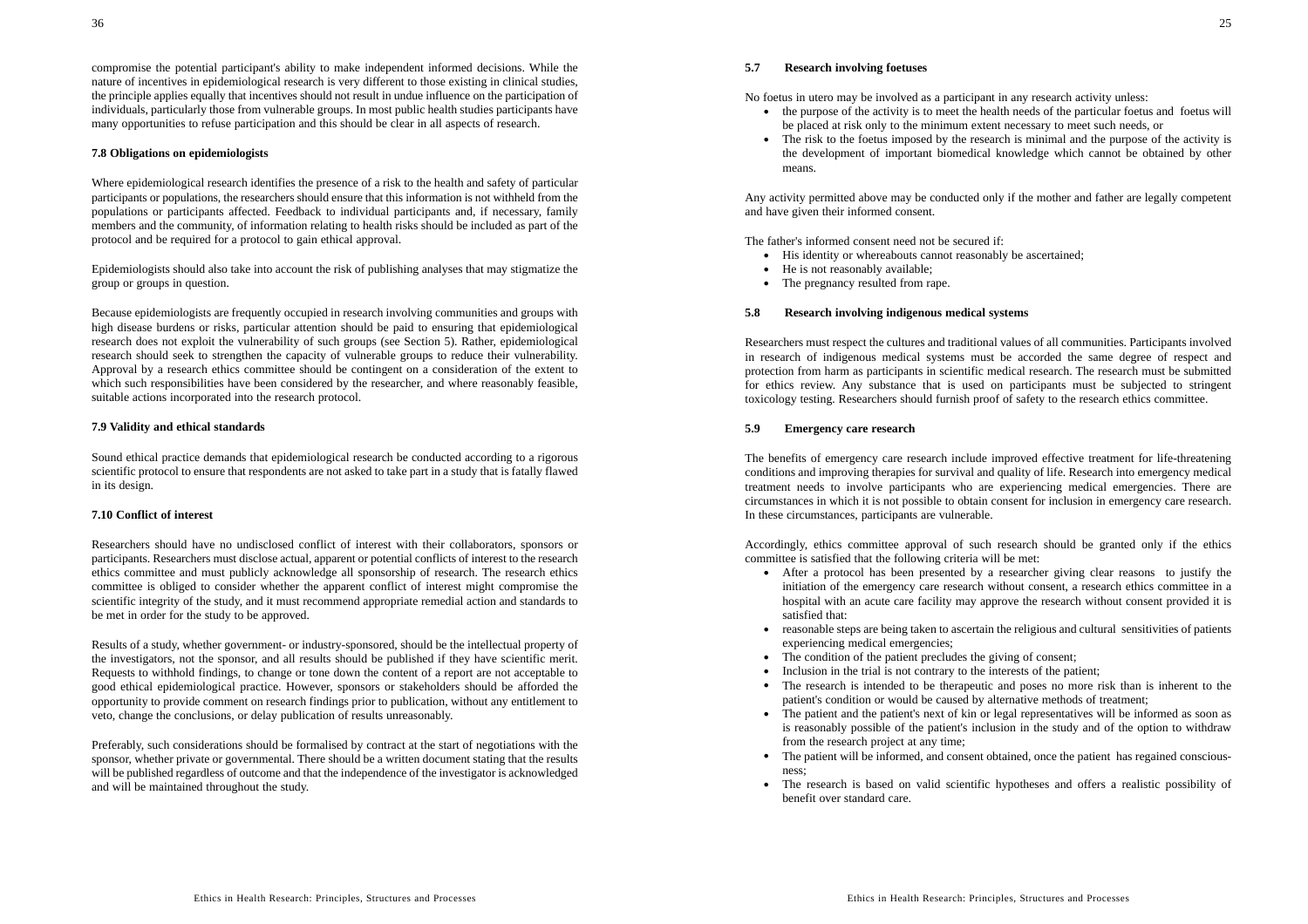#### **5.10 Research involving innovative therapy or intervention**

Research, which must be considered by a research ethics committee, includes the use of any innovative therapy or intervention that is being tested on one or more patients.

A research ethics committee must ensure that appropriate provision is made for the long-term care and observation of participants and for the maintenance and security of records, before commencing new therapeutic or innovative procedure.

### **5.11 Research involving prisoners**

Ethical review must take cognisance of the impact of a prisoner's incarceration on their ability to make a voluntary decision, without coercion, on whether or not to participate in research.

In addition, when reviewing research involving prisoners, ethics committees must meet the following requirements:

- a majority of the research ethics committee, other than prison members, shall have no association with the prison(s) involved, apart from their membership of the research ethics committee.
- $\bullet$  at least one member of the ethics committee shall be a prisoner, or a prisoners' representative with appropriate background and experience to serve in that capacity. Where a research project is reviewed by more than one ethics committee, only one research ethics committee need satisfy this requirement of a prisoners' representative.

Research studies in South Africa may involve prisoners as participants only where the research has been registered with the National Health Research Ethics Council, and where, in the opinion of the MCC and the relevant research ethics committee, the clinical trial involves:

- study of the possible causes, effects, and processes of incarceration, and of criminal behaviour, provided that the study presents no more than minimal risk and no more than inconvenience to the participants;
- study of prisons as institutional structures or of prisoners as incarcerated persons, provided that the study presents no more than minimal risk and no more than inconvenience to the participants;
- research on conditions particularly affecting prisoners as a class (for example, vaccine trials and other research on diseases that may be more prevalent in prisons and research on social and psychological problems such as alcoholism, drug addiction, and sexual assaults) only after appropriate experts have been consulted;
- research on practices, both innovative and accepted, that have the intent and probability of improving the health or wellbeing of prisoners. Where some prisoners may be assigned to control groups that may not benefit from the research, the research may proceed only after appropriate experts have been consulted. Research that could be conducted on a population other than prisoners should not be permitted, unless cogent motivation is presented to the research ethics committee, and the committee is satisfied that the motivation does not represent exploitative research. Research ethics committees should take into consideration the extent to which research facilitates the empowerment of prisoners as a vulnerable group.

#### **7.5 Record review**

Consent is not required for use of information in the public domain, although guidance may be needed concerning definition of what type of information about citizens is regarded as public.

Data gathered for administrative purposes or audit does not require the participants' consent if obtaining the consent could cause undue concerns, be impractical or too expensive. However, where publication of audited results may have potentially adverse consequences for study participants or for particular social groups, consent to use such data must be sought. Researchers should always seek the advice of a research ethics committee to decide whether record review requires individual consent.

A research ethics committee may approve the collection of data from records, either retrospectively or prospectively, that is identified or potentially identifiable if:

- l It is satisfied that the scientific validity of the study would be compromised by de-identifying the data (i.e. that the objectives of the study could not be attained by de-identifying the data), or that
- **•** An alternative study design which allowed for the use of de-identified data to meet the same objective was not possible, and that confidentiality of data collected could be assured.

Where data is collected from records, either retrospectively or prospectively, a research ethics committee may approve access to identified or potentially identifiable data without seeking the consent of those whom the data identifies, where the ethics committee is satisfied that:

- **The procedures required to obtain consent are likely either:** 
	- to cause unnecessary anxiety for those whose consent would be sought; or
	- to prejudice the scientific value of the research;
- **I** There will be no disadvantage to the participants, their relatives or any collectivity involved that will compromise their rights and dignity to an extent unreasonable and unjustified in terms of the benefits of the research;
- It is impossible in practice, due to the quantity, age or accessibility of the records to be studied, to obtain consent; and public interest in the research outweighs to a substantial degree the public interest in privacy.

# **7.6 Limited disclosure**

For some epidemiological studies, non-disclosure of all the aims of the study may be permissible where full disclosure might bias the investigation or invalidate the hypothesis under investigation. In these circumstances, an independent research ethics committee may grant permission for such limitations, but only where based on careful considerations of the evidence that:

- **Limited disclosure is justified in terms of the relative balance of benefits and harms;** 
	- the validity of the study clearly depends on non-disclosure;
	- the research is likely to yield considerable benefits to participants or other parties;
	- harm or potential for harm to participants are non-existent or minimal, and are outweighed by benefits;
- **Example 2** Respect for the autonomy of the participants is not unduly compromised;
	- there are no reasonable alternatives to meeting the study objectives that might better maintain participant autonomy;
	- that the extent to which participants' autonomy would be undermined by partial disclosure is not unreasonable.

# **7.7 Incentives**

Research ethics committees should be satisfied that the conditions under which participants agree to participate in proposed epidemiological studies do not constitute undue influence that could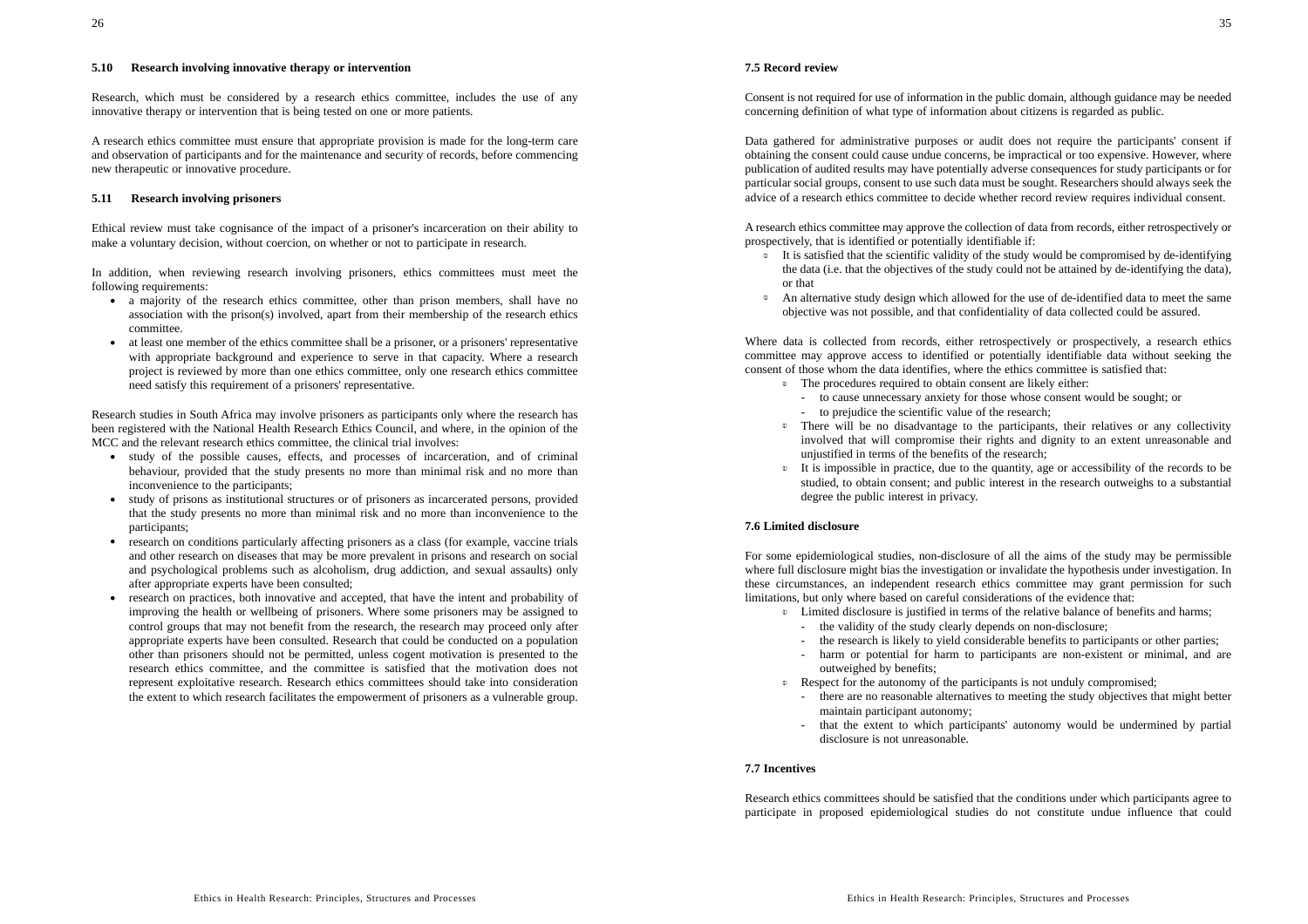#### l **De-identified (not re-identifiable, anonymous)**

The process of de-identification can be irreversible if the identifiers have been removed permanently or if the data has been de-identified. It should be recognised that the term 'deidentified' is used frequently in documents other than this statement, to refer to sets of data from which only names have been removed. Such data may remain 'potentially identifiable'.

#### **7.2 Approval by research ethics committee**

All epidemiological research must be approved by a research ethics committee and should be conducted according to written protocols that state the aims of the study, the data that is required and how the data will be collected, used and protected.

When a research ethics committee considers a protocol for epidemiological research it must be satisfied that:

- The research complies with relevant South African legislation or approved policies dealing with the privacy and confidentiality of data;
- Researchers have the necessary facilities and skills in epidemiology to conduct the research;
- $\bullet$  access to medical or other records for research should be restricted to properly qualified researchers;
- There is a scientifically acceptable process for the disclosure of information and dissemination of research results and, where there is to be selective disclosure of information, that there are scientifically justifiable reasons for so doing.

#### **7.3 Consent**

Informed consent of participants should generally be obtained for the use of identified or potentially identifiable data for all epidemiological research.

Special precautions should be taken to ensure that participants understand the information provided as part of informed consent, especially when research is conducted in cross-cultural settings, or in vulnerable communities.

Exceptions to this rule may be considered as indicated in Sections 7.5 and 7.6 below. Research participants have the right to refuse to take part in a study but they also have the right to accede. As a general rule only research ethics committees may deny participants the right to choose for themselves.

#### **7.4 Data privacy**

Privacy is concerned with protecting or limiting access to personal records containing confidential information. (See also Sections 2.7 and 9.2).

Data collected in epidemiological studies should preferably be in de-identified form. Data should be stored with personal identifiers (identified or potentially identified data) only if absolutely necessary and where approved by a research ethics committee in terms of sound justification. (See Section 7.5 below)

Identifiable personal data should never be stored in computers outside research establishments and the files containing personal identifiers should be stored in locked cabinets or rooms separately from the data used for analysis. Back-up copies must be subject to the same degree of data security and personal data should be sent only by secure methods.

Anyone who has a legitimate right to view the data must sign a promise of secrecy and may seek individual data only for legitimate research purposes.

#### **5.12 Research involving vulnerable communities**

South Africa is home to a number of vulnerable communities.<sup>12</sup> Where factors relating to vulnerability are an aspect of the research, the researchers should demonstrate how they will seek to redress that vulnerability. Particular caution must be exercised before undertaking research involving participants in such communities, and ethics committees must ensure that:

- persons in these communities will not ordinarily be involved in research that could be carried out in non-vulnerable communities;
- the research is relevant to the health needs and priorities of the community in which it is to be carried out;
- $\bullet$  research participants should know that they are taking part in research and this research should be carried out only with their consent. This requires that particular attention be paid to the content, languages and procedures used to obtain informed consent.

The research protocol should not adversely affect the routine treatment of patients, nor should it disrupt routine management protocols.

#### **5.13 Research involving collectivities**

A collectivity is an expression used to distinguish some distinct groups from informal communities, commercial or social groups.

Collectivities are groups distinguished by:

- common beliefs, values, social structures and other features that identify them as a separate group;
- customary collective decision-making according to tradition and beliefs;
- the custom of leaders expressing a collective view;
- ۰ members of the collectivity being aware of common activities and common interests.

Researchers must seek research ethics committee approval for research involving a collectivity when any of the following conditions apply:

- property or information private to the group as a whole is studied or used;
- the research requires the permission of people occupying positions of authority, whether formal or informal, or involves the participation of members acknowledged as representatives.
- ۰ arrangements to address these issues should follow a process of respectful negotiation, and may include:
- the manner in which anticipated or actual disagreements between the researcher and the collectivity will be resolved;
- the seeking of informed consent from both the collectivity and individual participants;
- resolution of the ownership of data and the rights of publication of research findings;
- . the fair distribution of direct benefits and harms of the research among affected participants.

Research ethics committees should require that researchers provide a plan for consultation of community representatives, community involvement and feedback of results.

<sup>&</sup>lt;sup>12</sup> UNAIDS define vulnerable communities as having some or all of the following characteristics: Limited economic development; Inadequate protection of human rights and discrimination on the basis of the health status; Inadequate community/cultural experience with the understanding of scientific research; Limited availability of health care and treatment options; Limited ability of individuals in the community to provide informed consent.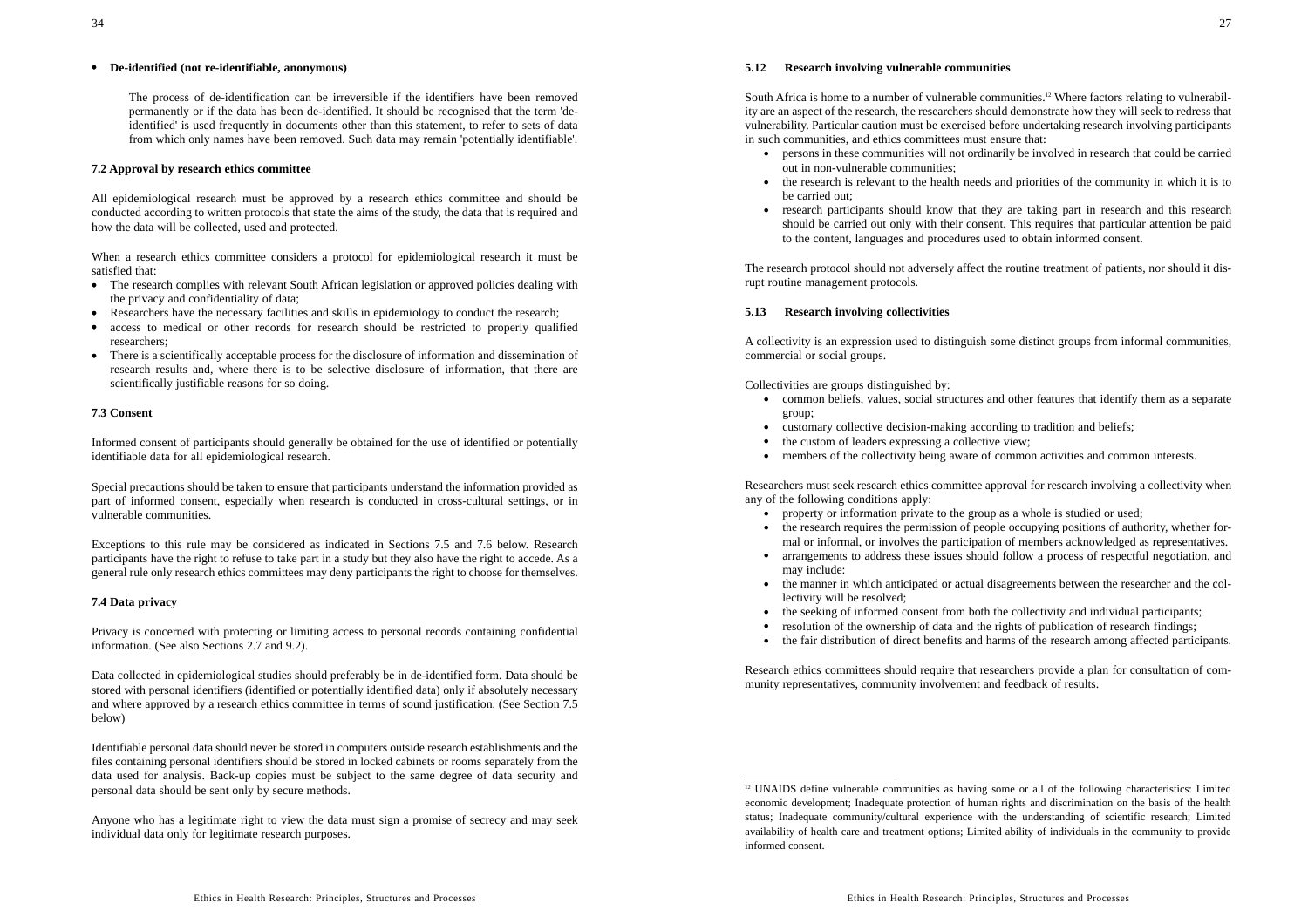#### **5.14 Research involving persons highly dependent on medical care**

The involvement in research of participants who are highly dependent on medical care raises ethical issues that deserve special attention. The gravity of their medical condition may require invasive measures carrying increased risk. Researchers need to acknowledge that informed consent may be compromised by the effect of the medical condition on the participant's capacity to form an opinion or to communicate. Additionally, there may be a perception of coercion if a participant is reluctant to refuse consent for fear that it may compromise his or her medical treatment. Researchers need to consider whether an unfair burden of participation is being placed on groups such as those referred to below.

#### **Emergency care research (see 5.9)**

The distinguishing features of emergency care research is that consent to commence a project usually has to be obtained rapidly, when the vulnerability of patients and families is likely to be greatest. Because of their extreme vulnerability, such persons should be excluded from all but minimally invasive observational research. Moreover, the circumstances surrounding emergency care research are such that it may not always be possible to obtain consent for inclusion without delaying the initiation of treatment, and so risking a reduction of potential benefits.

#### l **Intensive care research**

Characteristic features of intensive care research are the difficulties in communicating with patients receiving ventilatory assistance and the impairment of cognition in heavily sedated individuals.

Whenever possible, information regarding intensive care research should be obtained from potential participants before their admission to that care. Because of their extreme vulnerability such persons should be excluded from all but minimally invasive observational research.

#### l **Neonatal intensive care research**

Research involving infants receiving neonatal intensive care should be conducted in strict accordance with the principles set out in Research Involving Children (see 5.1) These principles do not permit research that is contrary to the child's best interests.

The small size and vulnerability of some infants are unique features of this research, which renders all but minimal intrusion likely to be contrary to the child's best interests. The collection of even small blood samples additional to those required for diagnostic purposes, or the handling of a low birth-weight infant to make observations, will demand careful scrutiny.

#### l **Terminal care research**

Research in terminal care is distinguished by the short remaining life expectancy of participants and potential vulnerability to unrealistic expectations of benefits.

Researchers must take care that the prospect of benefit from research participation is neither nor used to justify a higher risk than that involved in the patient's current treatment.

Researchers must respect the needs and wishes of participants to spend time as they choose, particularly with family members

Epidemiology is the study of the distribution and determinants of health-related states or events in specified populations, and the application of the study to control health problems. "Study" includes surveillance, observation, hypothesis testing, analytic research and experiments. "Distribution" refers to analysis by time, place and class of persons affected. "Determinants" are all the physical, biological, social, cross-cultural and behavioural factors that influence health. "Health related states and events" include diseases, causes of death, behaviours such as use of tobacco, reactions to preventative regimens and provision and use of health services. "Specified populations" are those with identifiable characteristics such as precisely defined numbers. "Application of study to control health problems" makes explicit the aim of epidemiology - to promote, protect and restore health." The Dictionary of Epidemiology (2001).

Epidemiological research is thus concerned, through the collection of data related to health, with the description of health and welfare in populations, and with the goal of improving health. Some epidemiological research may require a study of entire populations and go beyond an individual institution or organisation.

Epidemiological research is part of wider public health and health services' research. It is concerned with improvements of health and welfare in human populations and with improving the efficiency and performance of human health services. Public health and health services' research are often carried out with human participants, or data or biological samples from them, and such research provides important new knowledge that is not readily obtainable in other ways.

Public health surveillance should be distinguished from public health and epidemiological research. Its role is to monitor the health status of the community, known risk factors and emerging threats to community health. Its purpose is to facilitate a prompt, effective and corrective response. It may be carried out for reasons of disease surveillance, provision of information to government health services or to guide the development of health policy. Public health agencies generally are required or authorised by law to conduct health surveillance. However, under certain circumstances, public health surveillance data may be used for research purposes. Under such circumstances, considerations pertaining to data privacy and record review (Sections 7.3 -7.5 below) should be seen to apply.

In epidemiological research, medically relevant information about individuals and groups is accumulated. Features of groups of persons may be investigated whether or not the information was originally obtained for research purposes.

#### **7.1 Categories of personal information**

Epidemiological research includes the use of the following types of data:

l **Identified**

Data that allows the identification of a specific individual is referred to as 'identified data'. Examples of identifiers may include the individual's name, date of birth and address. In particularly small sets of data even information such as a postal code may be an identifier.

l **Potentially identifiable (coded, re-identifiable)**

Data may have identifiers removed and replaced by a code. In such cases it is possible to use the code to re-identify the person to whom the data relates so that the process of deidentification is reversible. In these cases the data is referred to as 'potentially identifiable'.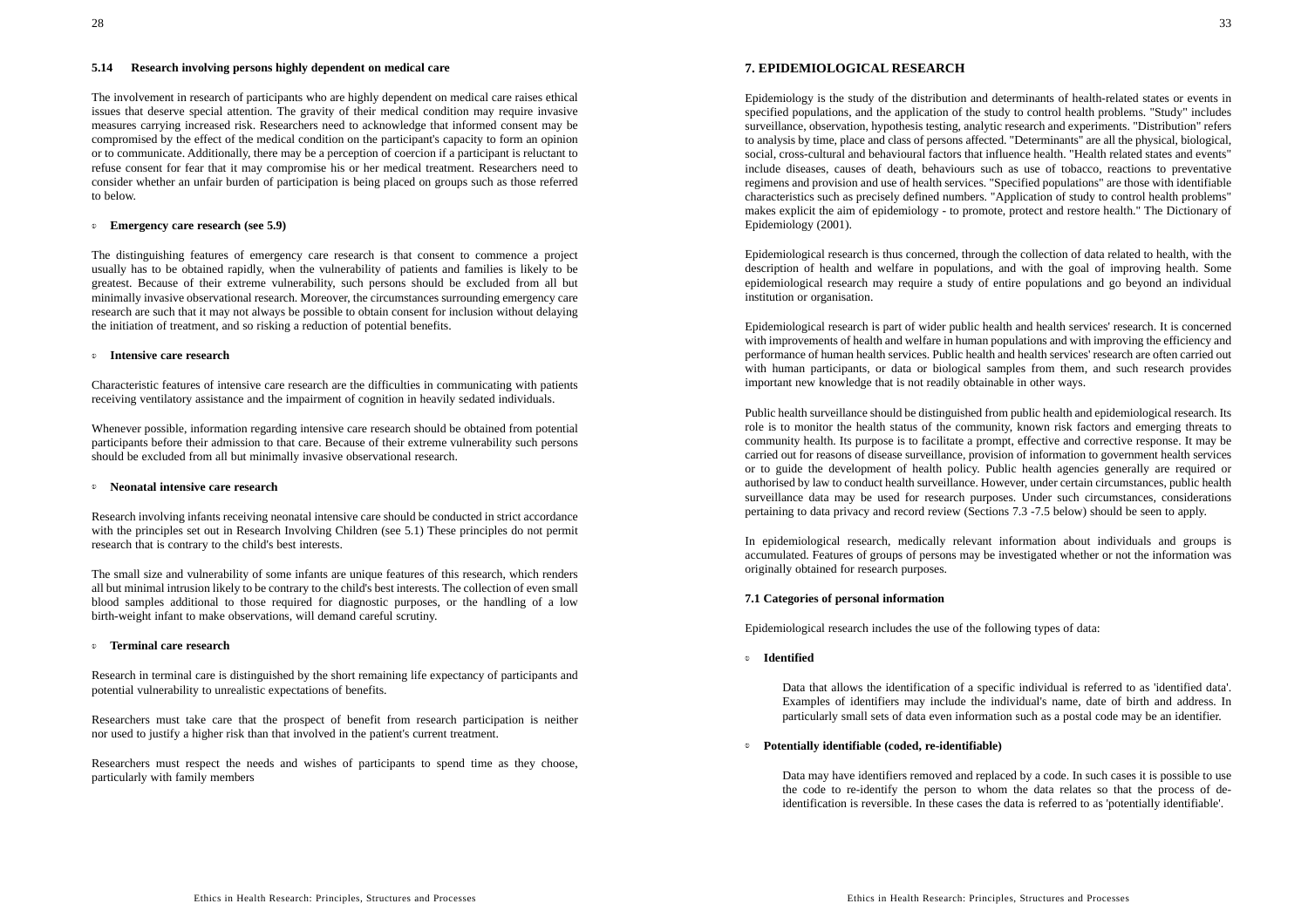In pre-registration clinical trials all adverse events need to be reported, as the safety of products is yet to be established.

Ethics Committees have a duty to check all research protocols for suitable procedures for reporting adverse events.

#### *C* Ethics of providing (access to) participant data

While reporting suspected adverse events or reactions, care should be taken to ensure privacy of participants' data. Health professionals should have permission from participants to report such data. However, health professionals have an ethical obligation to report serious adverse events in the interest of future patients. Health professionals should be allowed and even obliged to provide such data, even if the participant withholds permission. ADR committees should ensure that data is anonymised when reported to others.

#### l **Ethics of risk or benefit decisions**

Health professionals have a duty to fairly assess risks and benefits before and while treating patients. If they are not sure of reaching a risk or benefit decision, they should consult colleagues or relevant literature.

Professionals in ADR committees who receive reports of possible adverse reactions, should fairly assess the causality of the event. Where uncertainty exists, or if the event is of a serious nature, further information should be requested.

#### l **Ethics of the communication of risk**

Participants have a right to know about benefits and risks of treatments, including the possibility of adverse effects. Health workers have an ethical duty to present fairly both positive and negative aspects of treatments. Participants should receive written information about such risks, either as part of informed-consent documents or as information leaflets specifically designed to inform participants.

#### **Research involving persons with impaired capacity to communicate**

The distinguishing features of research involving persons with impaired capacity to communicate includes acute impairment states requiring medical care, as well as non-acute states. In the former, the condition and medical care may mask the person's degree of cognition and require different means of expression. In the latter, the condition may be such as to prevent the person expressing wishes at all.

#### l **Research involving unconscious persons**

The distinguishing feature of research with unconscious persons is that, because of their incapacity for cognition or communication, it is impossible for them to be informed about the research or for a researcher to determine their wishes about it. Consent to participation in research by an unconscious person must be given by others, including relevant statutory authorities, on that person's behalf. Because of their extreme vulnerability unconscious persons should be excluded from all but minimally invasive observational research.

#### **<b>Example 3 Human Research Ethics Committee consideration of research proposals involving persons highly dependent on medical care**

When research procedure precludes conformity to the principle of consent, and neither the prospective participant nor the participant's representative is able to give consent in advance, a research ethics committee may approve a research project without prior consent if it is satisfied that:

- *Inclusion in the research project is not contrary to the interest of the patient;*
- $\circ$  the research is intended to be therapeutic and the research intervention poses no more of a risk than that inherent in the patient's condition and alternative methods of treatment;
- **the research is based on valid scientific hypotheses which support a reasonable possibility of** benefit over standard care;
- **2** as soon as reasonably possible, the participant and the participant's relatives or legal representatives will be informed of the participant's inclusion in the research, and will be advised of their right to withdraw from the research without any reduction in quality of care.

In the case of research proposals in which it is practicable to obtain consent before including in the research a participant who is highly dependent on medical care, an Ethics Committee must be satisfied that:

- **•** adequate provision will be made for informing patients and their relatives about the research, to ensure that stress and other emotional factors do not impair their understanding of it;
- <sup> $\circ$ </sup> the dependency of patients and their relatives on the medical personnel providing treatment does not affect any decision to participate.

### **5.15 Other special groups**

The discussion on special groups should not be limited to those already mentioned. Other special groups include: traumatised and comatose patients, terminally ill patients, elderly or aged patients, minorities, students, and employees. Research ethics committees must ensure special consideration is given to all these groups, especially with regard to informed consent. For a more detailed discussion on informed consent please refer to Section 2.5 of this document.